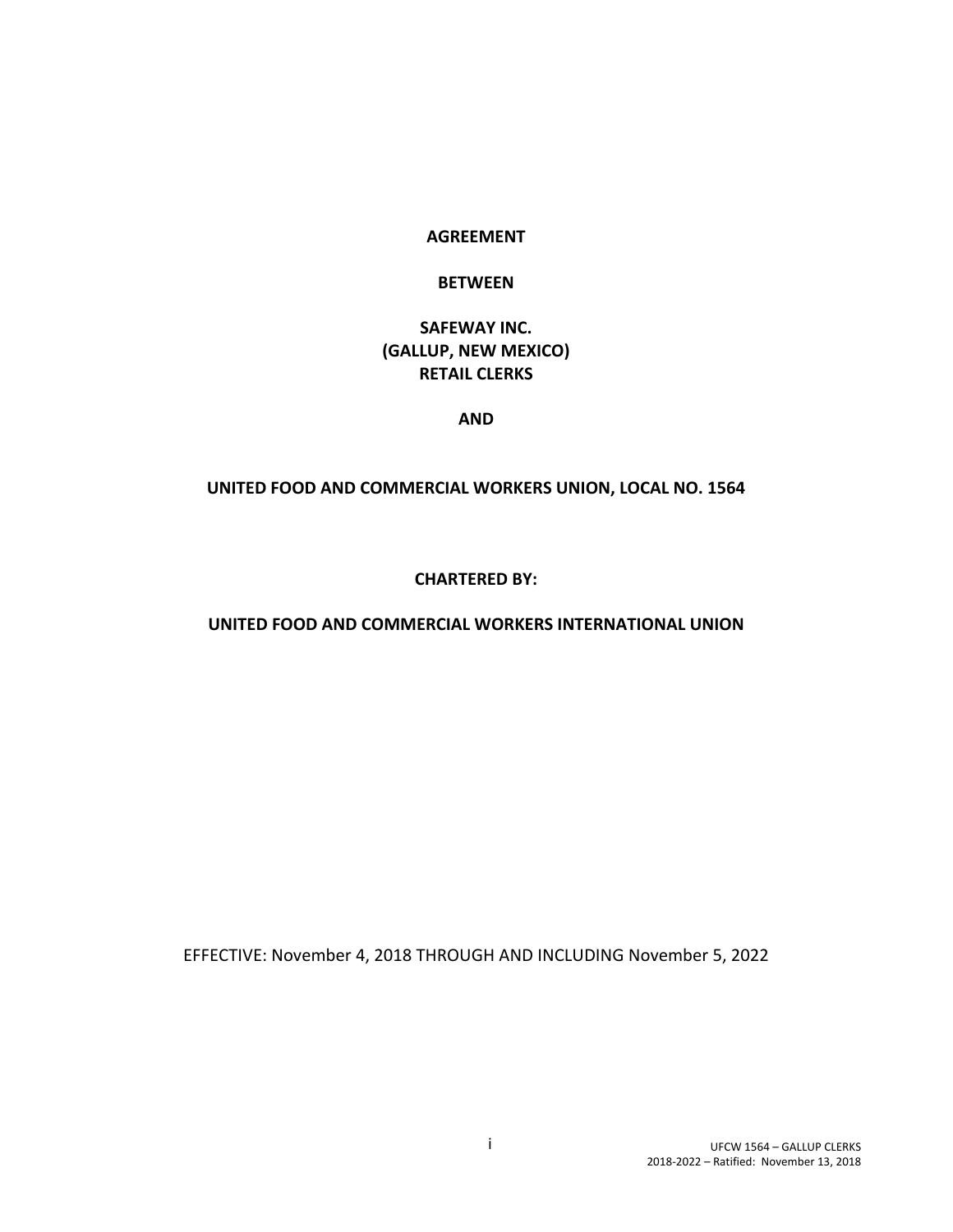### **TABLE OF CONTENTS**

| <b>SECTION</b> | <b>TITLE</b>                          | <b>PAGE</b>    |
|----------------|---------------------------------------|----------------|
|                |                                       |                |
| $\mathbf{1}$   | RECOGNITION OF THE UNION              | $\mathbf{1}$   |
| $\overline{2}$ | <b>EMPLOYMENT PROCEDURES</b>          | $\overline{2}$ |
| $\mathbf{3}$   | <b>CHECK-OFF</b>                      | 4              |
| 4              | DISCHARGE AND DISCRIMINATION          | 5              |
| 5              | <b>CONTRACT ENFORCEMENT AND RULES</b> | 6              |
| 6              | RIGHTS OF MANAGEMENT                  | $\overline{7}$ |
| $\overline{7}$ | <b>UNION AFFAIRS</b>                  | 8              |
| 8              | <b>WORKING HOURS AND OVERTIME</b>     | 9              |
| 9              | <b>SENIORITY</b>                      | 13             |
| 10             | <b>VACATIONS</b>                      | 16             |
| 11             | <b>CLASSIFICATION AND WAGE RATES</b>  | 19             |
| 12             | <b>MINIMUM CONDITIONS</b>             | 21             |
| 13             | <b>HOLIDAYS</b>                       | 22             |
| 14             | <b>GENERAL PROVISIONS</b>             | 24             |
| 15             | NO STRIKE/NO LOCKOUT                  | 24             |
| 16             | <b>GRIEVANCE AND ARBITRATION</b>      | 25             |
| 17             | <b>HEALTH AND WELFARE</b>             | 27             |
| 18             | <b>LEAVES OF ABSENCE</b>              | 28             |
| 19             | <b>FUNERAL LEAVE</b>                  | 29             |
| 20             | <b>JURY DUTY</b>                      | 30             |
| 21             | <b>PENSION</b>                        | 30             |
| 22             | <b>STORE CLOSING</b>                  | 34             |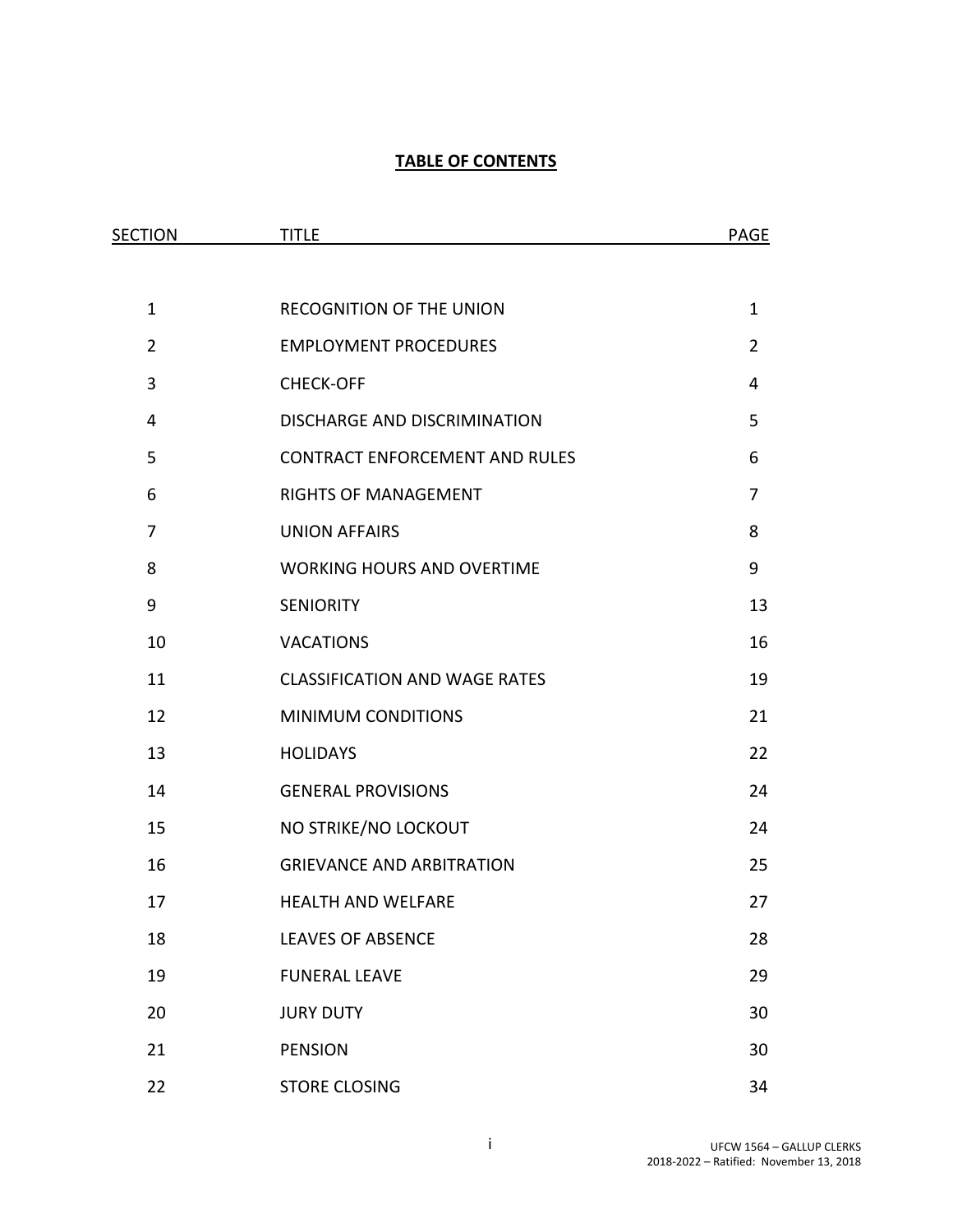| 23                              | <b>WAIVER</b>                          | 35       |
|---------------------------------|----------------------------------------|----------|
| 24                              | <b>TECHNOLOGICAL CHANGE</b>            | 35       |
| 25                              | <b>TERM OF AGREEMENT</b>               | 37       |
| <b>APPENDIX A</b><br>APPENDIX B | <b>WAGE SCHEDULE</b><br><b>PENSION</b> | 38<br>39 |
| <b>APPFNDIX B-1</b>             | PENSION PLAN SCHEDULE OF CONTRIBUTIONS |          |
|                                 |                                        | 41       |
| APPFNDIX C                      | DRUG AND ALCOHOL POLICY                | 45       |
| APPFNDIX D<br><b>APPENDIX E</b> | <b>VOLUNTARY EMPLOYEE BUYOUT</b>       | 49       |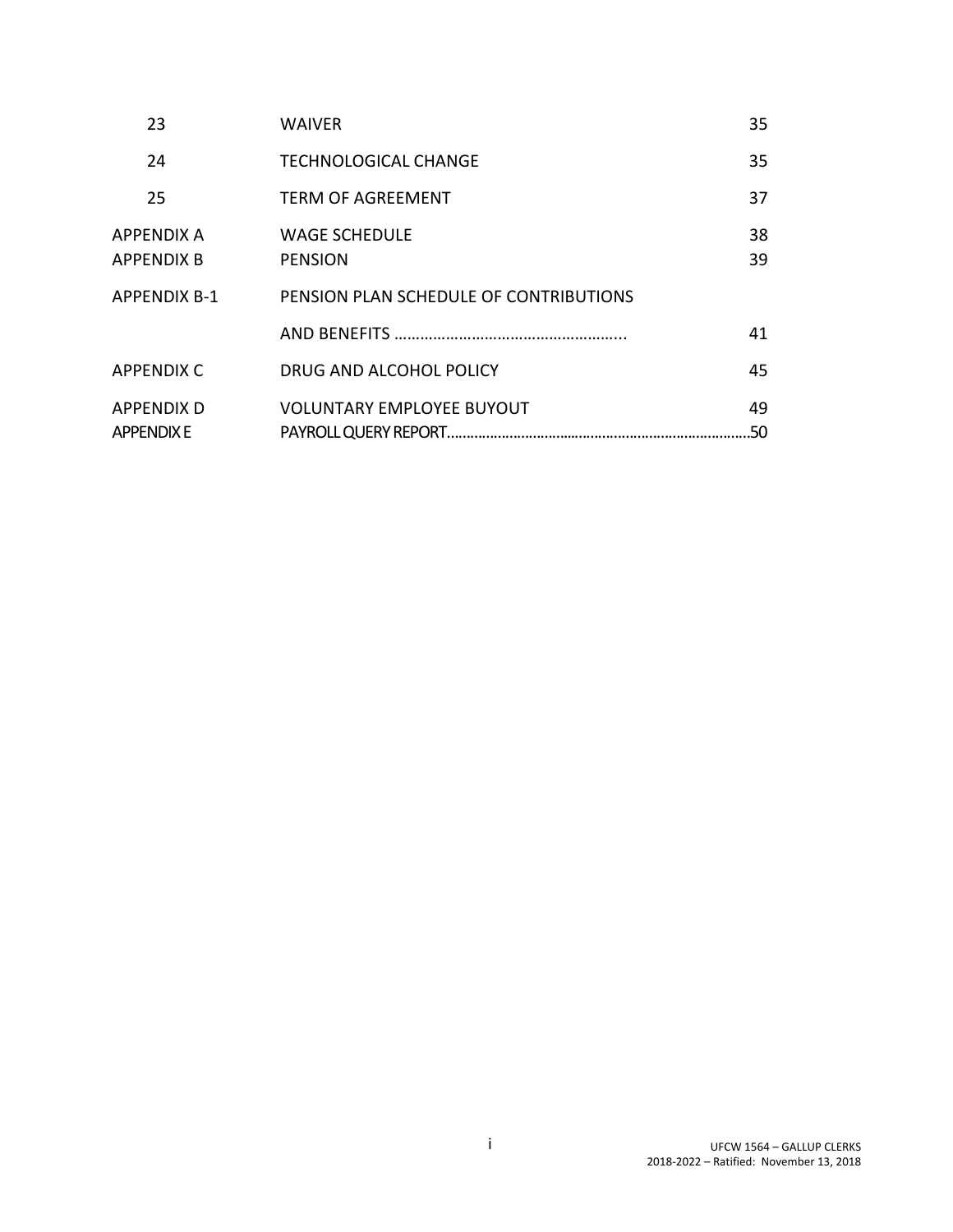### AGREEMENT

### Between

### Safeway Inc.

(Gallup, New Mexico)

And

United Food and Commercial Workers Union, Local No. 1564 Chartered By:

United Food and Commercial Workers International Union Effective: November 3, 2018 through and including November 4, 2022.

This Agreement is entered into and is effective on this third day of November 2018, between Safeway Inc., Gallup, New Mexico, hereinafter referred to as the "Employer", and the United Food and Commercial Workers Union, Local No. 1564, chartered by United Food and Commercial Workers International Union, hereinafter referred to as the "Union".

It is the intent and purpose of the Employer and the Union to promote and improve Labor-Management relations between them and to set forth herein the basic terms of Agreement covering wages, hours and conditions of employment to be observed in the Retail establishment.

In consideration of mutual promises and agreements between the parties hereto, and in consideration of their mutual desires in providing for the orderly settlement of disputes between them, the parties to this Agreement agree as follows:

## SECTION 1 **RECOGNITION OF THE UNION**

1.1 BARGAINING UNIT – The Employer recognizes the Union as the exclusive Collective Bargaining Representative for all employees employed by Safeway Inc., in the City of Gallup, New Mexico; excluding Meat Department employees, office clerical employees, confidential employees, professional employees, store managers, two assistant managers, and supervisory employees as defined by the Act.

1.2 COUNTER AGREEMENT – The Employer agrees not to enter into a counter agreement or contract with its employees subject to the jurisdiction of the Union, individually or collectively, which in any way conflicts with the terms and provisions of this Agreement.

1.3 BARGAINING UNIT WORK – To prevent the erosion of bargaining unit work, driver salesmen, book salesmen and sales representatives shall not perform work or services in the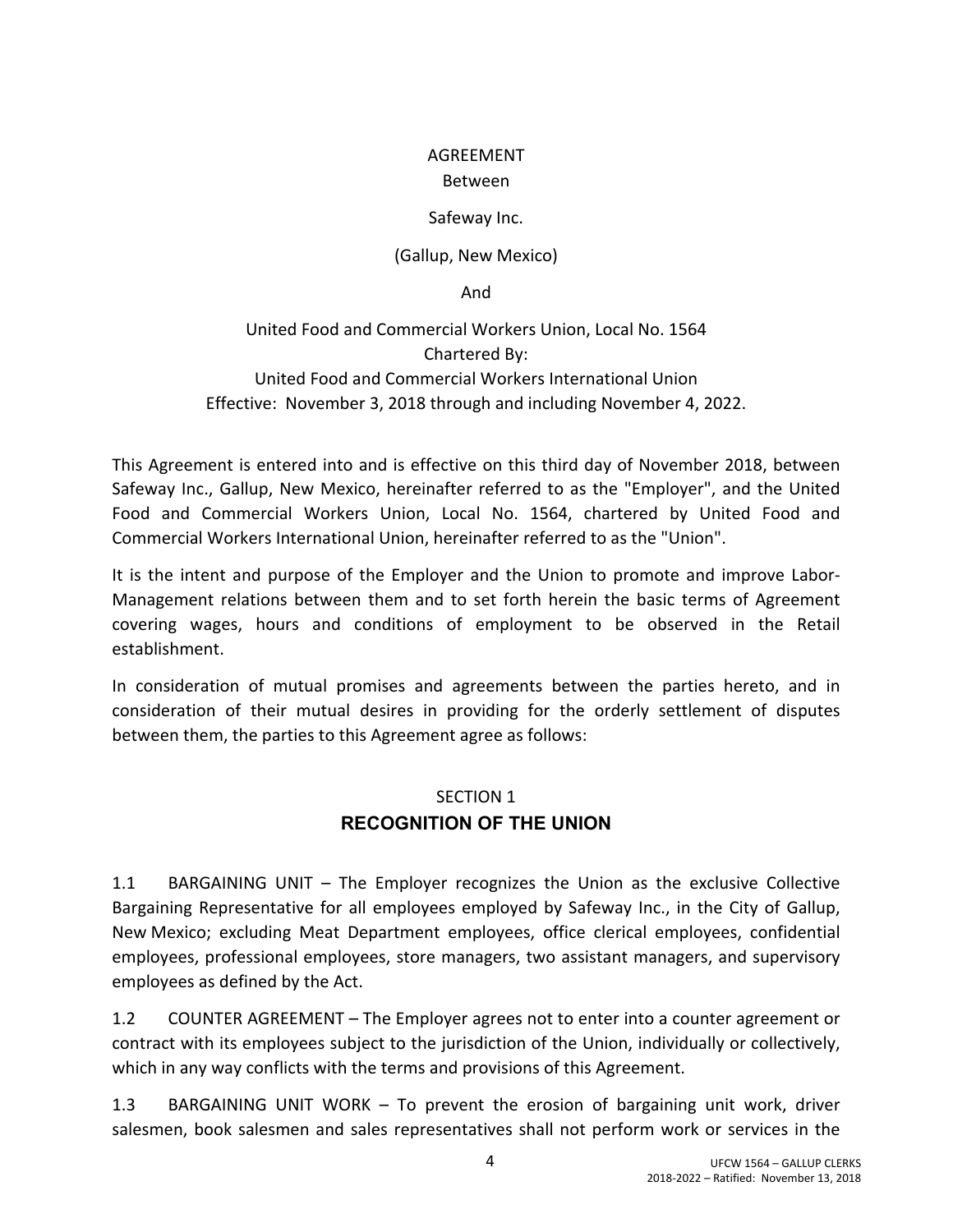Employer's retail establishment in excess of the prevailing practice in the Industry in areas covered by this Agreement.

Liquor Salesmen and/or Distributors shall be limited to performing the following duties in the Employers stores:

- (a) Build and/or stock displays.
- (b) Rotate reserve merchandise (not put product on shelf).
- (c) Price mark merchandise.
- (d) Drop beer in coolers.

1.4 Safeway believes it has a good faith working relationship with UFCW 1564 and will not present any anti-union information during new hire orientation to discourage union affiliation. This only applies to orientation for union positions.

## SECTION 2

### EMPLOYMENT PROCEDURES

2.1 Union Membership. Membership in the Union on or after thirty (30) days following the beginning of employment, or the effective date of this Agreement, whichever is later, shall be a condition of employment to the extent consistent with the law. Under the law, employees have a choice to be "full members" or "dues payers" of the Union. No employee covered by this Agreement shall be required as a condition of employment to be a full member of the Union. Whether or not an employee chooses to become a full member or a dues payor of the Union is his or her voluntary choice, and both the Union and the Company shall respect such choice.

After the thirty-first (31st) day of employment, an employee shall be required to pay an initiation fee and periodic Union dues as a condition of employment. If an employee chooses to be a full member of the Union, the amount of such initiation fee and dues shall be those uniformly assessed by the Union with respect to other full Union members in like classification and status. If an employee chooses to be a dues payor only, his only obligation shall be to pay pro rata initiation fees and dues which are directly related to Union expenses for collective bargaining, contract administration, grievance adjustment and other chargeable expenses as may be established by law.

(a) Seven-day Notice. Upon the failure of any employee to comply with the terms and conditions of 2.1, the Union shall notify the Employer and the employee in writing of such notice, and not more than seven (7) days thereafter, the Employer shall discharge such employee, unless the Union has notified the Employer that the employee has satisfied the requirements of good standing.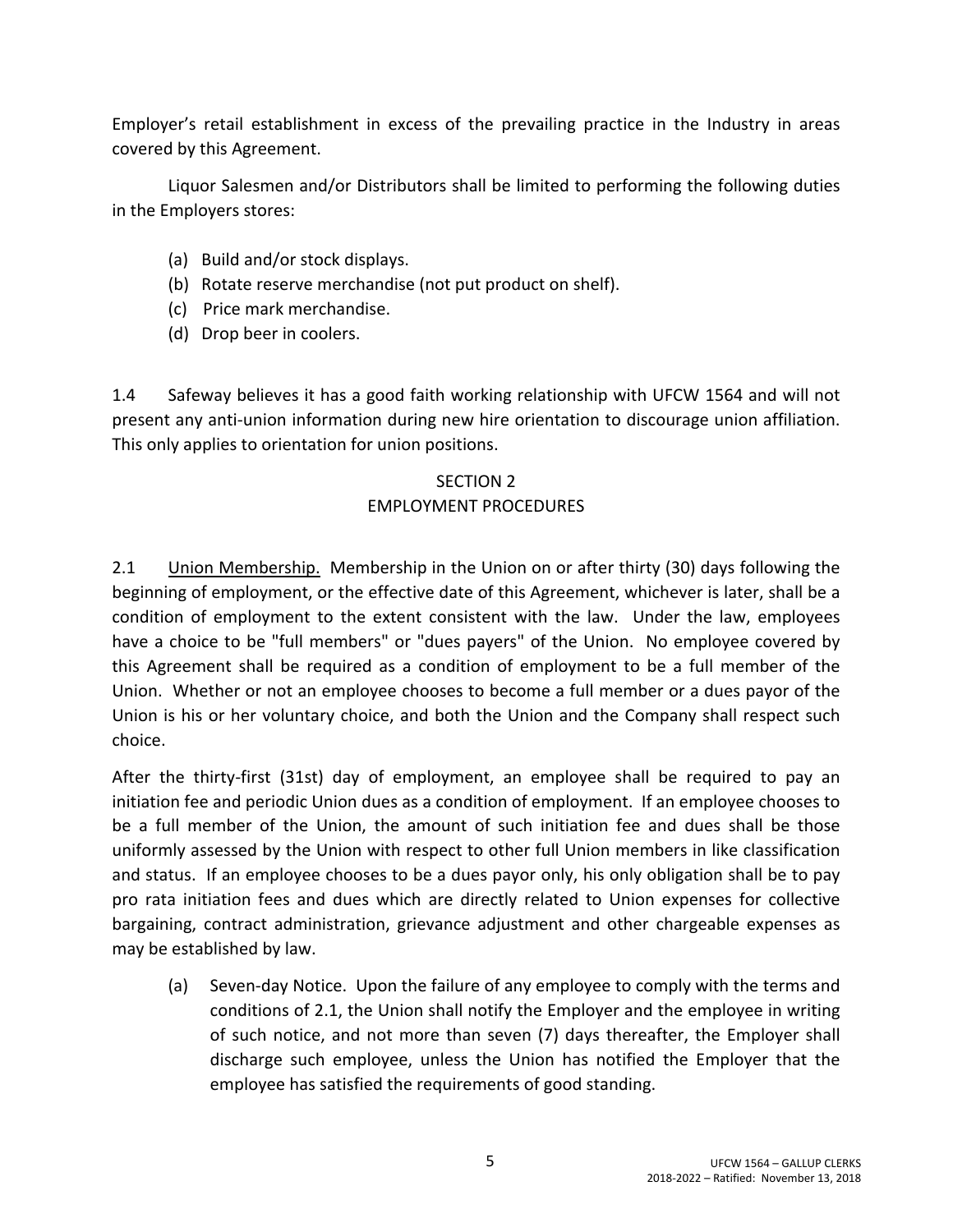- (b) The Union shall indemnify the Employer and hold the Employer harmless from any liability which may arise from the application of Section 2.1(a) and (b) at the request of the Union.
- (c) For the purposes of Section 2.1(a), the execution date of this Agreement shall be considered its effective date.

The Union agrees to indemnify and hold the Employer harmless from and against any and all demands, claims, damages, losses, liability or expenses, including without limiting the generality of the foregoing attorney's fees, arising from or growing out of the application of this Section by the Employer.

2.2 NOTICE OF NEW HIRES – The Employer agrees to notify newly hired employees to report to the Union within seven (7) days of employment. The Employer shall notify the Union in writing each week, on forms supplied by the Union as to the name, address, social security number, classification, rate of pay, date of hire and prior experience of all employees who are hired, rehired, reinstated or changed in classification during the preceding week.

2.3 PROBATIONARY PERIOD – The first ninety (90) calendar days of employment shall be considered a trial period for all employees during which time an employee may be terminated for any reason.

- (a) Probationary employees shall have no seniority rights, but upon completion of said probationary period, seniority rights shall date back to the initial date of employment.
- (b) All terms of this Agreement shall apply during the probationary period; provided however, that probationary employees may be terminated for any reason.
- (c) Part-time employees must work at least one hundred twenty-eight (128) hours to complete their probationary period. If such employee shall be continued in the employ of the Employer after the expiration of the probationary period, the length of service for that employee shall be computed from the date of last hire.
- (d) Employees who are promoted to a new classification shall have a sixty (60) day probationary period. If an employee does not perform satisfactorily during the sixty (60) day period, such employee shall be returned to the previous classification without loss of seniority.

2.4 Work Experience. Previous, comparable work experience within the past ten (10) years from the date of present employment shall be the basis for determination of an employee's rate of pay. Prospective employees may waive the crediting of all or any part of their previous experience provided that this waiver is reduced to writing prior to employment.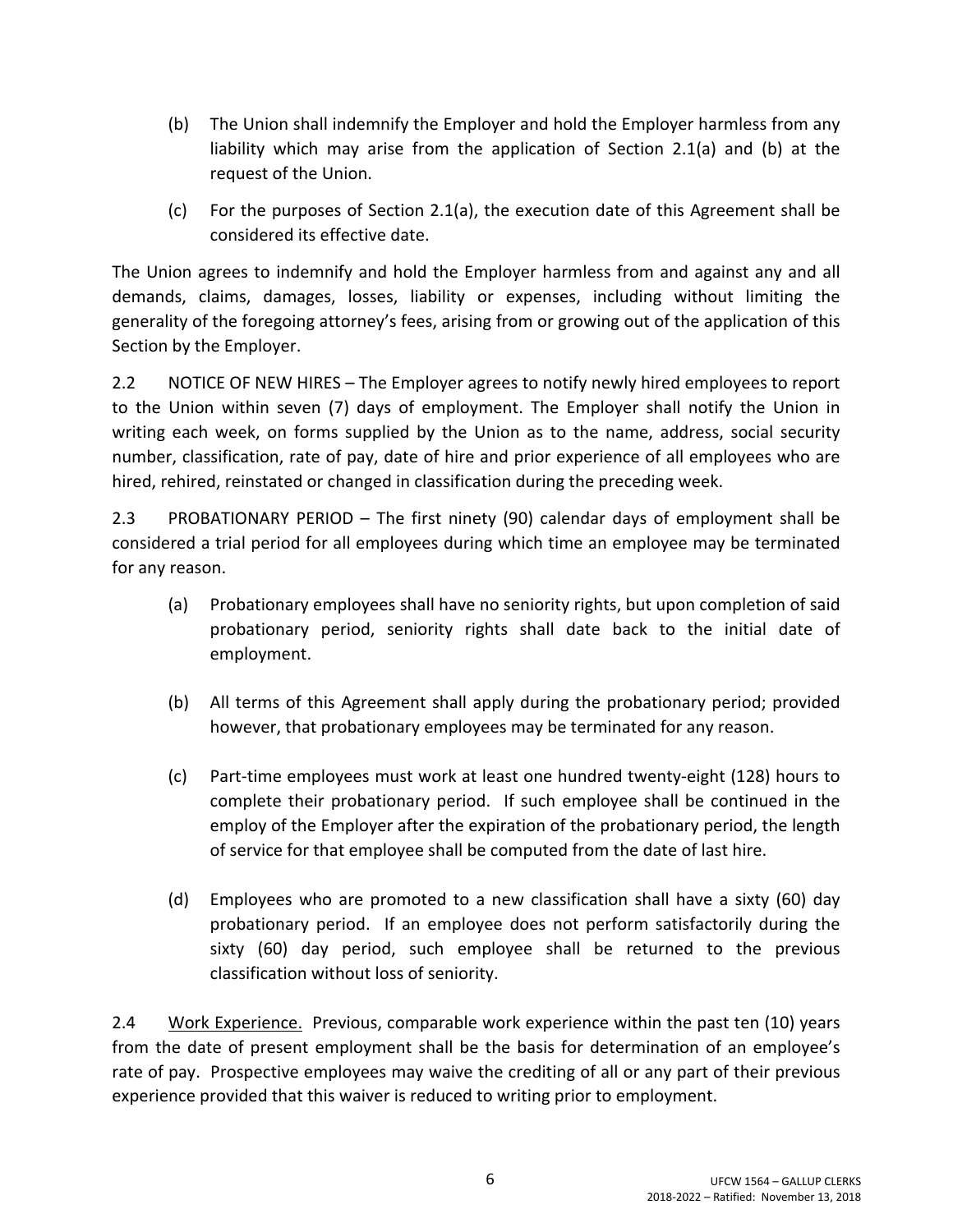- (a) For credit to be given, the employee must indicate the experience at the time of employment on the application for employment furnished by the Employer, and, if requested to do so, shall provide written verification satisfactory to the Employer. Experience shall be credited retroactive for a maximum of sixty (60) days, upon receipt of such written verification.
- (b) Comparable work experience shall be work of similar duties with a company of comparable or larger size. Work in convenience stores shall not be considered. Self-employment will not be credited.
- (c) Employees will receive credit for previous experience in full increments set forth in Appendix "A" Wages and partial hours of experience shall not be credited.
- (d) Claims for a rate adjustment based on previous experience, in order to be eligible for retroactive payment, must be filed within forty (40) days from the date of employment Claims filed after this period to a maximum of sixty (60) days shall be adjusted but not retroactively. Claims filed after sixty (60) days from date of employment shall be forfeited and waived and failure to provide information on the application blank will also waive any right of the employee to any future claim of experience credit for the experience so omitted.

## SECTION 3

### CHECK-OFF

3.1 The Employer agrees to deduct Union dues and initiation fees stipulated by Local No. 1564, from wages of employees in the bargaining unit who provide the Employer with a voluntary written authorization which shall be irrevocable for a period of not more than one (1) year or beyond the term of this Agreement, whichever occurs sooner. Such deductions shall be made on a weekly basis and shall be remitted to the Union on a monthly basis provided the Employer has received a request for dues and initiation fees by Local No. 1564 setting forth the amount and from whom it is to be deducted. Such amounts as are deductible from the employee on that pay period up to and including the full amount shall then be transmitted to Local No. 1564.

3.2 Upon notice from Local 1564, the Employer agrees to deduct annually, from the wages of employees who have authorized the Employer to do so, a uniform political deduction and forward such to the President of Local 1564.

3.3 The Union agrees to indemnify and hold the Employer harmless from and against any and all demands, claims, damages, losses, liability or expenses, including without limiting the generality of the foregoing attorney's fees, arising from or growing out of the application of this Section by the Employer.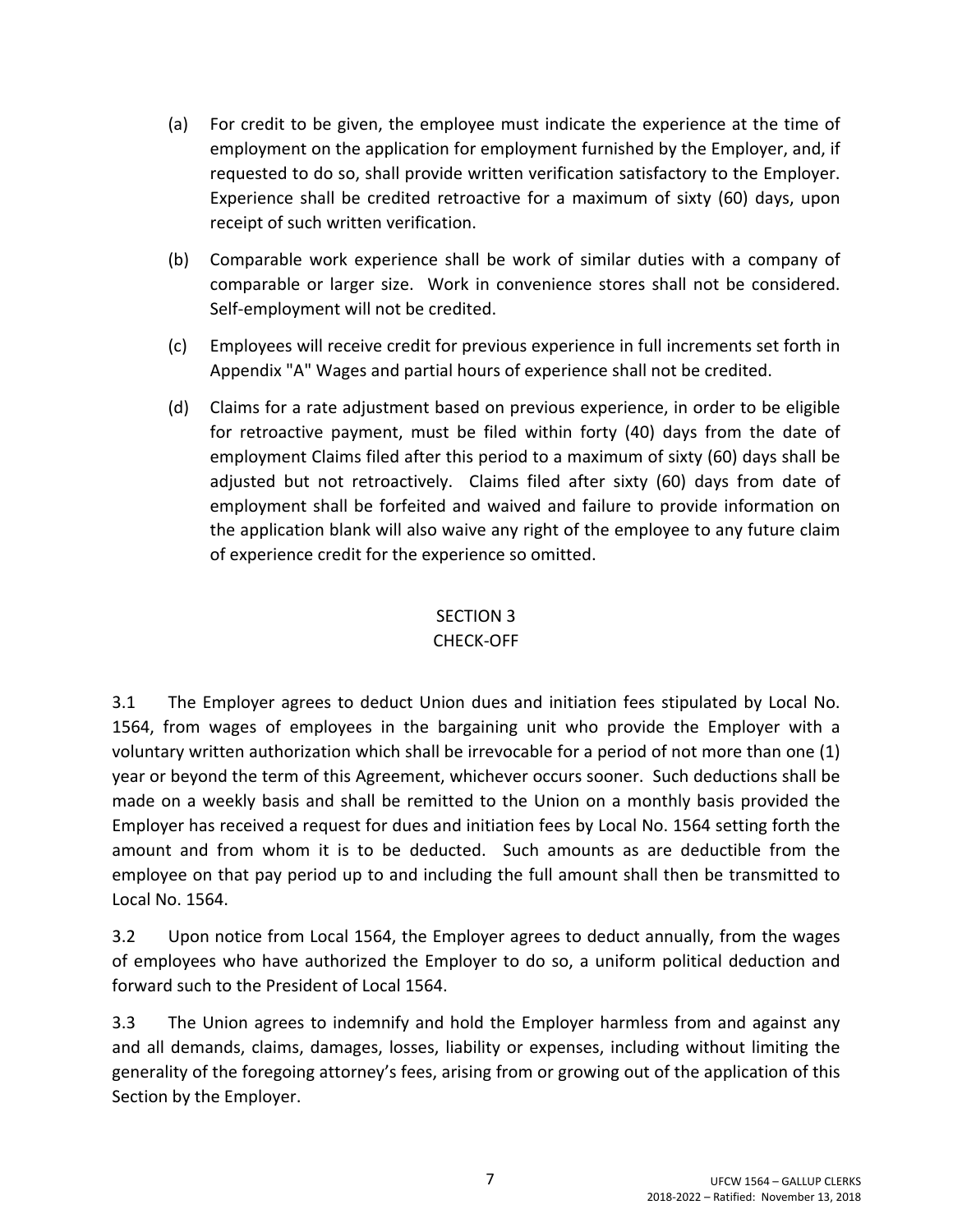## SECTION 4 DISCHARGE AND DISCRIMINATION

4.1 NON-DISCRIMINATION – The Employer and the Union agree that each will fully comply with applicable laws and regulations prohibiting discrimination against any employee or applicant for employment because of such person's race, religion, color, national origin, sex, disability or age. And the Employer shall not discriminate against an employee for upholding Union principles, including filing a grievance, enforcing the Contract or for other legally protected activity, serving on a committee of the Union, or any organization affiliated therewith. Whenever in this Agreement the masculine gender is used, it shall be deemed to include the feminine gender as well.

Nothing in this Agreement shall operate to prevail against affirmative action programs of the Employer with regard to Equal Opportunity or Requirements as set forth by State and Federal Courts.

4.2 DISCHARGE OR SUSPENSION – DISCIPLINE - (a) the Employer shall have the right to discharge, demote or suspend an employee for just cause.

(b) Warning Letters. Corrective Action Notices are intended to improve deficiencies in an employee's work performance or an employee's conduct while at work.

- (1) Such notices, in order to be valid, must be personally delivered to the employee within fourteen (14) days after the event giving rise to such notice and the contents of such notice must be personally explained to the employee at that time, outlining specifically what conditions must be changed or improved and the time limits for the employee to improve alleged deficiencies or misconduct.
- (2) Corrective Action Notices are not to be used for arbitrary, capricious or unlawfully discriminatory purposes.
- (3) Upon receipt, employees shall date and sign such notice acknowledging receipt of such notice. A copy of the notice shall be immediately transmitted to the Union within five (5) calendar days. However, such signing shall in no way be construed to be an admission of any misconduct or be in agreement with the contents of such notice.
- (4) Employees who are given Corrective Action Notices shall be given an adequate opportunity to improve their work or correct any alleged deficiencies in their conduct.
- (5) Warnings, both written and oral shall be effective for a period of twelve (12) months, unless another warning for a related or similar offense occurs within that twelve month period, in which event, the first, and any additional notices, remain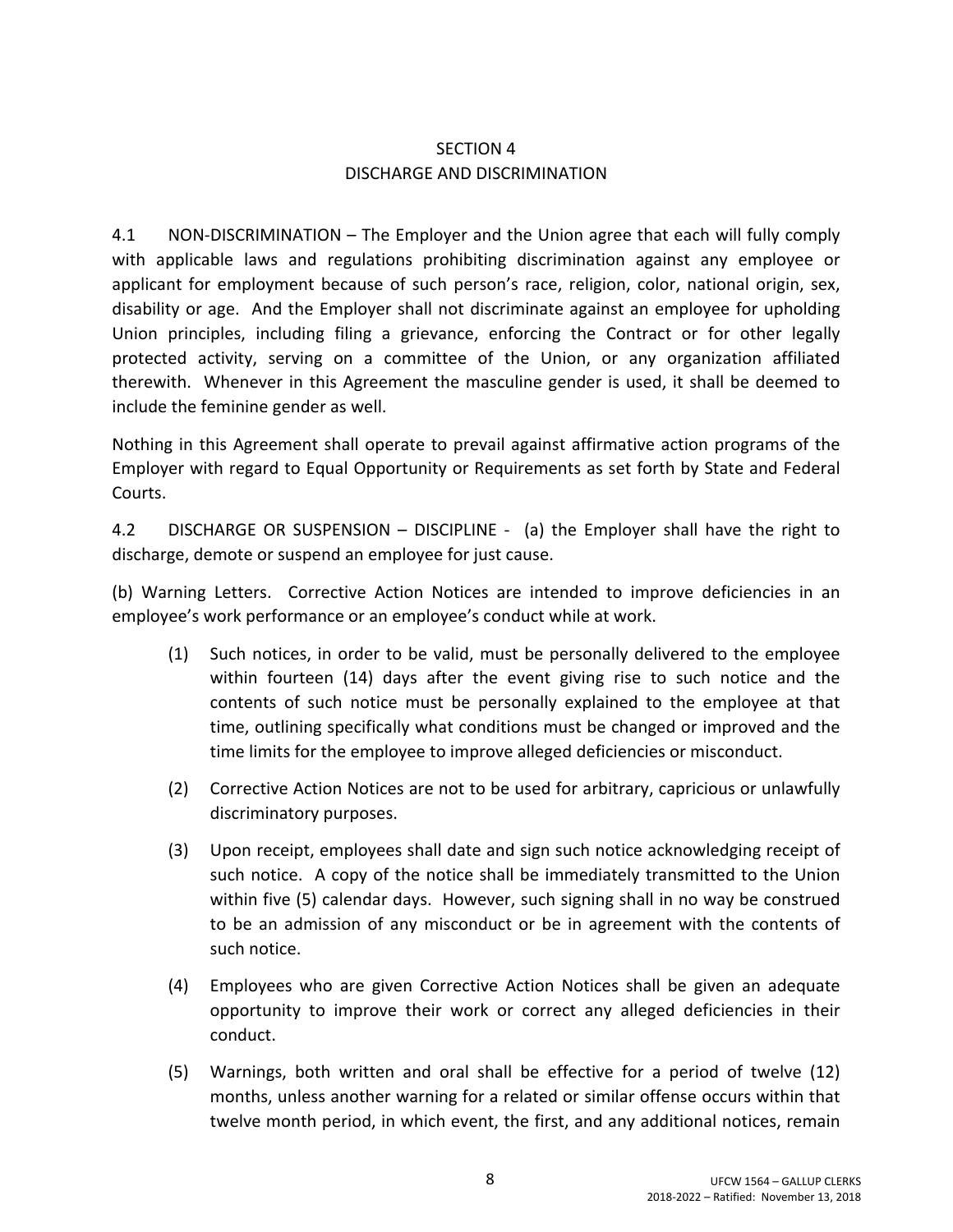in effect for a period of twelve (12) months provided that no written warning for a related offense occurs during said twelve (12) months.

This Section shall not be construed to require an Employer to issue a Corrective Action Notice in cases where discharge or suspension is imposed for just cause based on the offense.

4.3 APPEAL – If an employee does not agree with the action taken by the Employer in Section 4.2 above, such employee shall have the right to appeal such action by filing a written appeal pursuant to the Arbitration and Grievance procedure as provided for in Article 16 of this Agreement within fifteen days following the occurrence of the action.

4.4 REASON FOR DISCHARGE, SUSPENSION OR DEMOTION – Any employee who is discharged, suspended or demoted shall be informed at the time of the discharge, suspension or demotion of the immediate cause.

- (a) Upon request to a designated Employer Representative, any employee who is discharged, suspended or demoted shall be informed in writing of the cause of discharge, suspension or demotion within five (5) calendar days of receipt of such request.
- (b) Any employee who is suspended shall be informed of the length of the suspension at the time of the suspension, except for suspensions pending reasonably prompt investigations of no more than two (2) weeks, except when mutually extended by the Company and the Union.
- (c) It is understood and agreed that any employee, who has been trained in Company Policy and State Law, who violates Company Policy including, but not limited to, State Law, regarding the sale of alcohol and/or tobacco to minors, or check cashing procedures, shall be immediately suspended from work and may be discharged. Such training hours will be considered as time worked.

4.5 PAID ALL MONIES DUE – An employee who quits or is terminated for any reason shall be paid on the next regular pay day all monies due.

### SECTION 5

## CONTRACT ENFORCEMENT AND RULES

5.1 CONTRACT ENFORCEMENT – Each of the parties hereto warrants that it is under no disability of any kind that will prevent it from completely carrying out and performing each and all of the provisions of this Agreement and further that it will not take any action of any kind that will prevent or impede it in the complete performance of each and every Provision hereof.

5.2 WORK RULES – The Employer agrees to furnish the Union with a copy of existing Company rules and regulations, and it is understood that the employees will be required to comply with same. The Employer shall have the right to establish working rules and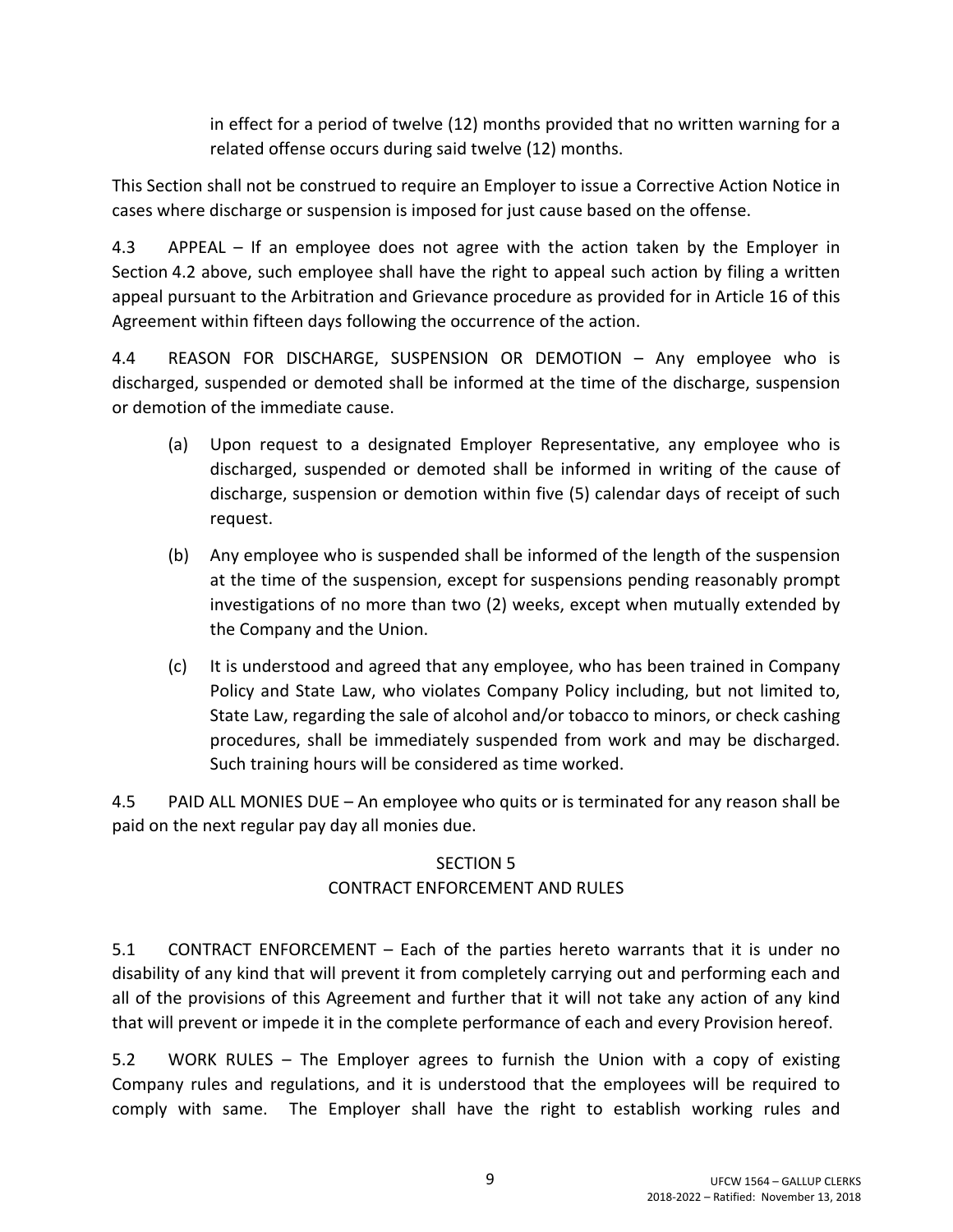procedures; provided the rules and procedures do not conflict with the terms of this Agreement. The Employer agrees to provide the Union with a copy of all rules and procedures established at least two (2) weeks prior to the date the Employer wishes them to take effect.

5.3 REGISTER SHORTAGES – No employee shall be held responsible for register shortages unless adequate procedures have been established by the Employer.

5.4 BAD CHECKS – No employee shall be required to make financial restitution for customers' bad checks. Employees shall be subject to disciplinary action, up to and including discharge for accepting checks in violation of posted Company rules or policies.

5.5 PAYROLL RECORDS – An authorized Union representative shall have the privilege of examining the Employer's payroll involving employees covered by this Agreement monthly, or when necessary to investigate a specific concern of improper payment, upon written request to the Division Labor Relations Department. Upon receipt of such request, the Division Labor Relations Department shall provide the Payroll Query Report (attached as Appendix E), or an Employer report(s) by a different name provided the information contained on it is the same, within fifteen (15) days.

5.6 CONFERENCE – The Employer shall have the right to call conferences with officials of the Union for the purpose of discussing his grievances, criticisms or other problems. The Union shall be granted the same privilege by calling the Employer for discussions of grievances and criticisms.

5.7 POLYGRAPH – No employee shall be required to take a polygraph test or other similar electronic type test.

## **SECTION 6**

## RIGHTS OF MANAGEMENT

6.1 The management of the Company and the directions of the working force, including the right to plan, direct, and control retail operations, to hire, lay-off or relieve employees from duties, to maintain the discipline and efficiency of the employees and to require employees to observe Company rules and regulations, demote or discharge employees for cause, are to be the sole right of and function of the Employer.

6.2 The parties agree that the foregoing enumeration of management's rights shall not be deemed to exclude other functions specifically set forth. The Employer, therefore, retaining all rights not otherwise specifically covered in this Agreement.

6.3 The exercise of the foregoing rights shall not alter any of the specific provisions of this Agreement, nor shall they be used to discriminate against any members of the Union.

6.4 The Employer may require an employee to submit to a drug and alcohol test in the event of an on-the-job injury or based upon reasonable suspicion of impairment.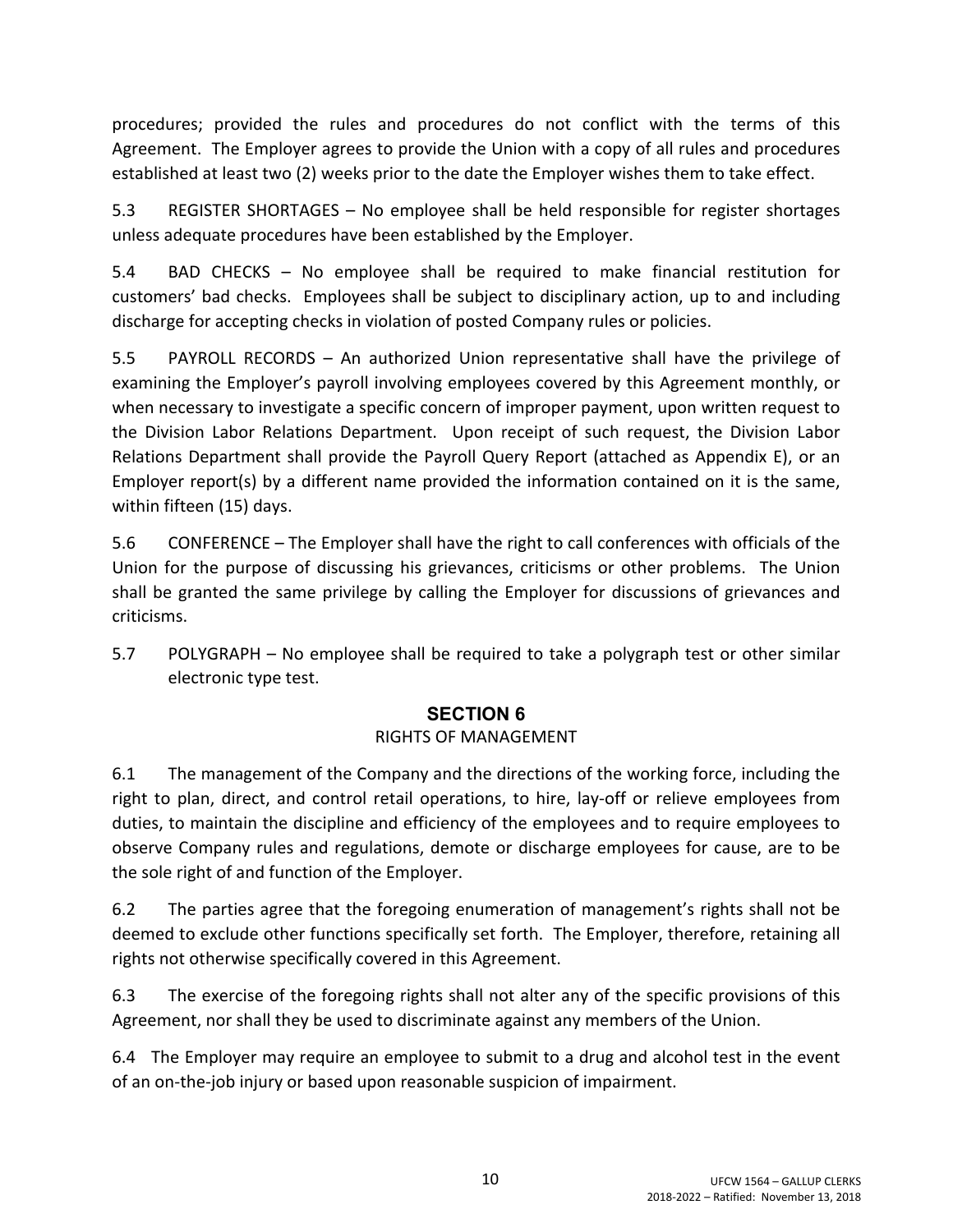### **SECTION 7** UNION AFFAIRS

7.1 STORE VISITATION – Authorized representatives of the Union shall be permitted to visit the store regarding Union matters during work hours after notifying the manager or person in charge. Such visits shall not unreasonably interfere with the conduct of the Employer's business. Time taken for such an interview in excess of ten (10) minutes for each employee shall not be on Company time.

7.2 UNION NOTICES -- The Employer shall provide space for posting official UFCW Local 1564 notices, and other forms called for or required by this Agreement. The Employer shall see that such notices are not defaced or removed.

7.3 UNION BUTTONS – Employees shall have the right to wear Union Buttons. This privilege shall not be abused by the Union or employees, by actions such as, but not limited to, the wearing of multiple buttons or an unreasonably large button, etc.

7.4 UNION STORE CARD – The Employer agrees to display within the store the official Union Store Card and/or decal as supplied by the United Food and Commercial Workers International Union and recognizes that the Union Store Card and/or decals are the property of the Union and are loaned to the Employer. The Union Store Card and/or decals may be removed from the store by the Union for any violation of this Agreement as determined by the final decision of an Arbitrator in accordance with this Agreement.

7.5 UNION LEAVE – Employees shall be allowed time off without pay for the purposes of attending Agreement negotiations, arbitrations, or for Union meetings or conventions or Union training schools. Such leaves shall be granted to not more than one (1) employee per each twenty (20) bargaining unit employees per store, not to exceed two (2) weeks; provided notice for such leave is given in advance sufficient to provide adequate replacement for the employee to be on leave. In response to a written request from the Union, the Employer agrees to grant a leave of absence for union business (organizing or similar activities) for up to one (1) year during the term of this Agreement to up to two (2) employees from the bargaining unit.

7.6 UNION STEWARD – The Union shall have the right to designate Stewards to assist the Union in enforcing this Agreement. Stewards shall be authorized to investigate grievances and to resolve grievances with the Store Manager. Stewards shall not be considered a "representative of the Union" for the purposes of union representation during the conducting of investigatory interviews based upon NLRB v. Weingarten (1975) issues.

Such stewards shall be allowed to verify an employee's recorded time worked and to view the Employer's time and attendance records as maintained at store level at reasonable intervals; however, such information shall not include confidential earnings information for non-bargaining unit management employees set forth in the Employer's Facility Register.

The Employer agrees not to discriminate against store stewards for engaging in lawful union activity.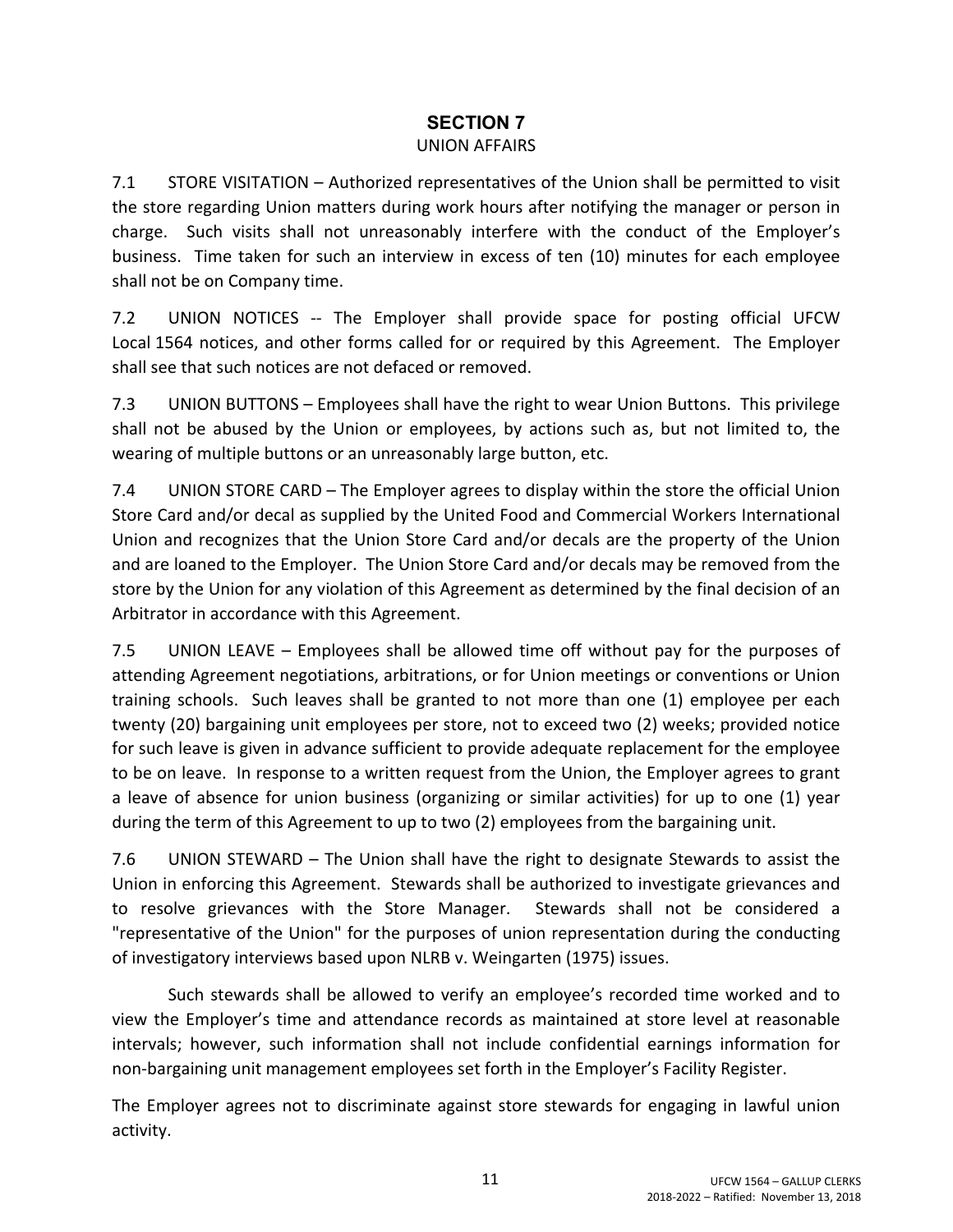7.7 UNION REPRESENTATION – Any employee covered by the terms of this Agreement may request a Union Business Representative be present during any interrogation by management, which the employee believes could result in the employee's discharge or suspension. Upon request, the Employer agrees to immediately cease any further questioning pending arrival of a designated Union Representative. The Union agrees to make a representative available promptly after such request is made.

7.8 UNION BUTTONS – the Union member will have the right to wear their Union Buttons according to current National Labor Relations Board rules.

## **SECTION 8** WORKING HOURS AND OVERTIME

8.1 FULL-TIME EMPLOYEES – Those employees who regularly work forty (40) hours per week are defined as full-time employees and shall work five (5), eight (8) hour days.

8.2 PART-TIME EMPLOYEES – Those employees who regularly work less than forty (40) hours per week are defined as part-time employees. A regular full-time employee is defined as an employee who has been scheduled or worked forty (40) hours or more per week in five (5), eight (8) hour workdays in six (6) consecutive weeks; except where an employee averages forty (40) hours as a direct result of leaves of absence of more than one week but less than thirty (30) days, or for vacation relief.

However, if the employee who has worked the six (6), forty (40) hour weeks is not the senior employee who has requested full-time in accordance with Section 9.7 of this Agreement, such employee shall remain in part-time status, and the senior qualified employee in that classification who has complied with Section 9.7 shall be classified full-time.

Nothing herein shall be construed to require pay for time not worked; provided the Employer shall reasonably promptly make status changes.

8.3 WORK WEEK – The work week shall be Sunday through Saturday. For full-time employees, eight (8) hours shall constitute a day's work and forty (40) hours, consisting of any five (5), eight (8) hour days out of seven (7) shall constitute a regular week's work. If agreeable between the employee, the Employer and the Union, an employee may be scheduled four (4), ten (10) hour shifts, not necessarily consecutive, and when scheduled, would receive time and one-half (1-1/2) for all hours worked in excess of ten (10) work hours per shift or forty (40) work hours per week.

8.4 WORKDAY – The regular day's work for all employees shall be worked within nine (9) consecutive hours.

8.5 OVERTIME – All time worked in excess of eight (8) hours in any one (1) day or in excess of forty (40) hours in any one week, shall be deemed overtime and paid for at the rate of time and one-half (1-1/2) the employee's basic straight-time hourly rate of pay.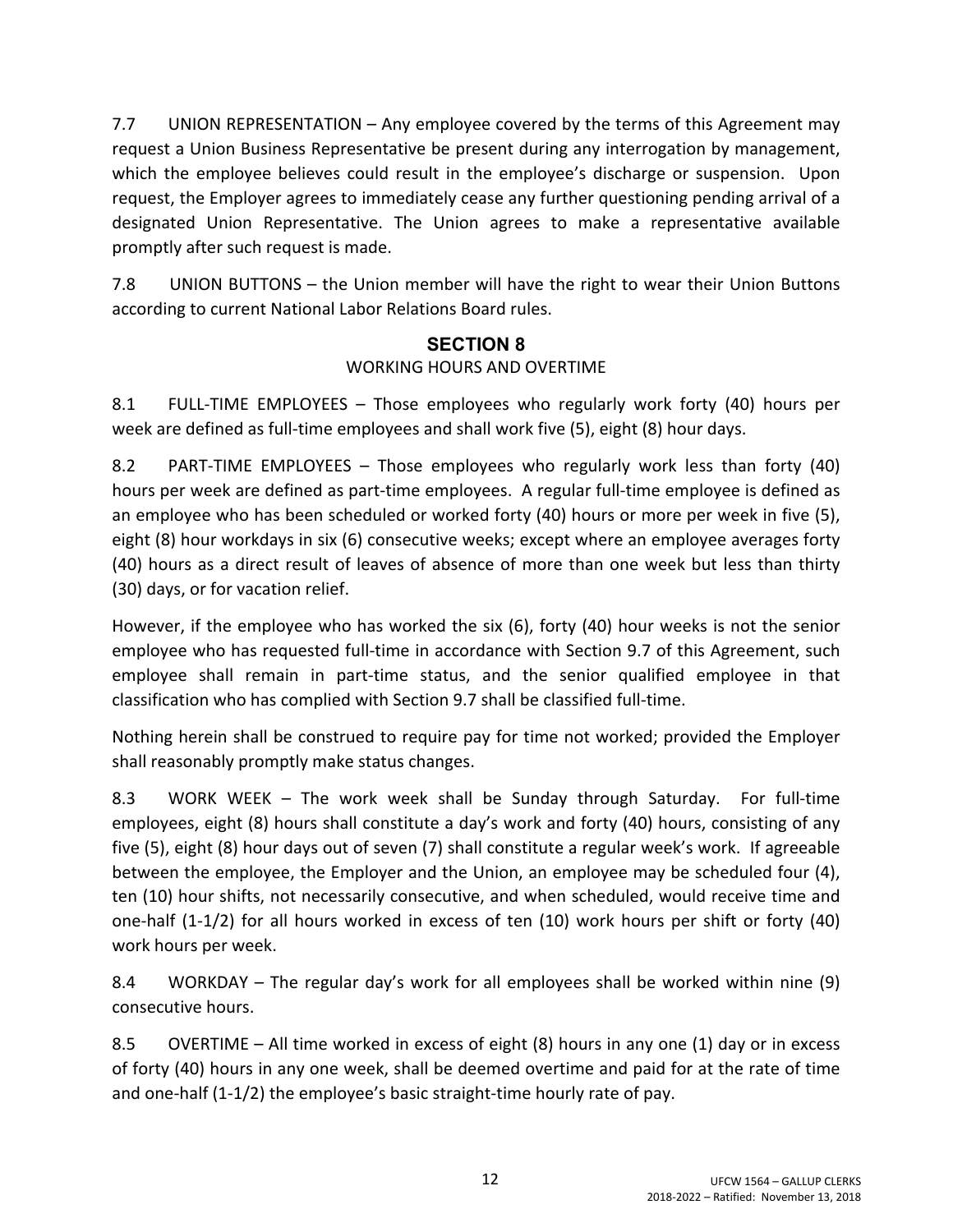- (a) There shall be no pyramiding of overtime and/or premium pay, except that hours worked on Sunday shall be included as hours worked for the purpose of computing hours over forty (40) for the payment of specific overtime.
- (b) No employee shall be required to take time off in lieu of overtime hours worked.
- (c) The overtime rate of employees who receive a wage scale in excess of the rates in this Agreement shall be based on said employee's actual rate of pay.

8.6 SPLIT SHIFTS – There shall be no split shifts. The Employer may not work an employee a split shift without the employee's prior approval. A broken or split shift is defined as a period of time where not less than ten (10) hours have elapsed from the termination of an employee's previous shift.

8.7 MEAL PERIOD – All employees shall receive one (1) uninterrupted hour off for lunch at approximately the middle of the working shift.

- (a) No employee shall be required to take his or her meal before the end of the third (3rd) hour nor later than the end of the fifth (5th) hour of the employee's scheduled workday.
- (b) Where mutually agreeable between the Employer and the employee, a thirty (30) minute lunch may be taken.
- (c) Part-time employees who are scheduled to work six (6) hours but less than eight (8) hours shall be granted a thirty (30) minute unpaid meal period at the option of the employee.

8.8 REST PERIODS – All employees shall receive an uninterrupted fifteen (15) minute rest period for each four (4) hours of work scheduled to be performed in any workday.

- (a) Employees shall receive two (2) breaks described above for each eight (8) hour workday. In the case of an employee entitled to two (2) rest breaks, one (1) break shall be granted as near the middle of the period prior to the meal break as possible and the other shall be granted as near the middle of the period following the lunch break as possible.
- (b) In cases of part-time employees working less than an eight (8) hour day, the rest period will be scheduled in the longer half of the shift if the shift is broken by a lunch period. Employees working more than six (6) hours in a workday shall be entitled to a second fifteen (15) minute uninterrupted rest period; provided they do not take the optional thirty (30) minute meal period.
- (c) Full-time and part-time employees shall receive an additional fifteen (15) minute uninterrupted rest period for each four (4) hours worked in excess of eight (8) hours of any shift.
- (d) Rest periods may be taken outside of the store.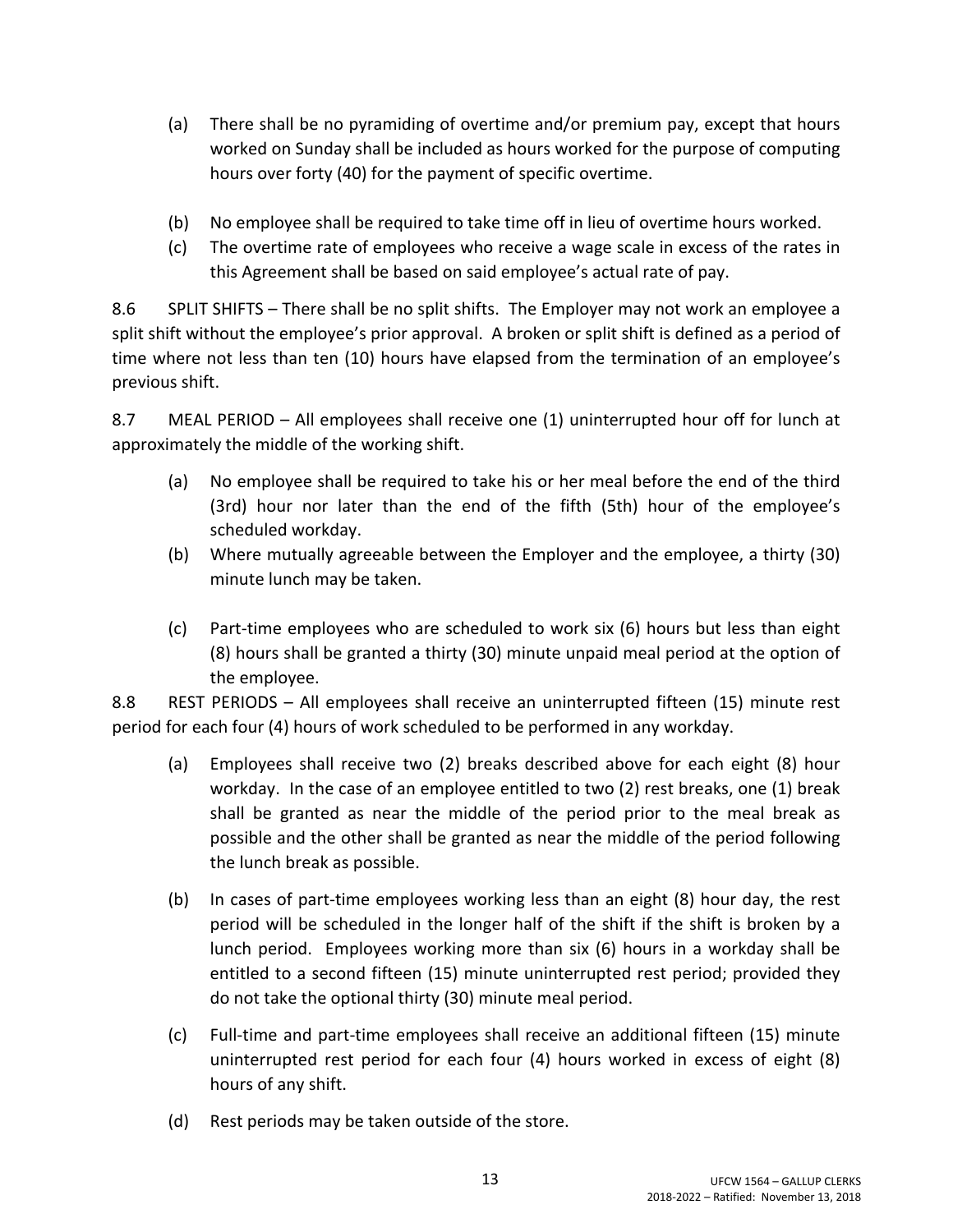8.9 WORK SCHEDULE – The Employer agrees to post a work schedule for the work week, in ink, in each store by 12:00 noon the Thursday prior to the start of the next work week. All employees listed on the schedule will be provided the work or pay for the hours posted; provided they report to work as scheduled.

- (a) Each schedule shall show first and last name of each employee, starting time, meal period, quitting time and days off.
- (b) Once the work schedule has been posted, the employee agrees to work such schedule. It is understood that circumstances may require the management to change or alter schedules during the work week in case of emergency (emergency shall be defined as fire, strike, flood, illness, funeral leave, acts of God or other similar emergencies).

However, if it becomes necessary to change the work schedule for any reason beyond the control of either party, store management or the employee, as the case may be, shall personally notify the other of the inability to work the posted schedule, giving as much advance notice as possible to the other.

Any employee who is not able to report to work as scheduled, and fails within twenty-four (24) hours thereafter to personally provide the Employer with sufficient reason to have prevented the employee from reporting to work, shall be considered a voluntary quit unless said employee is prevented from doing so because of proven medical incapacitation.

(c) Any employee who periodically needs a specific day or days off for personal business will make the Store Manager aware of the need at least forty-eight (48) hours prior to the posting of the next weeks work schedule, and a reasonable effort will then be made to grant such request with no loss of hours subject to store needs.

When two (2) or more employees request the same specific day(s) off, seniority shall apply.

(d) Full-time employees will be scheduled forty (40) hours in five (5), eight (8) hour workdays. Each employee covered by this Agreement shall be scheduled a full day off during the work week, unless mutually agreeable between the Employer and the employee.

Employees who do not want to work more than five (5) days in a work week shall provide the Store Manager with such a written request to that effect. The Employer will make a reasonable effort to honor such requests. Should it become necessary to work such employees such a schedule, it shall be by inverse order of seniority.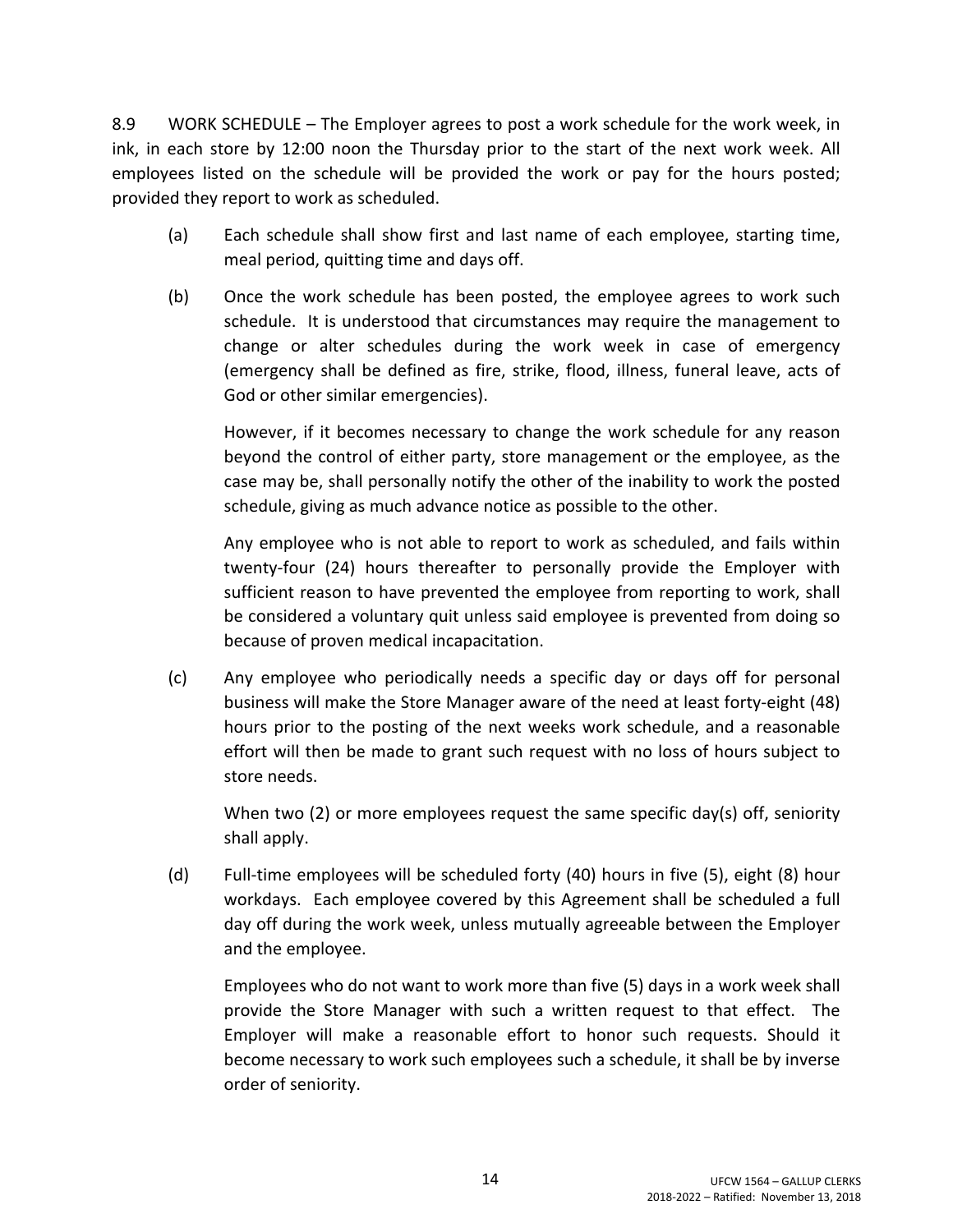- (e) All employees shall report for and be ready for work at their scheduled starting time. The term "ready for work" shall include appropriate or required dress.
- (f) The parties agree the schedule will not be used for arbitrary, capricious, or retaliatory scheduling of employees. If an employee feels management is retaliating or punishing him/her through the work schedule, the employee, through the Union, may appeal this matter directly to the District Manager or Retail Operations Manager. The employee will be given a written response as to the purpose of such scheduling requirements.

8.10 STORE MEETINGS – Time spent in required store meetings called by the Employer shall be considered as time worked and shall be paid for in accordance with the provisions of this Agreement. Store meetings shall not constitute a split shift violation nor call-in where the Employer gives at least twenty-four (24) hours' notice. This privilege shall not be abused. No employee shall be disciplined in any manner for failing to attend a store meeting scheduled for such employee's vacation, personal holiday, or when on a scheduled day off.

8.11 WORK GUARANTEE – Employees who are scheduled to report for work, and/or who are called by store management or a department head to report for work on a scheduled day off, shall receive four (4) hours work or four (4) hours pay; provided they are available for such work. However, in no event shall anyone work or be paid less than two (2) hours. Regular fulltime employees called in to work and who work on Sunday and/or holidays will be given eight (8) hours work.

8.12 SUNDAY WORK – Employees who want to work on Sunday shall so indicate by signing a roster in the store once each quarter.

- (a) The quarterly roster shall be posted in each store for three work weeks prior to the start of the quarter in which it is to apply. Quarter is defined as three (3) calendar months effective each January 1.
- (b) The Employer shall schedule work on Sunday from that list in order of department and classification and seniority in the departments and classifications where help is needed and further subject to their ability to perform the work. Employees who fail to work a Sunday which they are scheduled without good cause shall have their name removed from the current quarterly roster and will forfeit any right to sign the next quarterly roster.
- (c) If there are not sufficient employees of proper department and classification seniority who have the ability to perform the work who have signed the quarterly Sunday Roster, then the Employer shall assign such work by reverse seniority.

8.13 TRANSFERS – Transfers will not be made for arbitrary, capricious or unlawfully discriminatory reasons.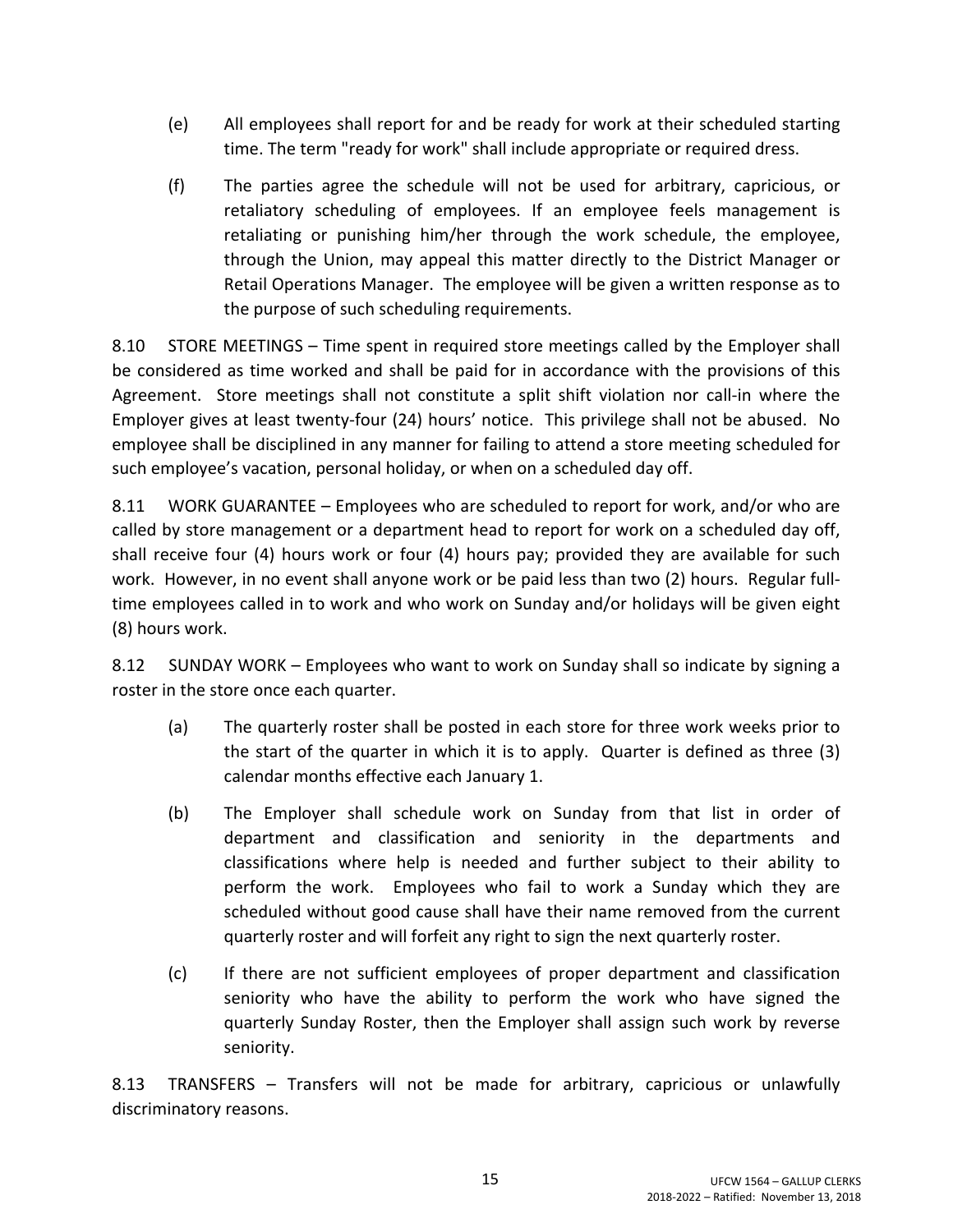- (a) If any employee wishes to transfer from one store to another, the employee shall make a request to the District Office in writing stating the reason why; and when a vacancy of the appropriate classification, job skills and full-time or parttime status occurs in that store, the Company will make a reasonable effort to accommodate the employee.
- (b) Within fifteen (15) days of any denial, the employee may request that the Employer state the reason in writing.

8.14 MORE THAN ONE STORE – Whenever an employee is required by the Employer to work in more than one store during the same day, reasonable time consumed by the employee between stores shall be considered as time worked and paid for as part of the regular day's work.

### SECTION 9 **SENIORITY**

9.1 DEFINITION – Seniority shall be defined as the length of continuous employment with the Employer in the bargaining unit as described in Section 1 of this Agreement, and no employee shall suffer loss of seniority by reason of approved leave as defined in this Agreement. If two or more employees have the same seniority date, the employee with the lowest sequence of the last four (4) digits of the employee's social security number shall be considered the most senior.

9.2 PRINCIPLE OF SENIORITY – The Employer agrees that the Principle of Seniority shall prevail in the layoff of employees, recall of employees and reduction of hours of full-time employees in the bargaining unit; provided the factors of skill and ability to perform the required tasks are relatively equal. The following application shall apply:

(a) Layoff. Layoff is defined as a work week where an employee has no hours on the work schedule. When a layoff (reduction of the work force, as opposed to a reduction of hours) is necessary, the following procedure shall apply.

Layoffs will begin within recognized departments by job classifications to be affected in reverse order of seniority. The affected person(s) shall be personally notified as soon as possible of the impending lay-off and shall be given the following options:

- 1. displacing a less senior employee in the same classification in the same store;
- 2. displacing the least senior employee within the same classification within the Bargaining Unit;
- 3. displacing a less senior employee in a lower classification within the same store; or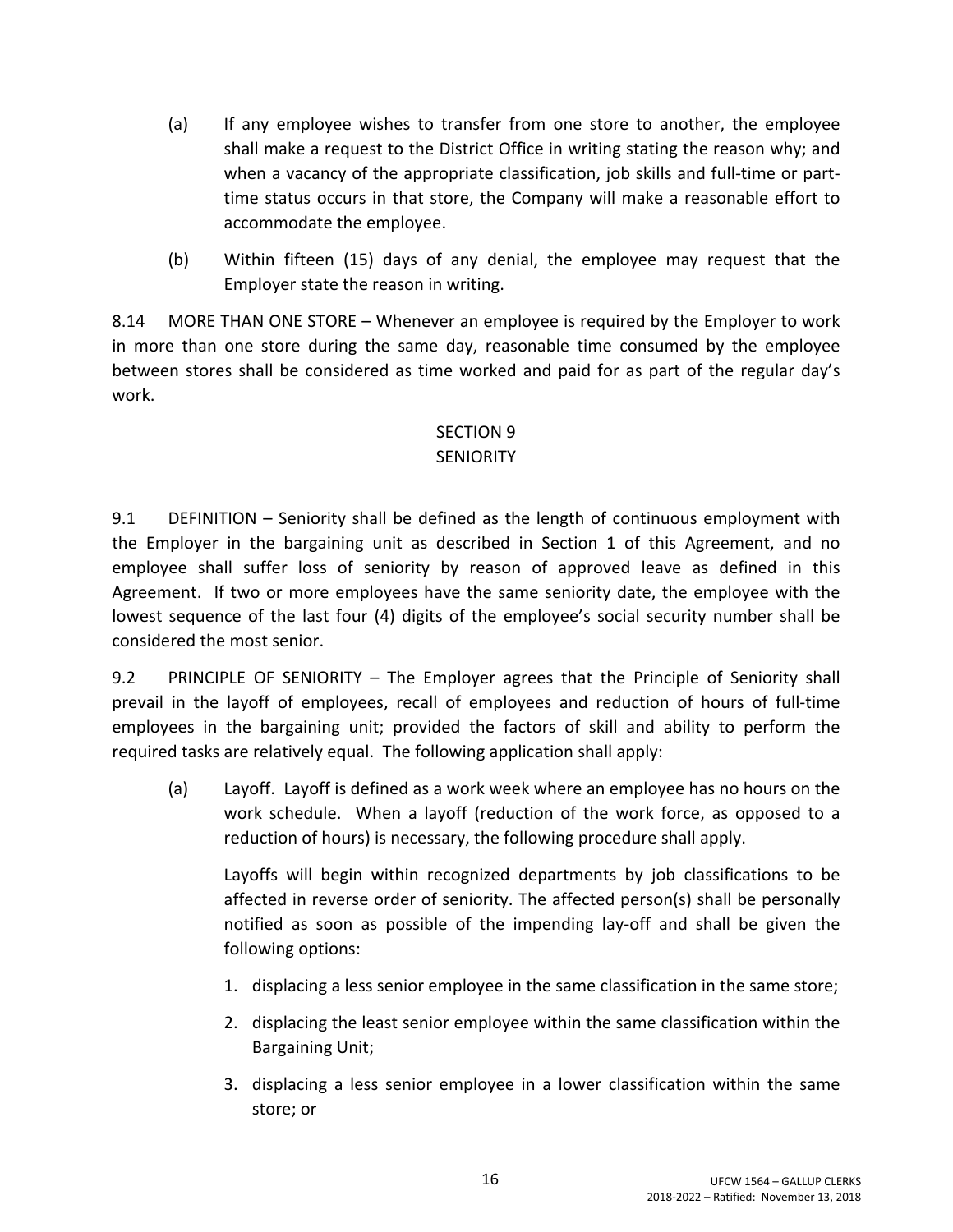- 4. accepting the layoff. It is agreed that layoffs shall only occur at the end of an employee's weekly schedule.
- (b) Reduction of Hours. Hours will be reduced from part-time employees within the affected classification in reverse order of seniority. Employees who receive less than ten (10) hours per week on the work schedule, may elect to accept a layoff in lieu of working the ten (10) hours, and shall for all purposes of this Agreement, be treated as a layoff.

Subject to the legitimate business requirements of the store, should it become necessary to reduce the hours of full-time employees in that store, the least senior full-time employee in the store in the affected classification may be reduced to part-time status; or the affected employee may exercise his/her seniority to claim a full-time schedule of the least senior full-time employee within the same classification within the Bargaining Unit.

(c) Recall. The most senior employee on layoff status shall be the first employee recalled to the department and classification, prior to the Employer hiring any new employee or promoting any employee into the department and classification. Employees who are on layoff as a result of schedules of less than ten (10) hours, shall be required to accept recall if no one with less seniority remains on layoff.

Any employee reduced from full-time status to part-time status shall be returned to full-time status prior to any employee being hired or promoted into the same classification and department in that store, where possible.

Notice of recall after layoff shall be sent by registered mail to the employee's last known address with a copy to the Union. If persons so recalled do not report within five (5) working days after receipt of the above notice, they shall lose their seniority and right to further recall.

Laid off employees agree to advise the store manager of change of address or an out-of-town trip.

- 9.3 LOSS OF SENIORITY Employees shall lose seniority for any of the following reasons:
	- (a) Termination for just cause;
	- (b) Resignation or quit;
	- (c) Layoff beyond three hundred sixty-five (365) consecutive days. However, employees recalled after one hundred eighty (180) days shall be reduced by one (1) Apprentice Step;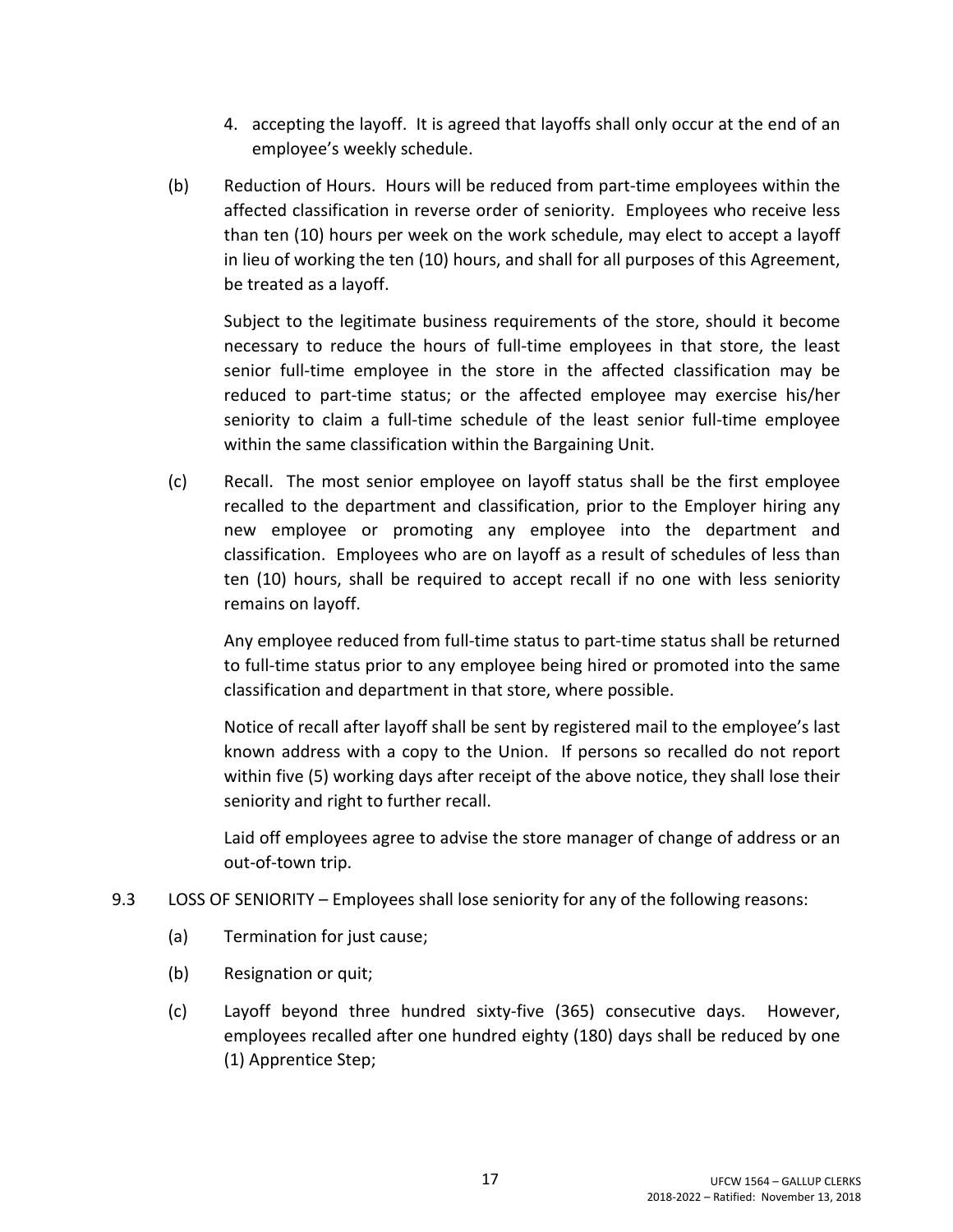- (d) Transfer or promotion out of the Bargaining Unit. However, an employee who is promoted out of the Bargaining Unit in the same store and returns within one hundred eighty (180) days shall suffer no loss of seniority;
- (e) Fails to return to work upon completion of a leave of absence; or
- (f) Fails to report to work following recall after layoff.

9.4 PROMOTION – Any employee who has been employed in a classification for six (6) months or more who desires assignment to a higher paying classification covered by this Agreement, shall indicate such desire by advising the Store Manager and District Manager in writing. Such employee shall then be given full consideration by seniority for such opening in the Store that occurs.

A Courtesy Clerk, who has been promoted to the Food Clerk classification in accordance with the terms of this Agreement, may be paid the Courtesy Clerk rate for one (1) week for checker training, provided no customer transactions are made.

9.5 AVAILABLE HOURS – All part-time work available shall be offered to the part-time employees in accordance with their seniority within their respective classification and store, subject to their ability to perform the work relatively equal. However, employees who are defined as self-restricted, i.e., those employees who notify management in writing that they are restricted as to which hours and/or days they are available to work, are not subject to Section 9.5. Employees who have self-restricted themselves may reverse such action by notifying management in writing after three months from date of restriction.

A part-time employee can exercise their seniority to claim work hours for which he is available up to and including eight (8) hours a day and forty (40) straight-time hours per week.

- (a) No employee shall have their hours reduced below four (4) hours per day for clerks or below two (2) hours per day for Courtesy Clerks by the application of this Provision. It is further understood that no claim can be made for Sunday or premium day hours nor can a claim be made for forty (40) hours in six (6) days.
- (b) Claims of such hours must be made no later than 12:00 noon of the calendar day following the posting of the work schedule.
- (c) Claims must be made to the store manager or assistant store manager. If the claim is legitimate, the schedule should be changed to reflect the claim.
- (d) If the claim is denied, the claiming employee must, if a protest of the denial is desired, submit a true reproduction of the posted schedule showing the claiming employee's schedule along with the schedule to be claimed accompanied by the claim under Section 15 of this Agreement.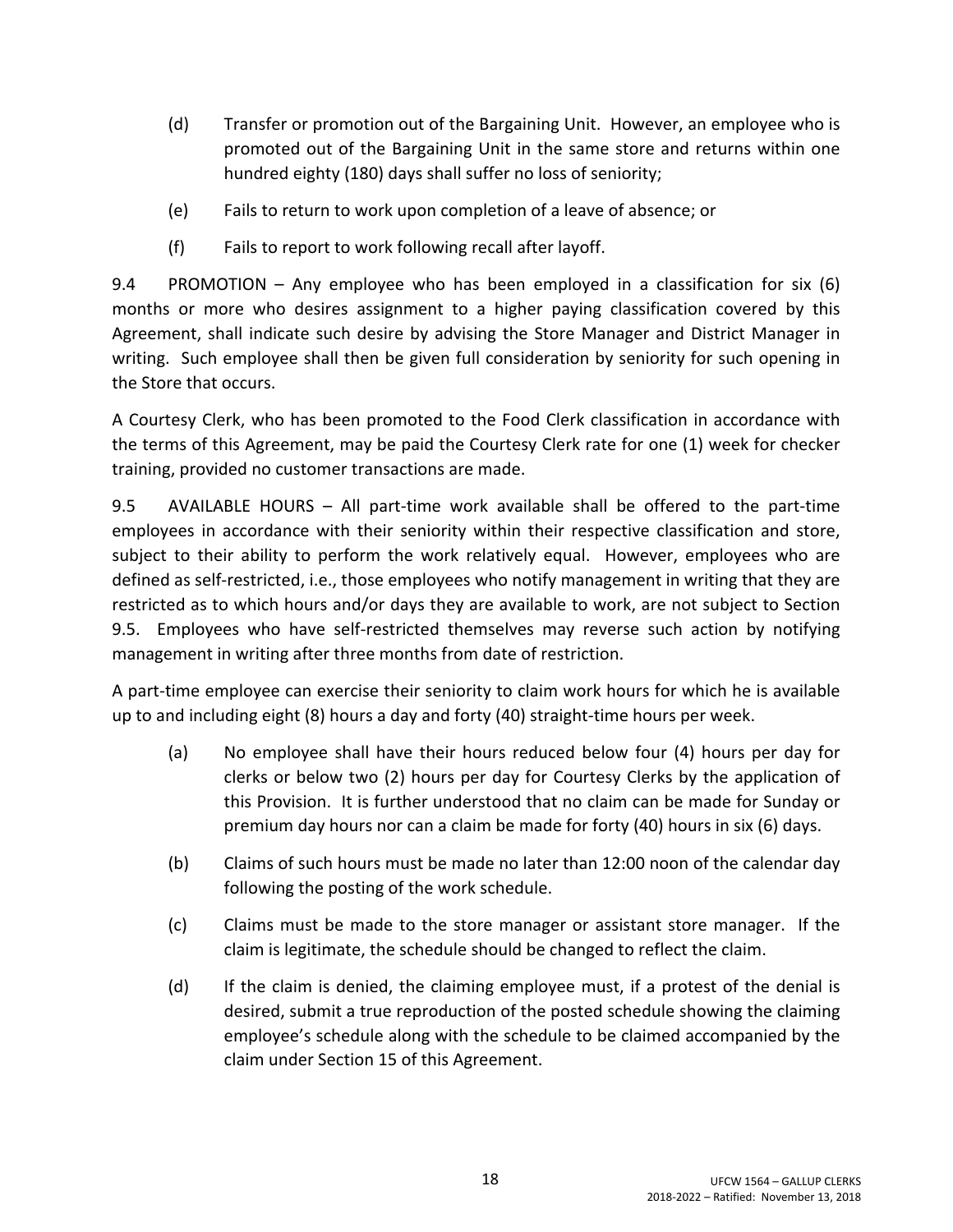- (e) An employee may claim the entire daily schedule of a less senior employee in that classification, in which case the employee whose hours have been claimed would then assume the hours of the claiming employee, if any.
- (f) An employee may not claim a daily shift for which a premium is paid or as a result of the claim, a premium or overtime would be required by other provisions of this Agreement, except however, an entire weekly schedule may be claimed which included premium pay if such schedule contains more hours than were originally scheduled and the claim does not result in overtime pay.

9.6 CALL IN ROSTER – If it becomes necessary to call-in employees for work, the Employer shall first offer such work to employees in order of seniority who have signed a monthly "Call-in List".

- (a) The monthly "Call-in List" shall be conspicuously posted in each store one (1) week prior to the beginning of each month.
- (b) If no employee signs the "Call-in List" or if none or an insufficient number of those employees who have signed the "Call-in List" are available for work, the Employer shall call those employees who have not signed the "Call-in List" by inverse order of seniority.
- (c) Call-ins shall be for a minimum of four (4) hours or two (2) hours for Courtesy Clerks. Employees on straight-time will be called before employees on overtime.

9.7 Part-time employees who desire assignment to full-time work shall notify the Employer and the Union in writing. Such request must be renewed every twelve (12) months. When there is to be a full-time position filled, either through the action of the Employer, or through an employee working a full-time schedule; part-time employees in that store who have requested full-time work shall be given full consideration for the position in order of seniority.

9.8 SENIORITY LISTS – The Employer agrees to furnish the Union a seniority list of its employees each six (6) months upon written request from the Union.

## SECTION 10

## VACATIONS

10.1 VACATION ELIGIBILITY – All regular employees who have been in continuous employ of the Employer for:

- (a) One Week one (1) year shall receive one (1) week of vacation with full pay.
- (b) Two Weeks three (3) years shall receive two (2) weeks of vacation with full pay.
- (c) Three Weeks seven (7) years shall receive three (3) weeks of vacation with full pay.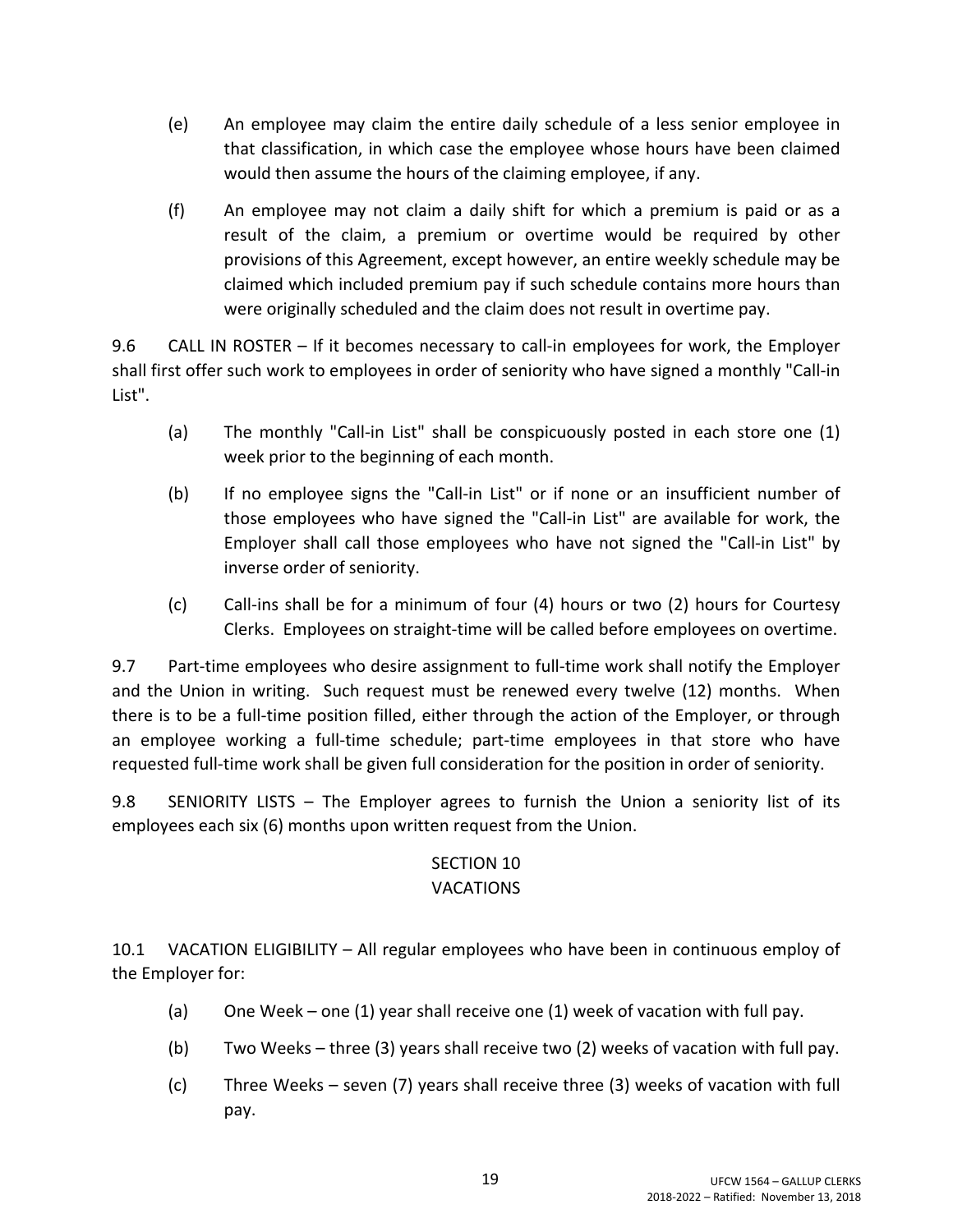- (d) Four Weeks fifteen (15) years shall receive four (4) weeks of vacation with full pay.
- (e) Five Weeks twenty (20) years shall receive five (5) weeks of vacation with full pay.

Employees with three (3) or more years of continuous service will have January 1 of each year as their established vacation eligibility date.

Employees hired on or after October 30, 2005 must work 1040 hours to earn a paid vacation.

Employees hired on or after October 30, 2005 shall receive one (1) week paid vacation after one (1) year of continuous service, two (2) weeks paid vacation after four (4) years of continuous service, three (3) weeks of vacation after eight (8) years of continuous service; and four (4) weeks of vacation after fifteen (15) years of continuous service.

10.2 COMPUTING VACATION PAY – All regular full-time and regular part-time employees who have not completed one (1) calendar year of employment, but who are eligible for vacation, will receive one fifty-second (1/52) of the compensation received for the twelve (12) month period immediately preceding the vacation period. Upon completion of one (1) full calendar year of employment, all regular full-time and regular part-time employees eligible for vacation shall have their vacation computed on the employee's W-2 contract earnings for the prior year. Employees so eligible will receive one fifty-second (1/52) of such earnings for each week's vacation.

The Store Manager shall request vacation pay at least two (2) weeks in advance of each employee's scheduled vacation. In no event will any employee receive pay in lieu of vacation. A cash advance will be provided to an employee in the event that such employee's vacation check is not made available by the Friday in advance of such vacation week.

10.3 SELECTION OF VACATION – The selection of vacations shall be by seniority on a store basis, based upon the following:

- (a) On a vacation schedule posted by the Employer no later than December 31st of each year, employees shall be allowed to select their vacation for the calendar year up to March 31. When two (2) or more employees select the same week(s), employees having the most seniority shall be granted first choice.
- (b) The Employer will make every reasonable effort to maximize the number of employees permitted to select vacations during the period of April 15 to September 15.
- (c) Employees who do not make a selection by March 31, will be allowed to select unscheduled available weeks, subject to four (4) weeks' notice, but in no event shall they be allowed to displace any persons who have selected their vacations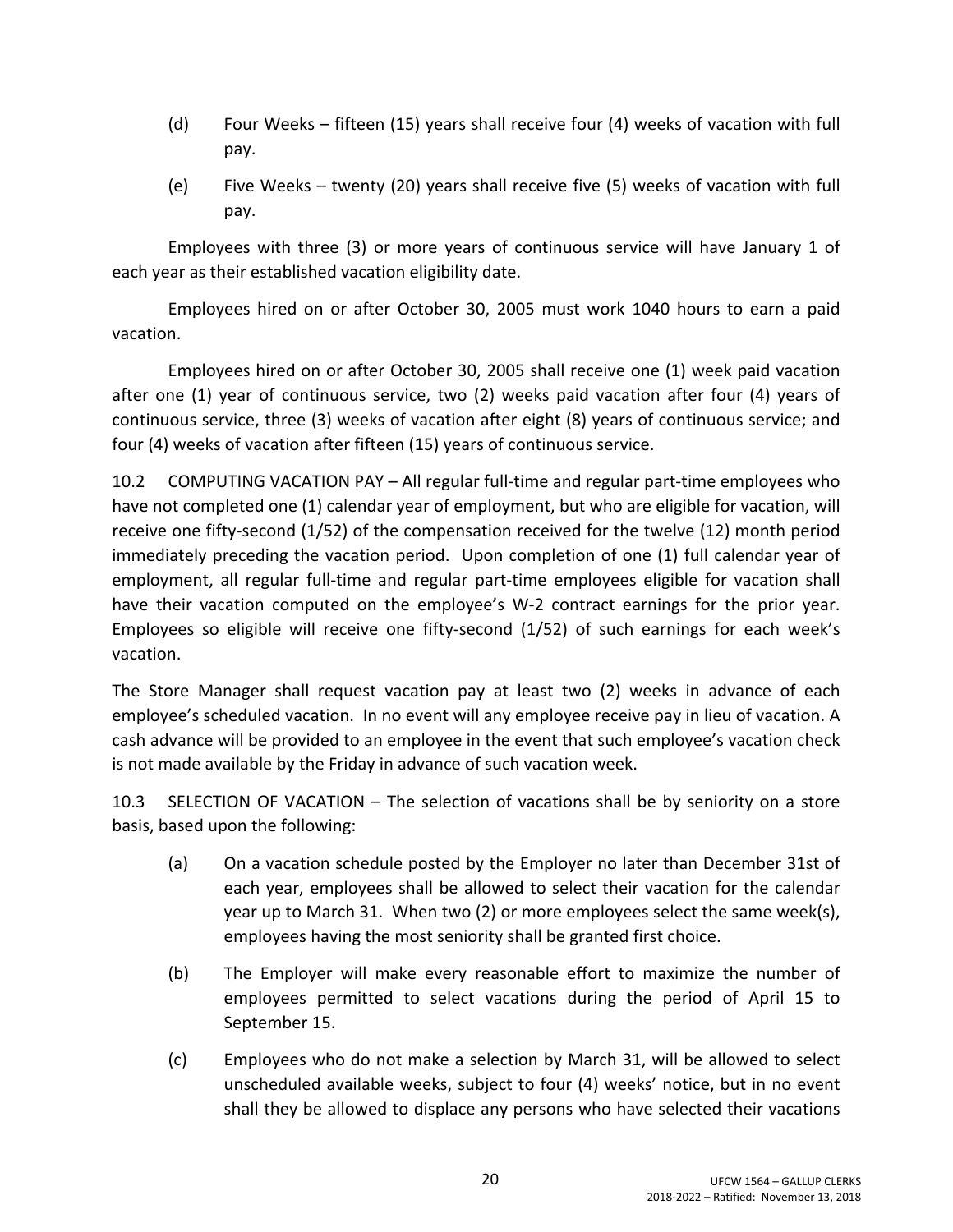by March 31. However, all employees must make vacation selections no later than September 15.

- (d) After April 15, the vacation schedule may only be changed by mutual agreement between the store manager and the employee.
- (e) Notwithstanding any of the above, the Employer retains the right to determine the number of employees that will be allowed to be off on vacation during any given week(s) depending on the individual store needs and legitimate business circumstances.

10.4 HOLIDAYS – If a holiday named under Section 14 of this Agreement falls within the vacation period of an employee, he/she shall be granted a day's payment in lieu thereof.

10.5 TIME LOST – All time lost because of a reasonable absence from work through sickness or authorized absence shall be considered as time worked for the express purpose of determining length of employment.

10.6 EMPLOYMENT TERMINATED – Any employee whose employment by the Company is terminated for any reason other than dishonesty at the time he or she is entitled to a vacation for the current year or to pay in lieu thereof, but who has not yet taken his vacation, shall, upon separation, receive the vacation pay to which he is entitled.

10.7 PRO-RATA VACATION PAY – All regular full-time employees and regular part-time employees who have completed one (1) year of continuous service, shall be entitled to pro-rata vacation pay.

- (a) To be eligible for pro-rata vacation pay, the above described employees must give one (1) week's written notice of intent to terminate their employment or in the case of discharge, pro-rata vacation will only be paid in cases where discharge was due to failure to perform work as required.
- (b) Pro-rata vacation pay shall be based upon full months of employment and neither the partial anniversary month of employment nor the partial month in which the termination occurs will be used in determining the fraction of vacation pay due the employee.
- (c) Employees who must enter military service shall be eligible for a pro-rata of their vacation pay at the time they leave for active duty and upon their reinstatement shall be eligible for a pro-rata vacation for the year in which they are reinstated based upon their original anniversary date of employment.

10.8 MILITARY LEAVE – Employees who are required to attend two (2) weeks' National Guard or military reserve summer training shall not be required to take their vacation during this period.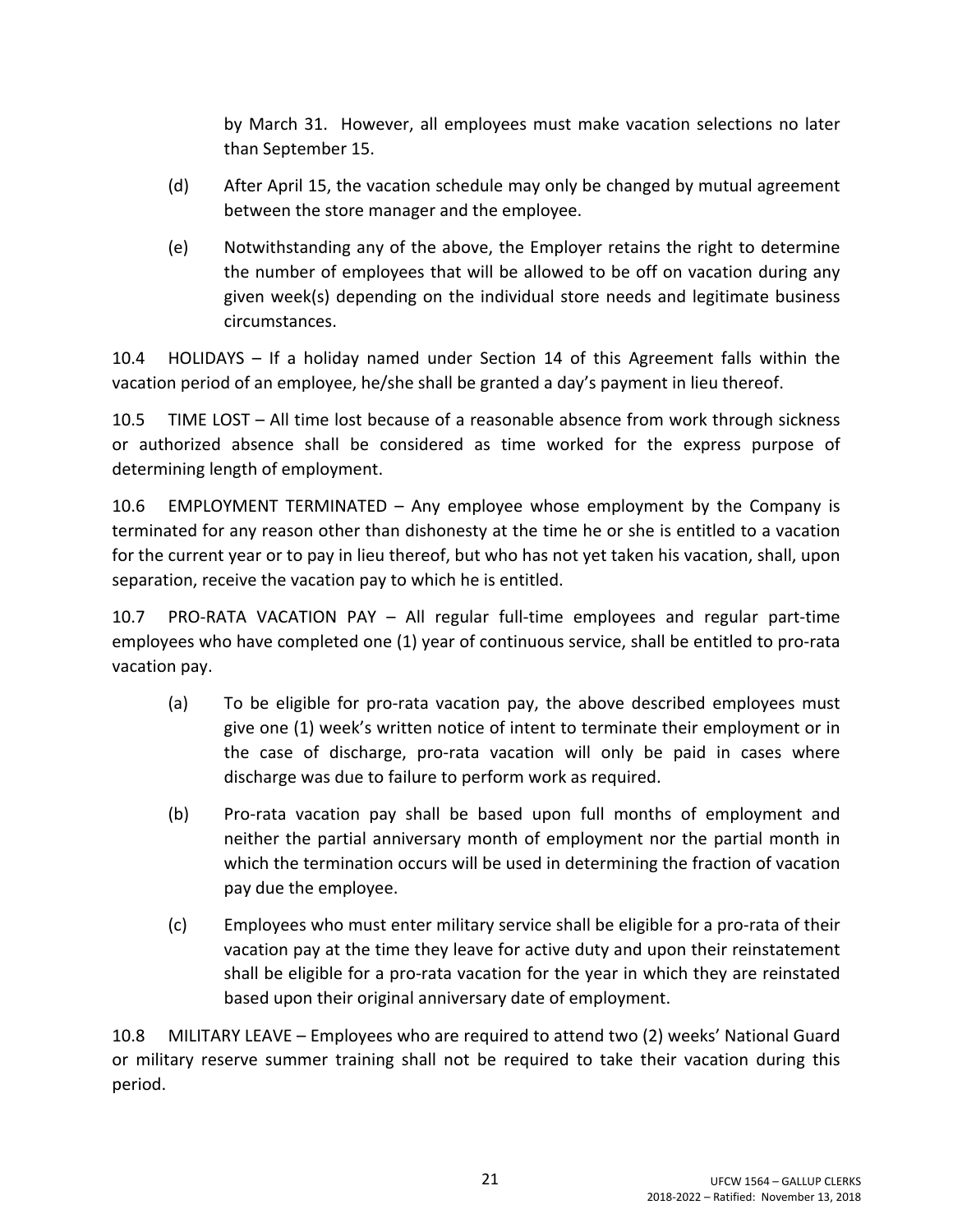10.9 UNBROKEN VACATION – Vacations shall be unbroken unless by mutual consent between the Employer and the employee.

## SECTION 11 CLASSIFICATION AND WAGE RATES

11.1 Appendix "A" which sets forth the job classification minimum rates of pay, effective dates and other provisions is incorporated herein as if set forth in full.

11.2 COURTESY CLERKS – A Courtesy Clerk is an employee limited to the following duties:

- 1. Bag and carry out bags and/or boxes containing the customer's purchases to customer's vehicle.
- 2. General cleaning duties in the store and parking lot.
- 3. Sweeping, mopping and waxing.
- 4. Keeping check stand supplies filled and in order.
- 5. Collecting and lining up carts.
- 6. Assisting customers in handling their purchases at the check stands or counters.
- 7. Watering and covering produce at closing time.
- 8. Checking prices.
- 9. Handling "go-backs" and "orphans".
- 10. Cleaning of shelves and other display areas/cases including the removal and replacement of merchandise as required in connection with such cleaning duties.
- 11. May face shelves in dry grocery only, except for baby foods (no code checking).
- 12. Fill ice bin(s).

11.3 CLERKS – Employees shall be promoted from the Courtesy Clerk classification on the basis of seniority and qualification.

11.4 General Merchandise Clerks. General Merchandise Clerks shall be defined as employees who work in the store's general merchandise/variety areas, and who receive, unload, sort, handle, service, and stock bulk foods, ice, items generally considered within the retail industry to constitute "general merchandise, variety, and/or HBC" items, including cleaning supplies, school supplies, stationery, gift wraps, party supplies, health products, disposable diapers, nutritional supplements, cosmetics, beauty aids, household hardware, pet supplies and soap products (excluding laundry detergent, bleach and similar household products).

11.5 Bakery Clerks. Bakery Clerks shall be permitted to operate a cash register, if any, in the bakery department and in addition to the duties historically performed by this classification, to order, handle, stock and check out the products in connection with the store's bread wall.

11.6 The Employer shall have the right to place cash registers/checkstands in any department within the store that it deems desirable to ring up customer purchases in that department (as well as any other incidental customer purchases), and clerks assigned to such departments shall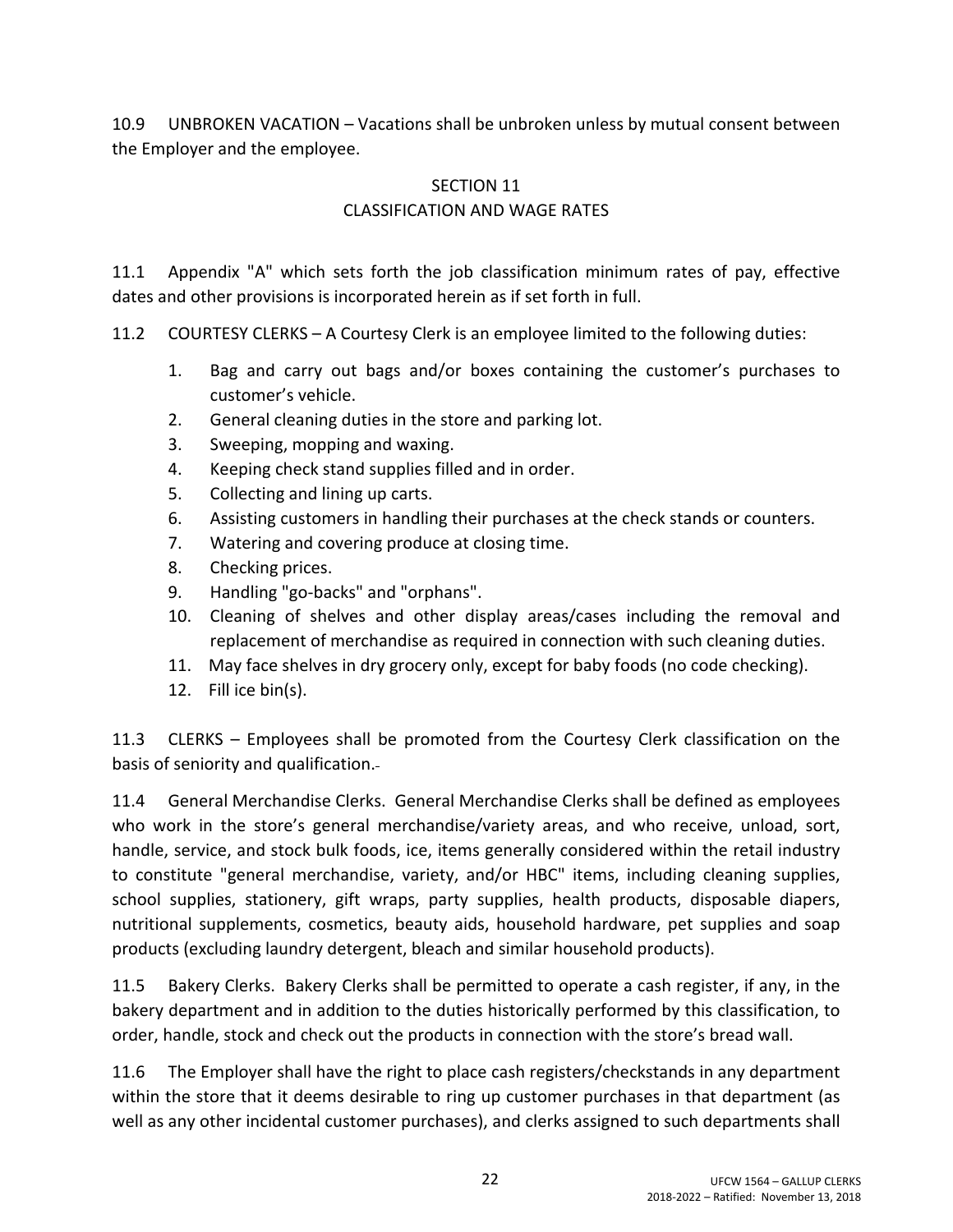operate such cash register/checkstand in addition to the duties historically performed by their classification.

11.7 STORE SECRETARY – Store Secretary(s) may only perform the following duties:

- 1. Make tills and issue tills.
- 2. Balance safe.
- 3. Make deposits.
- 4. Do pick-ups.
- 5. Issue "loans".
- 6. Final till countdown.
- 7. Hourly sales reports.
- 8. Daily and weekly check-up reports.
- 9. Rewrite Work Schedules originally written by Store Managers.
- 10. Perform check-encoding.
- 11. Authorize and cash checks.
- 12. Sell money orders.
- 13. Check in and out rentals.
- 14. Make change for checkers.
- 15. Any assigned clerical duties performed within the confines of the manager's office and/or "booth".
- 16. Process Returned Checks.
- 17. Bag and carry out orders.
- 18. Release checkers and courtesy clerks for breaks.

Store Secretary(s) are not supervisors and shall not direct the work force, except as provided for in No. 18 above. Store Secretary(s) may bid for openings as Food Clerks under the conditions of the Collective Bargaining Agreement as it applies to Courtesy Clerks.

11.8 PAY SCHEDULE – It is agreed by the Employer that all employees covered by this Agreement shall be paid once each week.

11.9 NIGHT WORK PREMIUM – All employees who perform any work for the employer shall receive a night premium wage, in addition to their regular hourly rate, for all hours or portions of hours worked between the hours of 6:00 p.m. and 6:00 a.m. at thirty-five cents (\$0.35) per hour. Effective the Sunday following ratification of this Agreement, night premium hours shall be 7:00 p.m. to 6:00 a.m. Employees hired on or after October 30, 2005 shall not be eligible for night premium pay.

11.10 SUNDAY PREMIUM – All work performed on Sunday shall be paid for at the rate of time and one-half (1-1/2) the employee's straight-time hourly rate of pay. For Courtesy Clerks who are hired after December 5, 1982, all work performed on Sunday shall be paid for at a one dollar Sunday premium. The premium rate for all work performed on Sunday shall be one (\$1.00) dollar per hour for all employees hired on or after February 1, 2004. Employees hired after December 5, 2005 shall not be eligible for Sunday premium pay.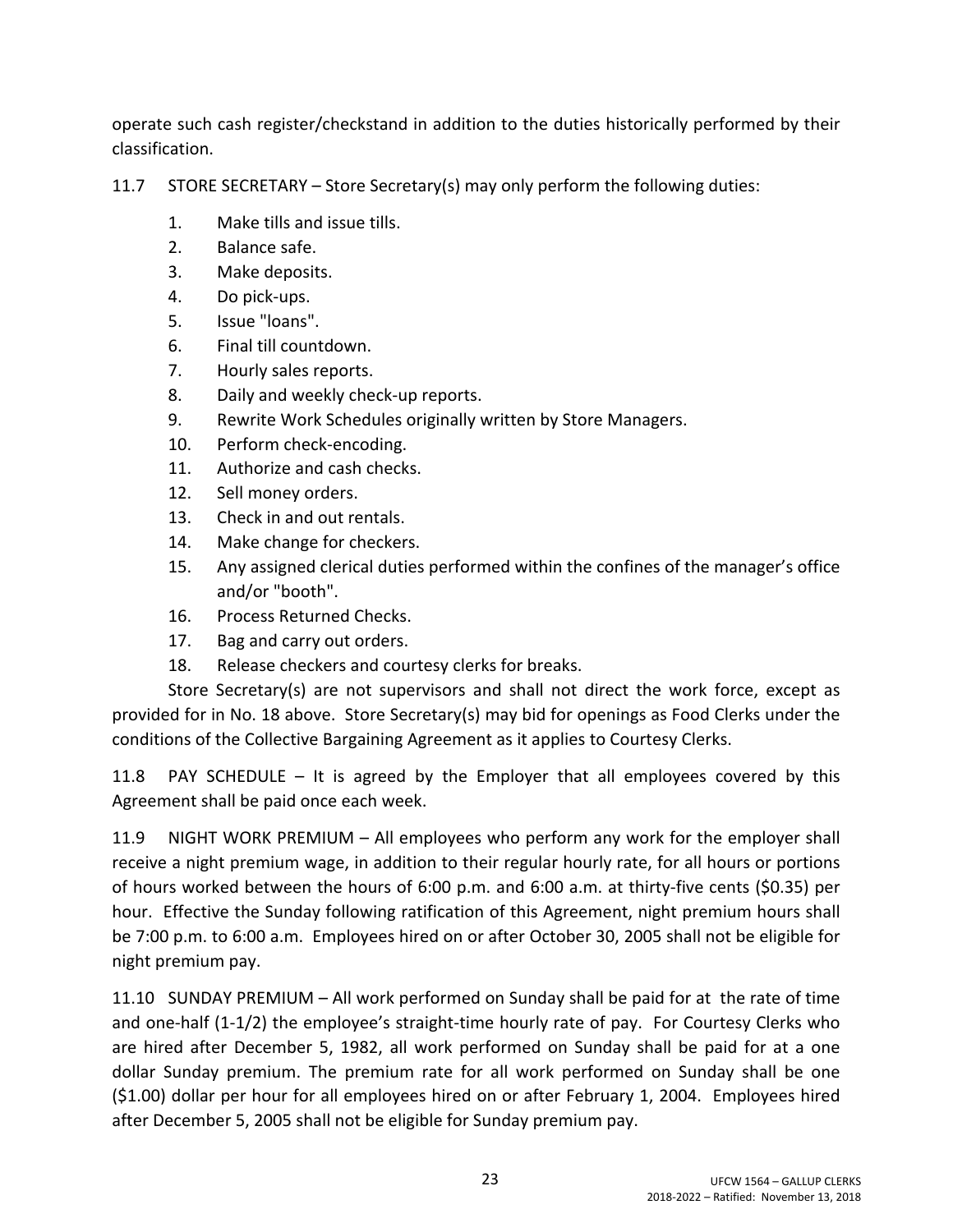11.11 RELIEF PAY – In the event a department head covered by this Agreement is on an approved written leave of absence, other than vacation, in excess of one (1) week and a clerk is assigned to assume the responsibility and accountability of the department head's job, such person shall be paid the department head's basic straight-time rate of pay. It is understood that "accountability" as used herein means that management of a department is subject to the test of failure to perform work as required.

11.12 HIRING/RETENTION INCENTIVE – The Company may establish/maintain/discontinue a hiring retention incentive for Department Heads. The terms, timing, duration, application or non-application of such incentive to any employee or employees shall not be subject to the grievance or arbitration provisions of this collective bargaining agreement.

11.13 NEW CLASSIFICATION/DEPARTMENTS – When a new department or job is created by the Employer, the Union shall be notified immediately, and the parties shall meet in good faith to establish a new wage rate for such department/job. Until such time as the parties can agree, an initial wage rate shall be established by the Employer, and then upon the agreement between the parties, the agreed wage rate shall be retroactive to the first hour worked in the new classification/department.

### SECTION 12

## MINIMUM CONDITIONS

12.1 UNIFORMS AND EQUIPMENT – When the Employer requires aprons, caps, gowns or uniforms, the cost, laundry and upkeep of same shall be at the expense of the Employer except when employees are furnished with easy care wash and wear uniforms, then the employees will be responsible for laundering same. Replacement wash-and-wear uniforms shall be issued upon request provided they show signs of excessive wear.

12.2 PAY IN EXCESS OF AGREEMENT – No employee who, prior to the execution of this Agreement, were receiving pay in excess of that provided for the class of work performed, or who were receiving benefits not provided herein, shall have a reduction in pay, or any benefit revoked as a result of the operation of this Agreement except as agreed upon by the parties pursuant to collective bargaining conducted in 2002.

Employees who are receiving or who receive a rate of pay in excess of these provided herein shall not have such pay rate reduced, but at any time the pay rate in the Labor Agreement equals or exceeds the rate being paid, then the Employer shall absorb that portion of the excess pay rate by the amount of the increase on the effective date of the rate change in the Contract.

12.3 LEGAL PROCEEDINGS – Employees shall be paid as time worked under the terms of this Agreement for time spent at appearances in legal proceedings at the request of or in behalf of the Employer, less amounts paid the employee as and for witness fees.

12.4 NOTICE OF RESIGNATION – An employee desiring to terminate employment shall give at least two (2) calendar week's notice to the Employer in writing or forfeit all vacation due since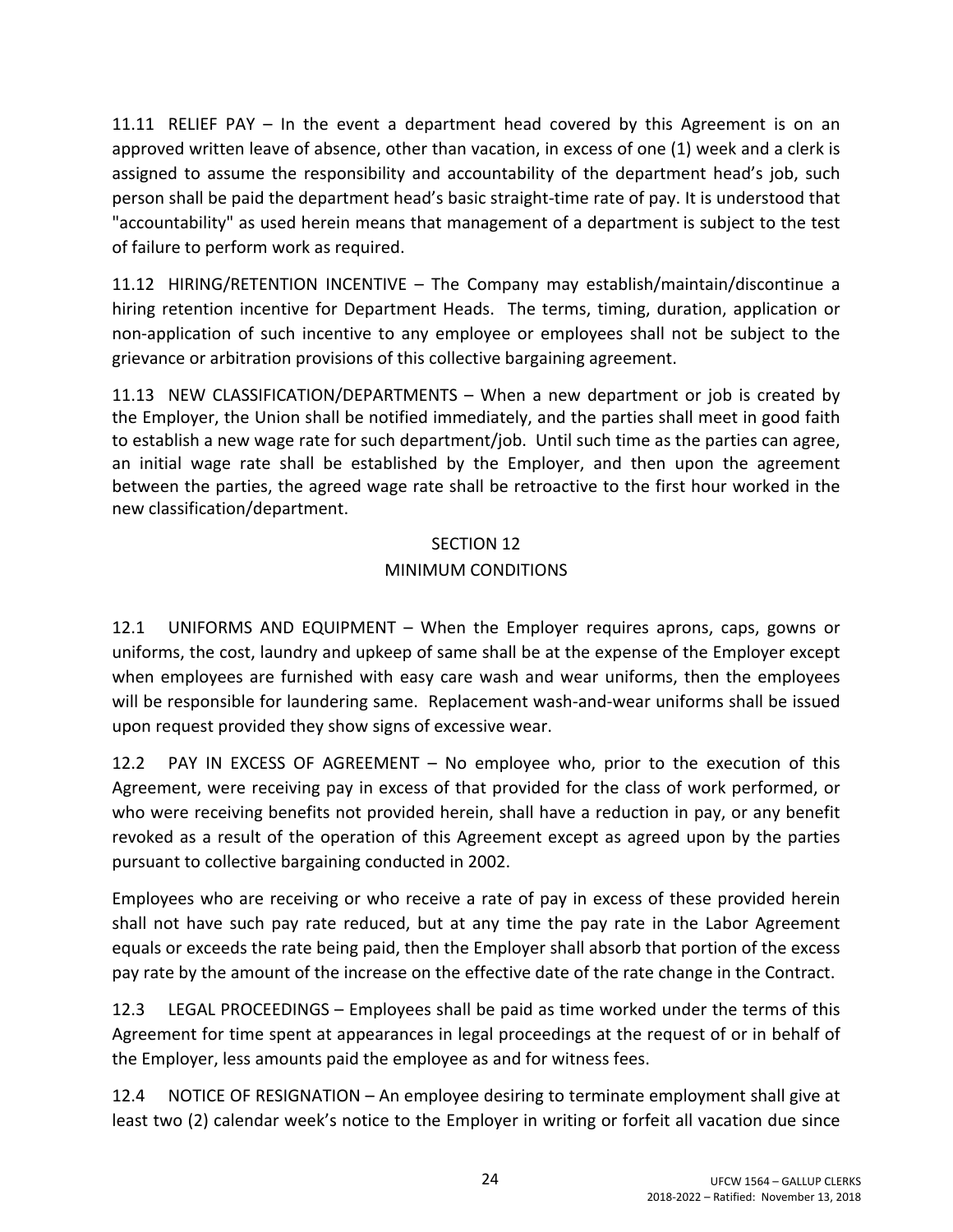the last anniversary date and the Employer agrees to provide said employee with a week's work or a week's pay in lieu thereof.

12.5 ELECTION DAY – The Employer agrees to comply with the terms of the New Mexico State Law in regard to allowing its employees sufficient time off to vote in elections.

12.6 RECORDING OF TIME – The Employer shall make suitable provisions for recording the hours worked by each employee covered by this Agreement. Employees will be responsible for the recording of time on their own timecards and will be paid in accordance with the time recorded on such timecards. Employees failing to follow the proper procedure regarding timecards will be subject to discipline in accordance with this Agreement. When an employee fails to record time on his or her time card or when the time clock records an error on the time card, the employee shall report such failure or error to the Store Manager or his designate who shall insert the proper time in ink on the time card and initial it and the employee shall also initial said card. Timecards may be replaced by electronic recording devices.

It is intended that there shall be no "free" or "time-off-the-clock" work practices under this Agreement. Any employee found by the Employer or by the Union to be engaging in such unauthorized practice shall be subject to discipline which may include termination.

12.7 CHARITY – The Employer and the Union agree that neither shall conduct or handle any campaign or drive for charitable purposes among the employees covered by this Agreement, except where the cooperation and contribution of the employee is voluntary.

# SECTION 13

### **HOLIDAYS**

13.1 PAID HOLIDAYS – The Employer agrees that the following days shall be observed as holidays and employees shall be paid therefore as if the holiday was a regular workday:

| <b>NEW YEAR'S DAY</b> | Labor Day                 |
|-----------------------|---------------------------|
| Easter Sunday         | <b>Thanksgiving Day</b>   |
| <b>Memorial Day</b>   | Christmas Day             |
| Independence Day      | Two (2) Personal Holidays |

Employees hired on or after February 1, 2004, who have completed at least one year of continuous service, shall be eligible for the two personal holidays outlined above.

Employees hired on or after October 30, 2005 shall be eligible for Thanksgiving and Christmas holidays after completion of the probationary period, and four (4) personal holidays effective as of the first calendar year following one year of service.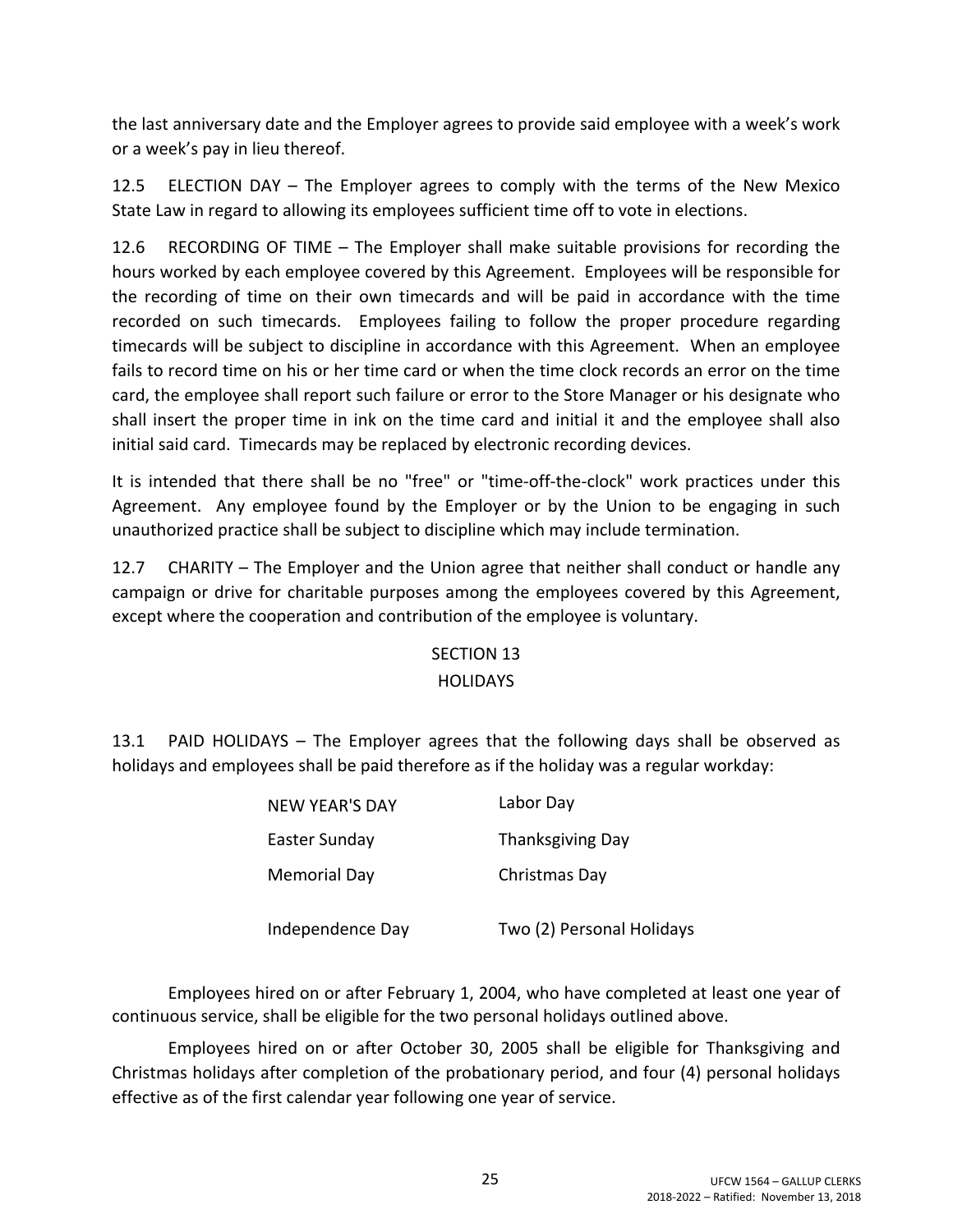Personal holiday. The Employer shall be given written notice by the employee, at least two (2) weeks prior to the personal holiday. The Employer will make a reasonable effort to accommodate employees based upon date and time of application. In the event the employee does not request their personal holiday prior to November 15, the Employer may assign such holiday. The Employer reserves the right to determine the number and classification of employees who may take personal holidays on any day or week; provided that this determination is not done for arbitrary and capricious reasons.

13.2 When any of the above enumerated holidays falls on Sunday, other than Easter Sunday, the following Monday shall be considered the holiday and observed as such by all employees; provided the Employer's store is open for business on that Sunday.

13.3 The Company may (but shall not be required to) operate its stores on any of the holidays recognized by this agreement.

13.4 HOLIDAY PAY – Regular full-time employees will receive eight (8) hours pay at their straight-time hourly rate for each of the above-named holidays. Regular part-time employees shall receive Holiday Pay computed on the average for the preceding two (2) weeks according to the following schedules:

| <b>Average Hours</b> | <b>Holiday Pay</b> |
|----------------------|--------------------|
| 6 but less than 12   | 2 hours            |
| 12 but less than 24  | 4 hours            |
| 24 but less than 32  | 6 hours            |
| 32 or more           | 8 hours            |

13.5 REQUIREMENTS – No employee shall receive pay for any holidays not worked, unless such employee has reported for work on his/her regular working day next preceding and next following said holiday. Employees shall be deemed to have reported for work if absence on said day before and the same day after said holiday is due to the express permission from or action of the Employer, and also in case of certified illness; provided, the employee has worked during the holiday week. A certified illness shall be substantiated by an acceptable Physician's Statement. A Physician's Statement which only indicates that an employee "may return to work on *…*" may not in all cases be considered acceptable. Employees shall receive either sick pay or holiday pay; but will not receive pay for both.

13.6 Employees hired prior to February 1, 2004, who are required to work on holidays will be paid for the hours worked at one and one half (1-1/2) times their hourly rate of pay in addition to the holiday pay as provided above. Employees hired on or after February 1, 2004 shall receive a one (\$1.00) dollar per hour premium for work performed on holidays.

13.7 Full-time employees may be scheduled four (4) days including the holiday in a holiday week.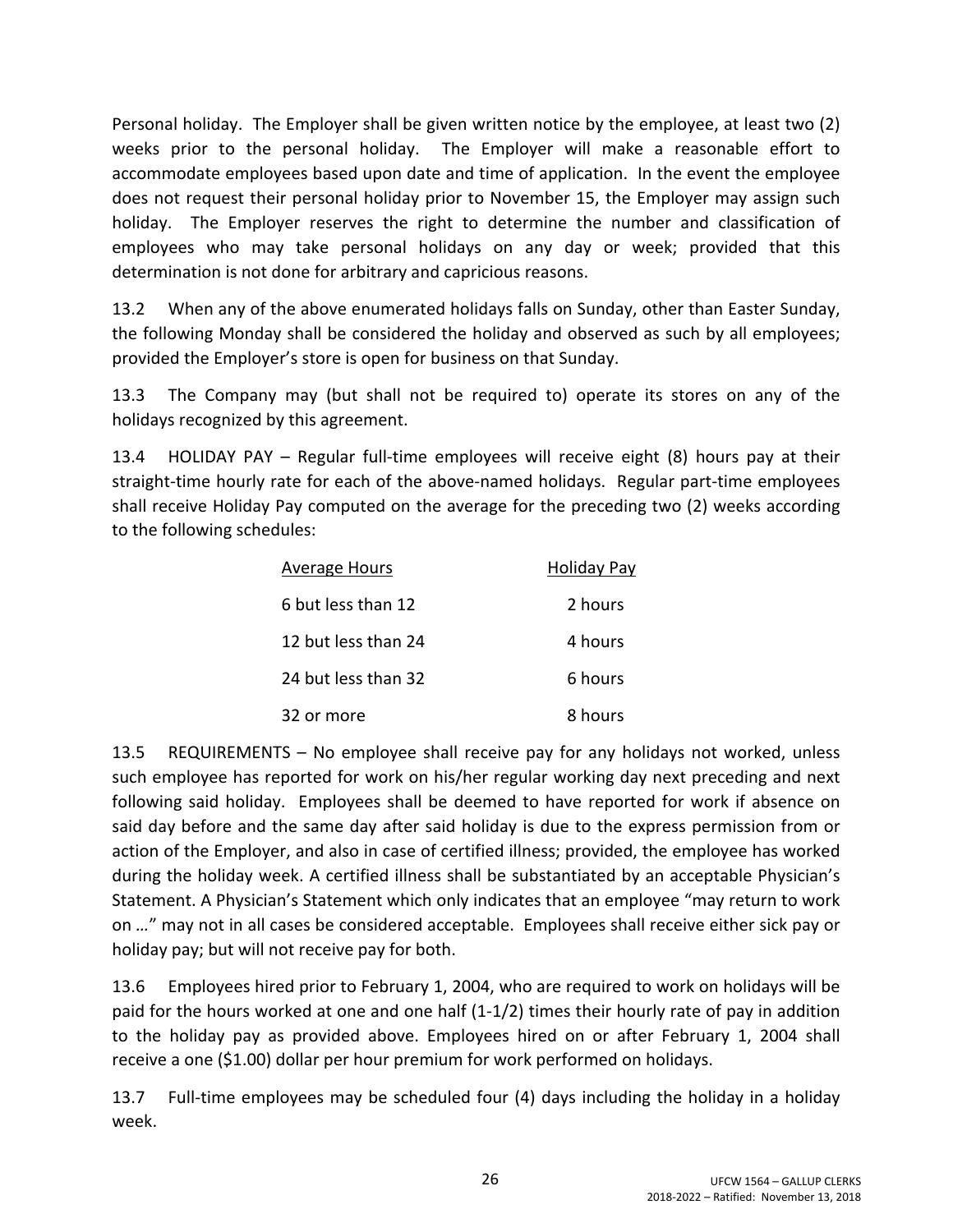13.8 At least twenty-one (21) days preceding the Thanksgiving holiday and at least twentyone (21) days preceding the Christmas holiday, the Employer shall post a roster for such holiday, and employees interested in working the applicable holiday may sign such roster, up to the Tuesday before that holiday work schedule is to be posted. Employees who sign the roster shall be assigned such holiday work in order of their seniority within their classification and department. Should there not be sufficient volunteers, the Employer may seek qualified volunteers from excess volunteers in other stores in the bargaining unit, or the Employer may assign work in inverse order of seniority within the store. Excess volunteers from other stores shall not have bumping rights over employees regularly assigned to the store that is seeking additional volunteers.

## SECTION 14 GENERAL PROVISIONS

14.1 When an employee suffers a job-related injury and reports for medical care and it is certified that he is unable to continue to work, he shall be paid the basic straight-time rate of pay for the scheduled hours not worked on the day of injury. Such hours paid for shall not be counted as hours worked for purposes of computing overtime.

14.2 Employees who are unable to report to work as scheduled shall personally notify the Manager (or the person in charge) of the employee's inability to work as scheduled. Employees who are absent because of illness beyond three (3) days may be required to show a doctor's certificate, as defined in Section 13. 5, verifying illness if requested to do so by management. The Employer shall have the right to require proof of an employee who has a history of calling in sick; or where a reasonable doubt exists.

14.3 SAVINGS CLAUSE – In the event that any portion of this Agreement is invalidated by the passage of Legislation or a decision of a Court of competent jurisdiction, such invalidation shall apply only to those portions thus invalidated, and all remaining portions of this Agreement not invalidated shall remain in full force and effect. In the event any Provision or Provisions are declared to be in conflict with a Law, both parties shall meet immediately for the purpose of renegotiating an Agreement on Provisions so invalidated.

## SECTION 15

## NO STRIKE/NO LOCKOUT

15.1 During the term hereof, the Union agrees that there shall be not strike, or any other interference with or interruption of the normal conditions of the Employer's business by the Union or its members. The Employer agrees that there shall be no lockout.

15.2 Section 15.1 will not apply where the Meat Department employees' Contract has expired.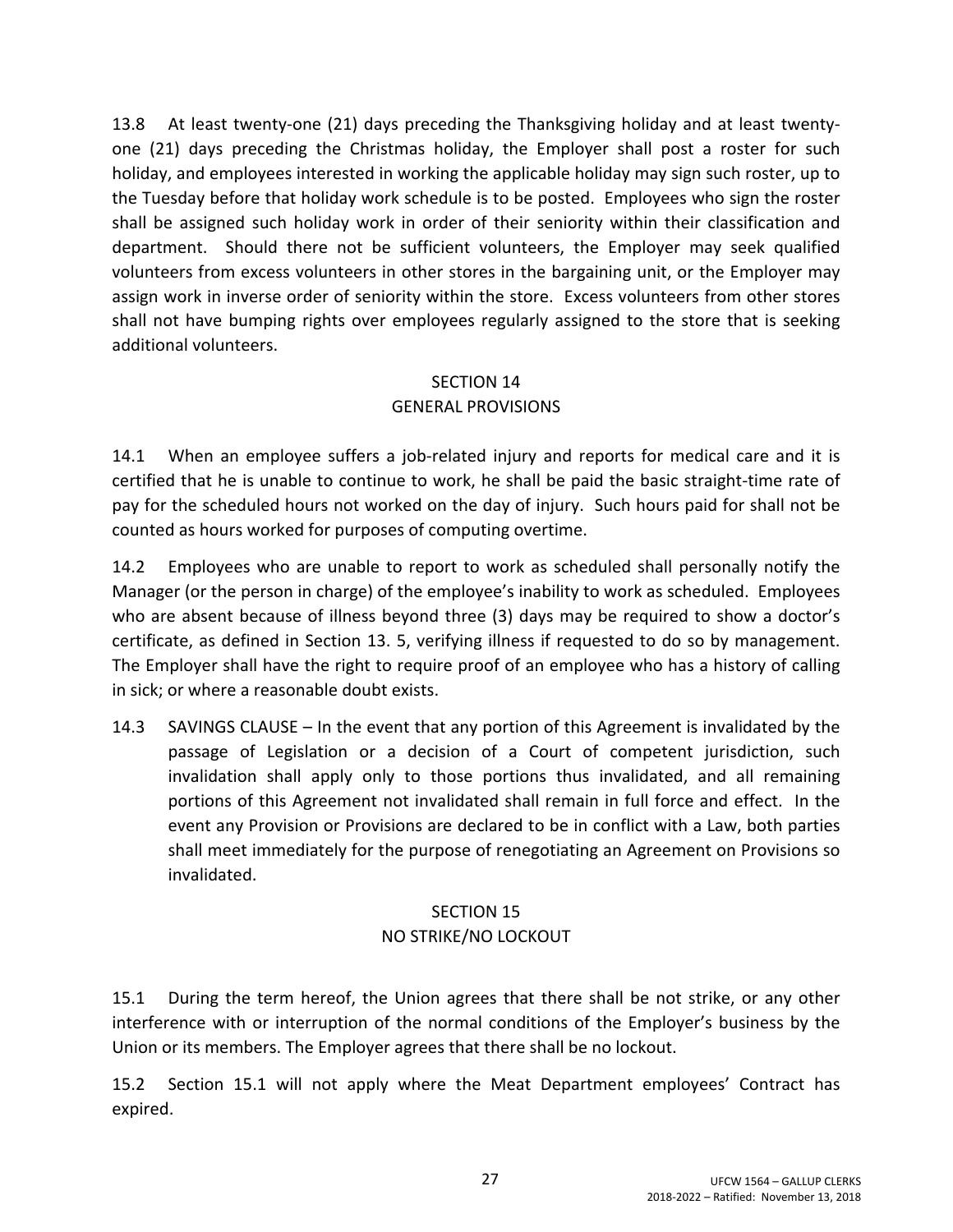### SECTION 16 GRIEVANCE AND ARBITRATION

16.1 CONTROVERSY, DISPUTE AND ARBITRATION – Any and all matters of controversy, dispute or disagreement of any kind or character whatsoever existing between the Employer and the Union or members of the bargaining unit and arising out of or in any way involving the interpretation or application of the terms of this Agreement shall be settled and resolved by the procedures and in the manner hereinafter set forth.

16.2 Grievances shall be filed promptly, but no more than fifteen (15) days beyond the event giving rise to the dispute. Time limits may be extended upon consent in writing of both parties.

- 16.3 The following procedure shall be followed by the parties hereto:
	- (a) Step 1. For administrative grievances, i.e., those grievances relating to Rates of Pay, Vacation Pay, Holiday Pay, Sunday Premium, Night Premium, etc., the employee, who may be assisted by the Store Steward, should first discuss any dispute with the Store Manager. The parties shall make every reasonable effort to resolve any dispute at this level. Settlements made at this level shall not establish any precedent. The parties agree that they shall not introduce, or attempt to introduce, or attempt to introduce such settlements, or the terms and conditions thereof, into any grievance or arbitration proceeding in any manner whatsoever, and that such settlements shall have no evidentiary value in any such proceeding.
	- (b) Step 2. Should a settlement of the dispute not be forthcoming at Step 1, the Union, shall reduce the dispute to written form setting forth the following:
		- 1. The action complained of.
		- 2. The dates, places and persons involved.
		- 3. The Contract Provision allegedly violated.
		- 4. The proposed remedy.

which shall be submitted to the Labor Relations Department within fifteen (15) days of the event giving rise to the dispute. As soon as practical thereafter, but in no event more than thirty (30) days thereafter, a representative of the Labor Relations Department shall meet with representatives of the Union in an effort to resolve the dispute. The Employer will provide its response in writing.

The Employer may file a grievance against the Union by reducing the complaint to writing and filing the formal written grievant with the Union's President. Once the Union President has been contacted, he shall have fourteen (14)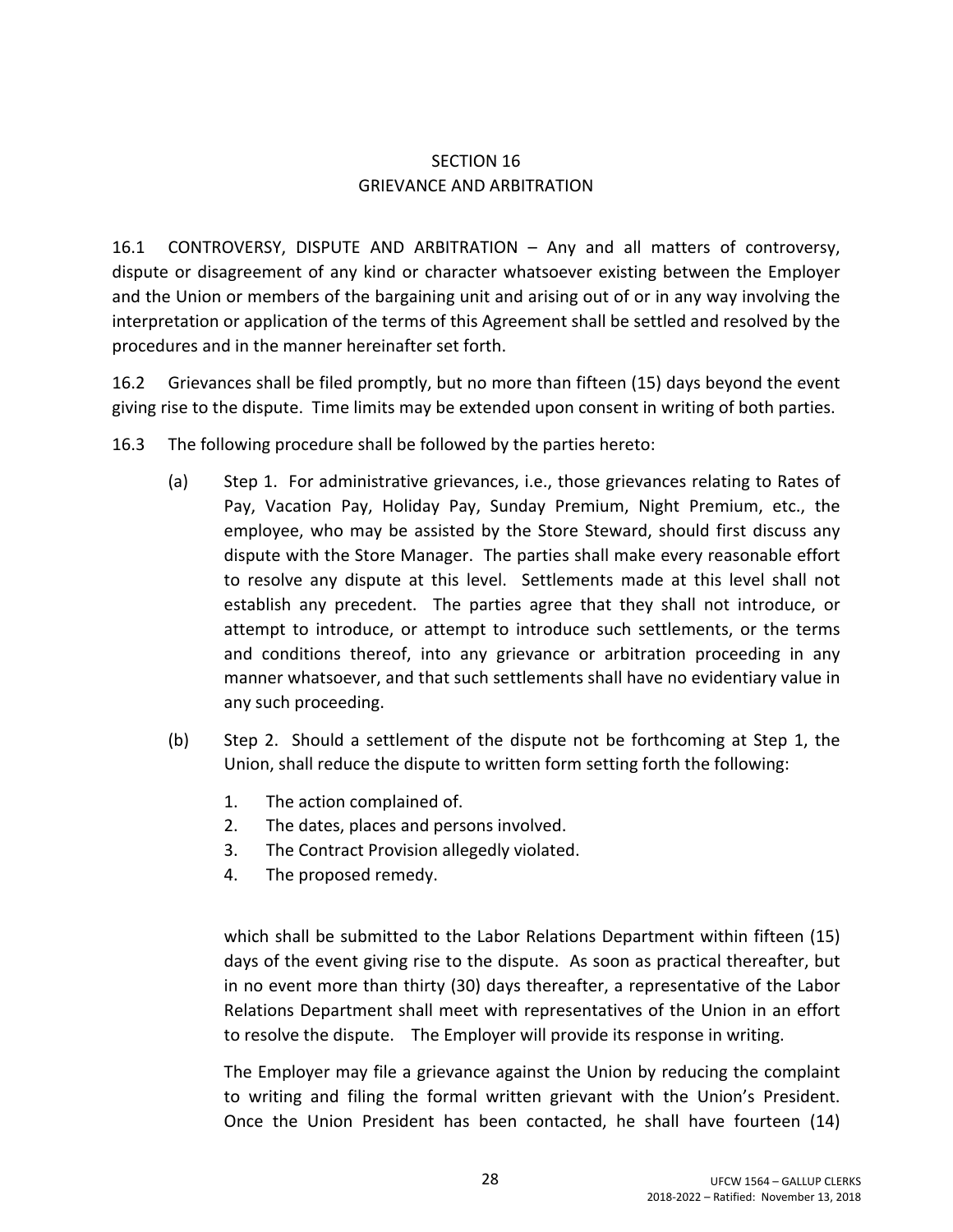working days in which to respond to the Employer, or the grievance shall be considered denied. The Union will provide its response in writing.

Should a settlement of the dispute not be forthcoming at Step 2, the matter may be referred to Arbitration.

16.4 No grievance or arbitration may be considered unless the procedure provided herein has been followed. The Employer and the Union agree that every reasonable effort should be made to resolve any dispute at the earliest level of the grievance procedure. The parties agree that no recriminate action may be taken against any employee who files a grievance, who provides evidence, or who exercises their rights under Section 15. Should either party become aware of any violation of the foregoing, the party shall take immediate action and effective steps to remedy such violation.

16.5 ARBITRATION – If the dispute or disagreement is not settled in a manner satisfactory to the Union or to the Employer, either party may request, within thirty (30) days of the Step 2 denial on behalf of both parties that the Federal Mediation and Conciliation Service (FMCS) provide a panel of seven qualified arbitrators. Within fifteen (15) days of receipt of the panel, each party shall strike a name in alternation with the Employer striking the first name. The remaining name will be empowered to serve as the arbitrator.

16.6 The Arbitrator shall issue his or her decision within thirty (30) days from the date of the hearing or the date of the receipt of post-hearing briefs, whichever is later, unless the thirty (30) day time limit is extended by mutual consent. The decision of the arbitrator shall be final and binding on both parties, however, the arbitrator shall not have the power to add to, subtract from, or in any way modify the terms of this Agreement and shall limit his decision strictly to the interpretation of the language of this Agreement. In the event an arbitrator awards backpay, he shall reduce such award by all earnings including unemployment compensation received by the aggrieved party during the period of the award. The expenses of the arbitrator shall be shared equally between the Employer and the Union.

16.7 The Arbitration procedure herein set forth is the sole and exclusive remedy of the parties hereto and the employees covered hereby, for any claimed violations of this Agreement, and for either party during the term of this Agreement and such arbitration procedure shall be (except to enforce, vacate or modify awards) to the extent permitted by law in lieu of any and all other remedies or forums of law, in equity or otherwise which will or may be available to either of the parties.

16.8 The Employer agrees to outline settlement of all grievance settlements and arbitration awards to the Union by providing the Union with copies of the settlement, if any, so the Union may assure prompt and correct settlement.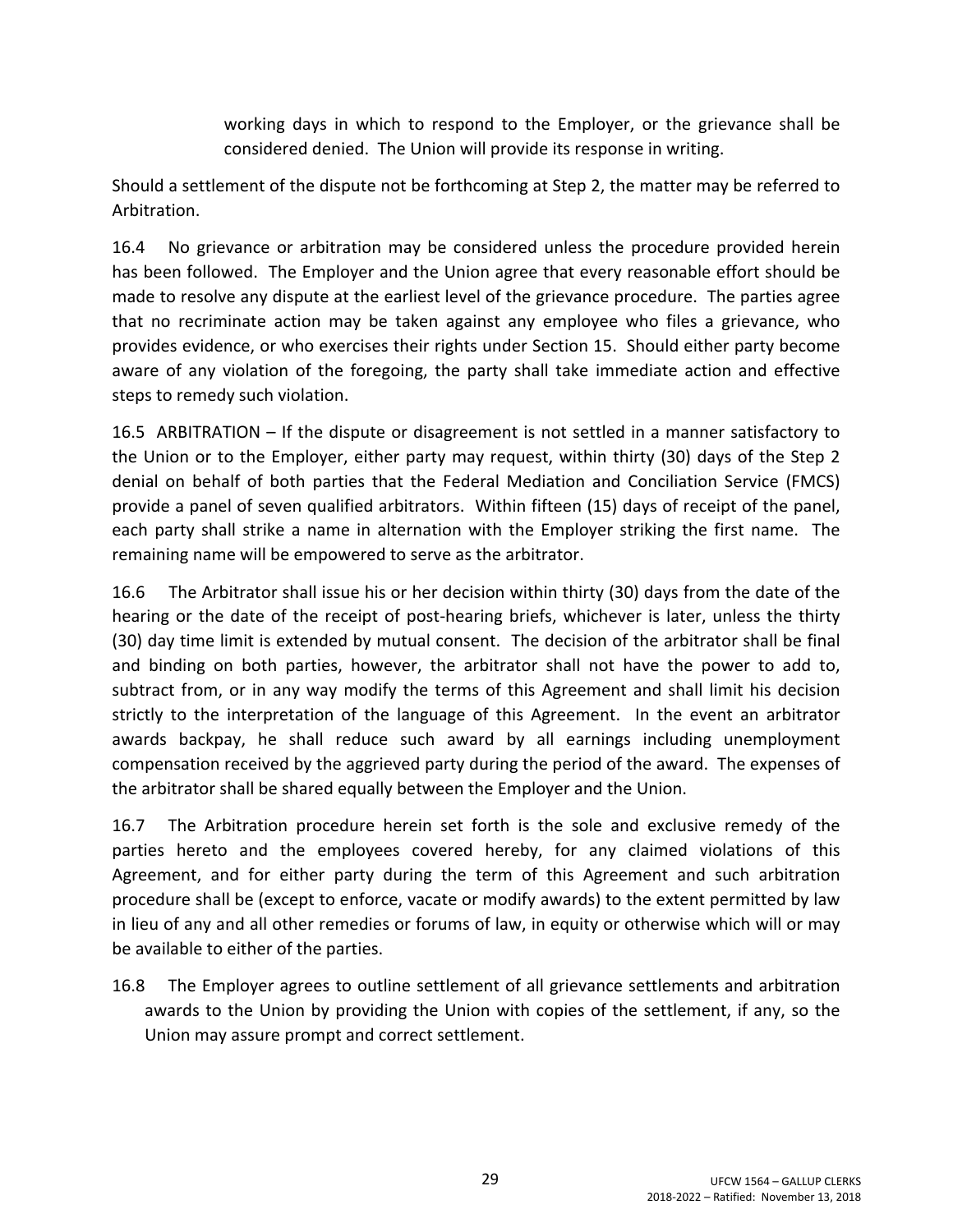## SECTION 17 HEALTH and WELFARE

Article 1 – Trust Fund: Effective June 30, 2015, employees shall cease to participate in the New Mexico UFCW Unions Employers Health and Welfare Trust Fund ("New Mexico Health Fund"). Effective July 1, 2015, the New Mexico Health Fund shall be merged with, and employees of the bargaining units and their eligible dependents shall participate in, the United Food and Commercial Workers and Employers Arizona Health and Welfare Trust ("Arizona Health Fund"' on the same basis in terms of the Plan rules and regulations, eligibility for benefits, benefit designs and employee-co-premiums as employees covered under the Safeway collective bargaining agreement with UFCW Local 99.

Trustees of the Arizona Health Fund shall establish separate accounting for the New Mexico group with understanding that contributions from the New Mexico employers shall not be used to provide, or subsidize benefits for the Arizona group and that contributions Arizona Employers shall not be used to provide, or subsidize benefits for the New Mexico Group, Administrative expenses shall be prorated between the groups determined by the Trustees of the Fund.

Effective January 1, 2015 the New Plan A benefits Shall be modified to same benefit provisions as Arizona Plan A, the New Mexico B benefits shall be modified to the same benefit provisions as Arizona Plan B and the New Mexico Plan C benefits be modified to the same benenfit provisions as Arizona Plan B1, except the co-insurance rates for participants who will be covered under Arizona plan A or B, shall continue to be equal to those co-insurance rates applied to those participants under the New Mexico Health Fund until otherwise modified by the Trustees of Arizona Health Fund. In addition, the short-term disability benefit for the New Mexico group shall be the same provided under New Mexico Health Fund. Additionally, effective January 1,2015, the administration of the New Mexico Health Fund shall be switched to the same administrator handling the Arizona Health Fund.

It is further understood that as a condition of receiving the contributions provided below, Trustees of the Arizona Health Plan will establish Plan(s) of benefits, which can be supported by the contributions provided herein and such Trustees have the authority to modify such benefits as they deem necessary to maintain the Plan in a fully reserved status.

Article 2: Employers Contributions - Employer shall continue to contribute to the New Mexico Fund the amounts described below each month by the twentieth  $(20<sup>th</sup>)$  day of the month for each of its eligible employees covered under Plan A, Plan B and Plan C but on the same eligibility basis as is required under Safeway collective bargaining agreement with UFCW Local 99, except that such contributions shall continue to be made on a Per Eligible Per Month basis. The Employer will make contributions on all eligible employees, in all plans, regardless of opt out status. In the event Safeway increases, or decreases, its employer contribution rate into the Arizona fund, them the employer contribution rates required under this agreement shall be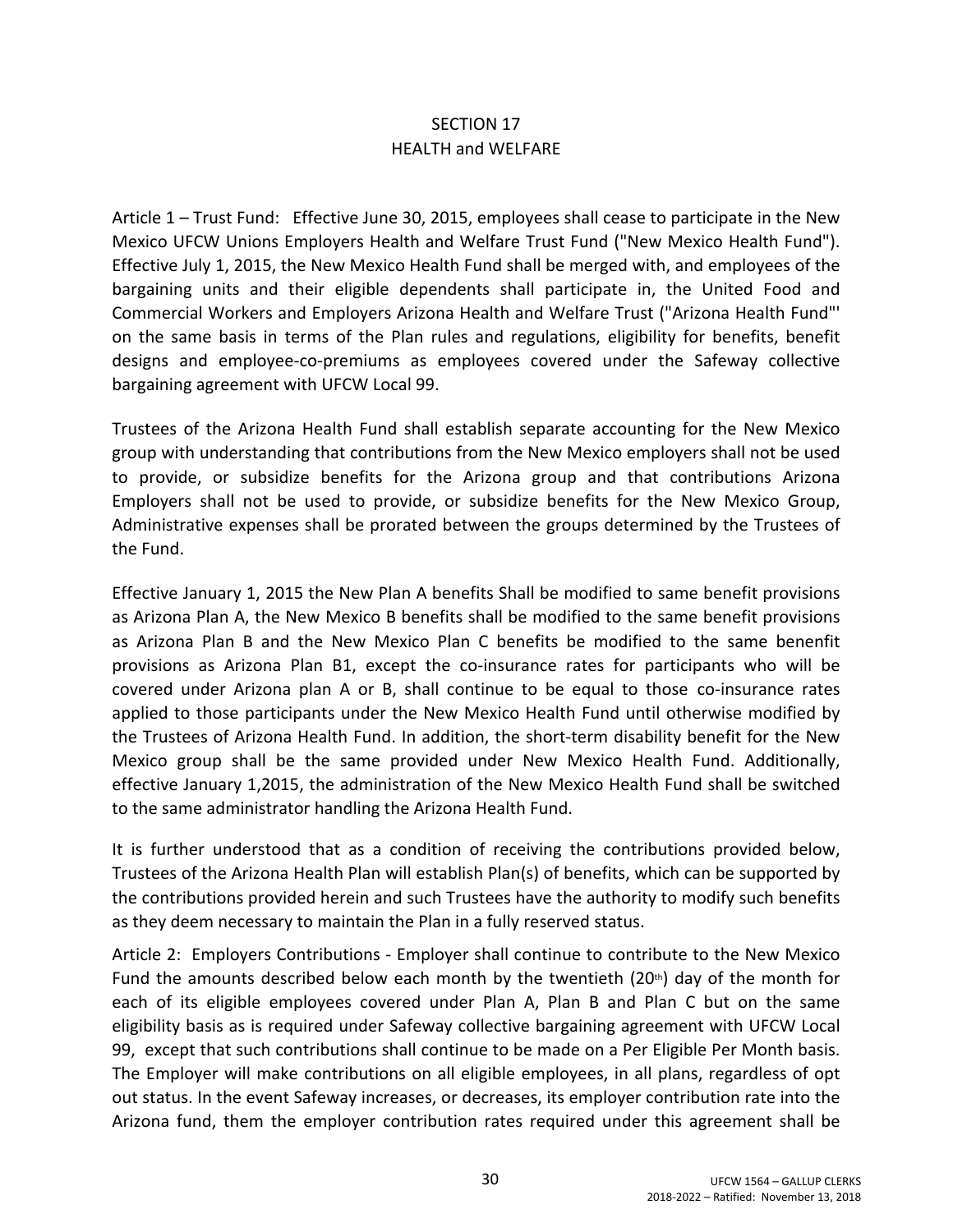increased, or decreased, by the same percentage and at the same time as Safeway's contributions into the Arizona Health Fund are increased or decreased. Employee Contributions to be paid shall be the same as the Arizona Safeway group.

Article 3: Eligibility for coverage shall be defined in the Arizona Safeway collective bargaining agreement; and by the Arizona Health Fund.

Article 4: If legislation is enacted which affects Health and Welfare or related benefits, costs of providing them, this Contract may be opened by either party upon thirty (30) days written notice to the other party for the purpose of negotiation the Section so affected only.

### SECTION 18 LEAVES OF ABSENCE

18.1 A leave of absence shall be granted to a non-probationary employee as a result of nonoccupational illness, or injury or a work-related illness or injury to the extent of recovery for same up to a maximum of six (6) months.

- (a) Extensions of such leaves shall be granted by the Employer in writing (with a copy to the Union) solely upon the presentation by the employee of a written request for extension supported by medical evidence of continuing disability and reasonable expectation to return to work within no more than one (1) year's total leave.
- (b) All leaves of absence, except where expressly provided, are understood to be leaves without pay. Holiday pay shall not be paid to any employee on leave of absence.
- (c) In all cases of leave, it shall be the responsibility of the employee to keep the Employer advised of his/her desire to return to work and to give prior notice of intent to return to work. The Employer will not be obligated to return an employee to work within a work week in which the employee was not originally scheduled to work.

18.2 An employee may not accept other employment while on leave of absence and may be terminated for violation of this Provision, except where written consent has been obtained from the Employer.

18.3 This Section shall not be used to justify or support excessive absenteeism and should the Employer wish to verify an employee's illness or his ability and/or inability to perform the work required, it may employ a doctor of its own choosing for such purpose, paying all charges for such doctor's services.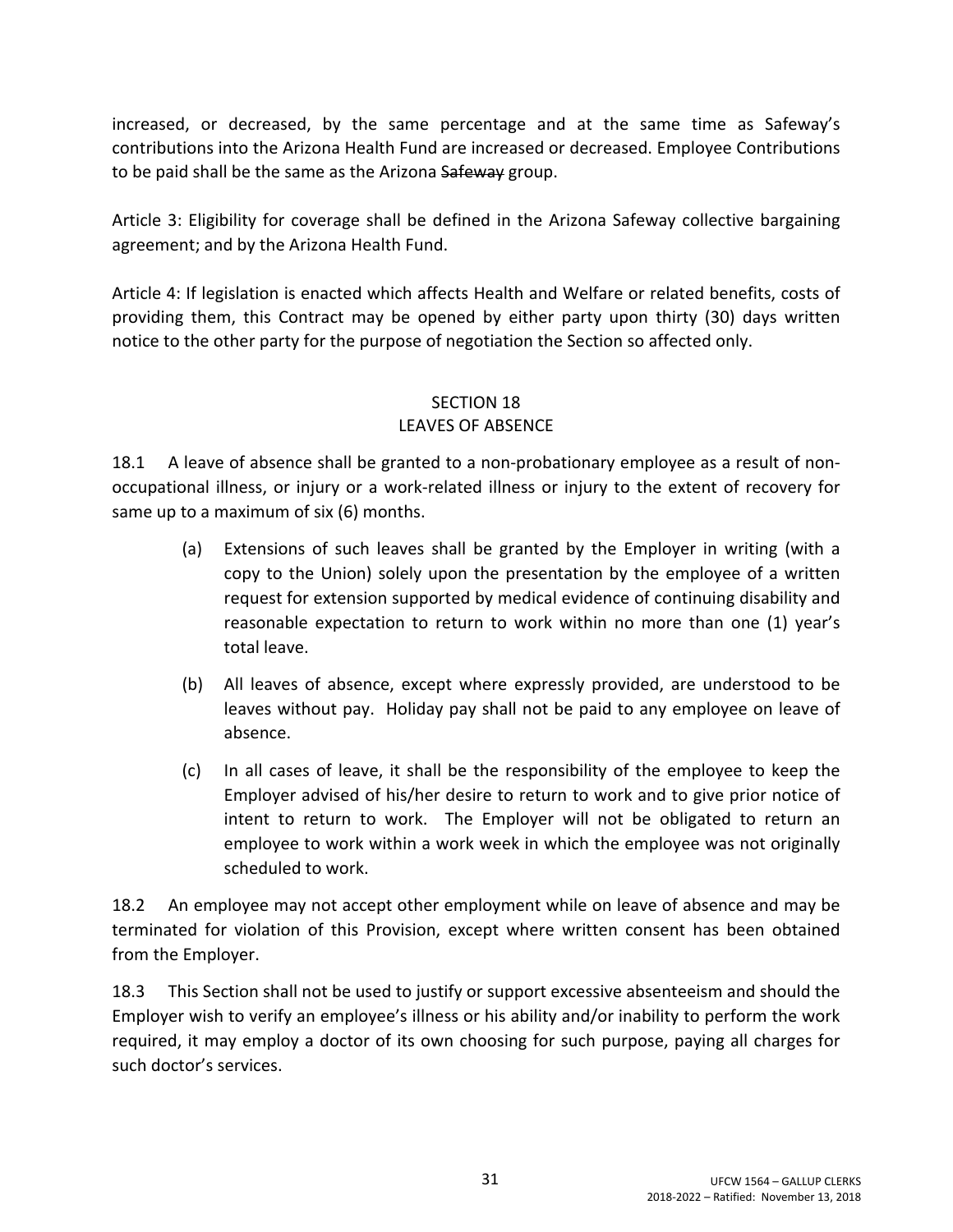18.4 Seniority shall continue to accrue while on any type of leave of absence to a maximum of six (6) months at which time, if leave has been extended by the Employer, seniority will remain frozen until the employee returns to active service.

18.5 PERSONAL LEAVE – The Employer agrees to notify the Union of any personal leave of absence and the conditions of same which it grants to any employee. Such leaves of absence shall not exceed one (1) calendar year. The Employer shall retain sole and exclusive right to grant personal leaves of absence.

18.6 Upon written request, Leave of Absence without pay for Union business, not to exceed six (6) months, will be granted by the Employer to each employee who has completed one (1) year of service or more. This leave may be extended by an additional six (6) months by mutual agreement between the Company and the Union. An employee on a Union leave of absence may receive pay from the Union.

### SECTION 19

## FUNERAL LEAVE

19.1 Upon request, an employee covered by this Agreement shall be granted reasonable time off in order to make arrangements for and/or attend the funeral occasioned by a death in his immediate family. Non-probationary employees will be compensated for time off to a maximum of three (3) regularly scheduled workdays in an amount equal to his straight-time hourly rate, times the number of hours (up to eight (8) per day) he would have been scheduled to work. Payment will be made for a day of absence only if such day is one of the three (3) days either commencing with the day of death or with the day immediately following the day of such death and is a day in which the employee would have worked had it not been for the absence.

19.2 If an employee is notified of the death of a member of his immediate family while at work, he shall be allowed the remainder of his workday off if he so wishes. His Funeral Pay would begin at the time of his leave; but would be extended by the number of hours he had worked that day if the full three (3) days of funeral leave is necessary.

19.3 Immediate family used in this Section shall be defined as the employee's parents, in-law parents, spouse, children, brothers, sisters, grandparents, and grandchildren.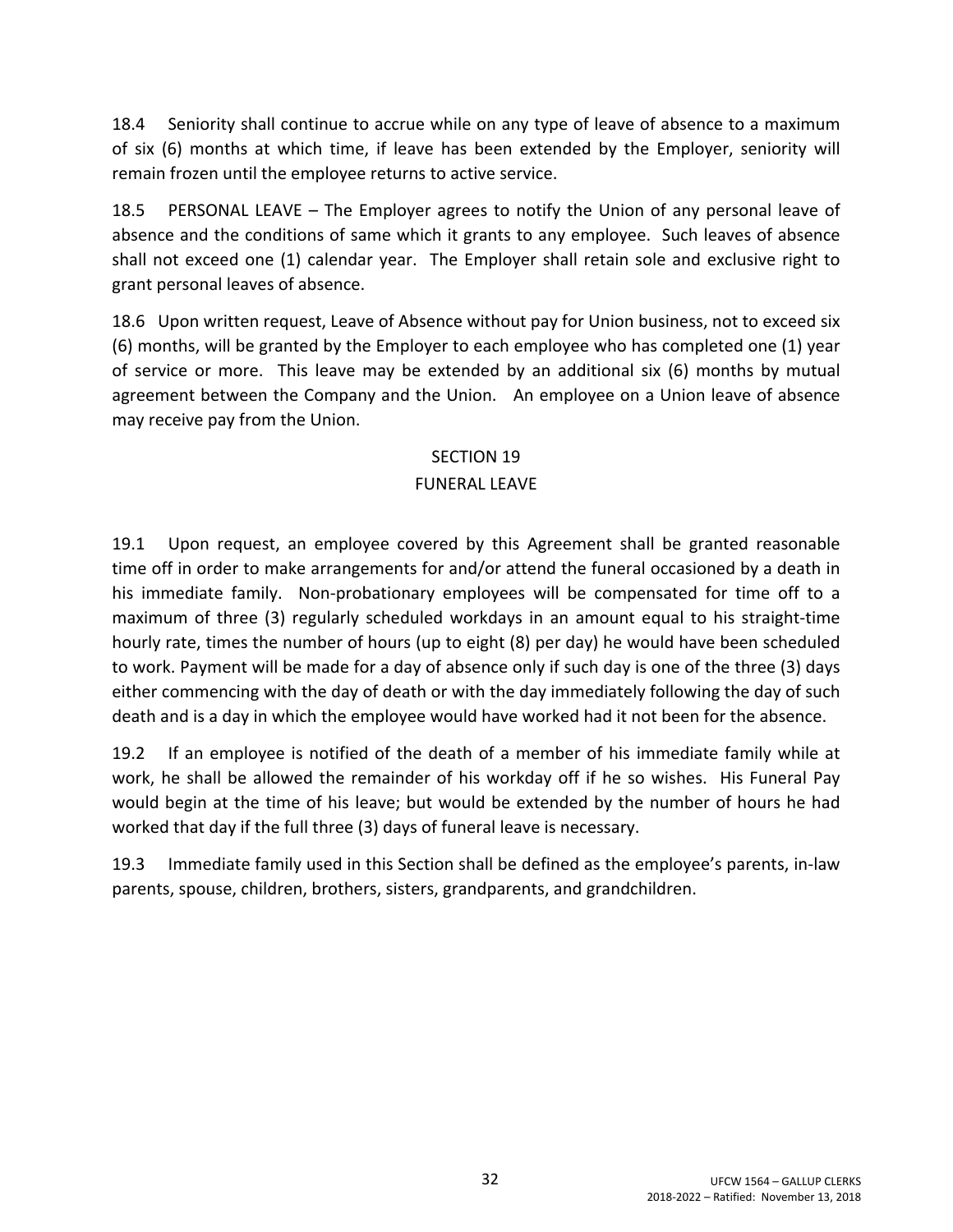### SECTION 20 JURY DUTY

20.1 Employees who are required to and who report for jury duty shall be paid by the Employer for each day partially or wholly spent in performing jury duty an amount equal to the difference between the employee's regular straight-time hourly rate times the number of hours (up to eight (8)) that he otherwise would have been scheduled to work and the compensation received for jury duty (excluding amounts received as reimbursement for expenses or as a travel allowance). Such hours paid for shall not be counted as hours worked for purposes of computing overtime. Jury Duty pay shall not exceed ten (10) working days pay per year.

20.2 In order to be eligible to receive payment under this Section, an employee must notify his store manager on his first (1st) workday after receipt of the notice to report for jury duty and must furnish satisfactory evidence that jury duty was performed and the amount of compensation received for such service on the days off which payment is claimed.

20.3 If an employee is notified to report to work by the store manager or assistant manager when he is excused from jury service either temporarily or permanently, on any scheduled workday, the employee shall promptly report to complete any remaining hours of his scheduled workday, provided no employee shall be required to so report for work on any day on which he has served and been compensated by the Court for at least eight (8) hours jury duty, nor shall an employee who reports back to work under this Section be required to work more than ten (10) hours, less the number of hours for which he served and was compensated for jury duty by the Court on that day.

20.4 If an employee appears in Court or the Police Department on behalf and at the request of the Employer, he shall receive his basic straight-time rate of pay for the time spent in making such an appearance, and such time shall not be considered as part of the work week under the terms of this Agreement.

#### SECTION 21 PENSION

21.1 Effective January 1, 2006, the Employer agrees to make pension contributions of sixtyeight cents (\$0.68) per straight-time hour worked (including Sunday hours) for eligible employees hired before October 30, 2005 to the Desert States Employers and UFCW Union Pension Trust Fund. Effective January 1, 2007, the Employer agrees to make pension contributions of seventy-eight cents (\$0.78) per straight-time hour worked (including Sunday hours) for eligible employees to the Desert States Employers and UFCW Union Pension Trust Fund. Effective January 1, 2008, the Employer agrees to make pension contributions of eightyeight cents (\$0.88) per straight-time hour worked (including Sunday hours) for eligible employees to the Desert States Employers and UFCW Union Pension Trust Fund. Effective January 1, 2009, the Employer agrees to make pension contributions of ninety-eight cents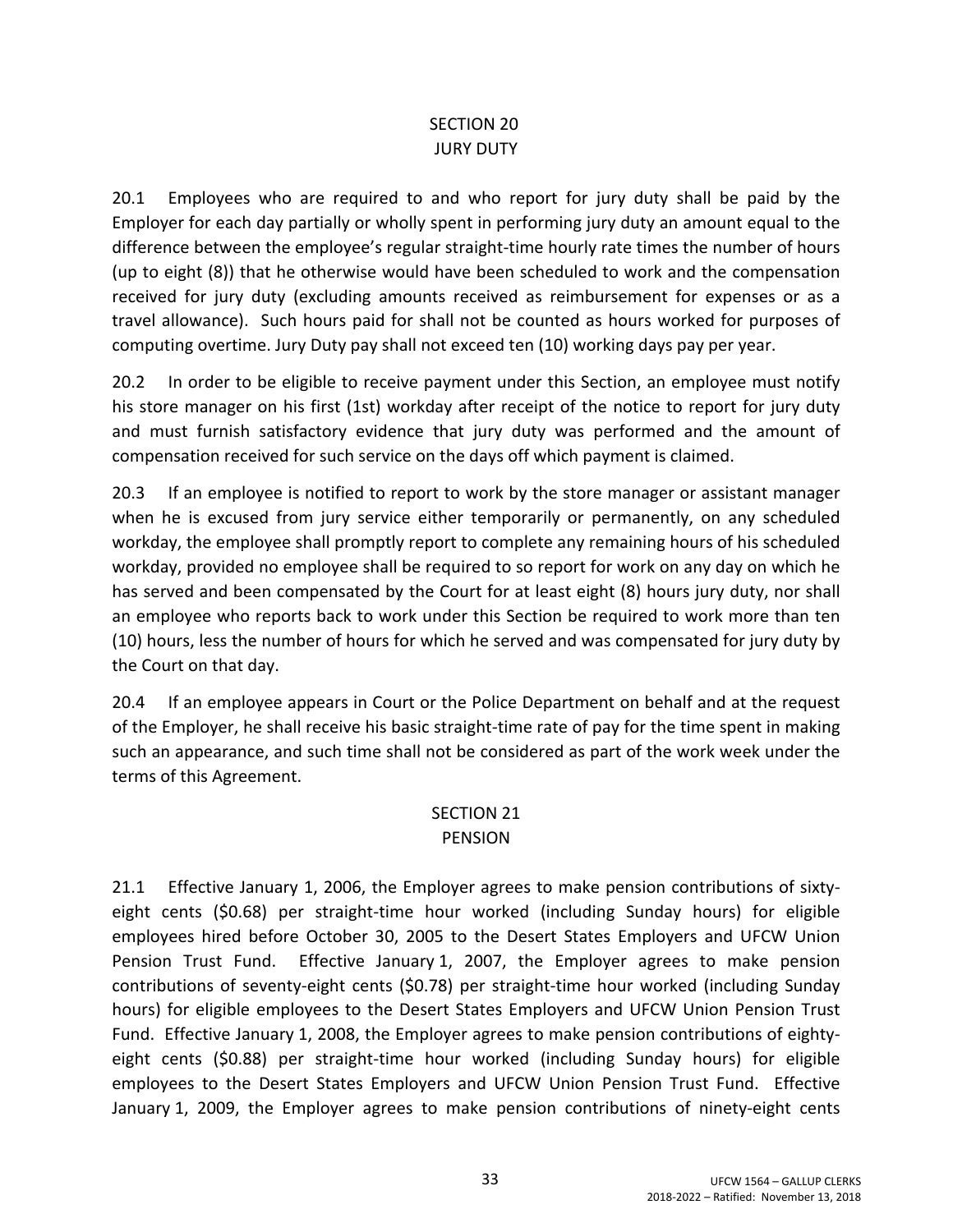(\$0.98) per straight-time hour worked (including Sunday hours) for eligible employees to the Desert States Employers and UFCW Union Pension Trust Fund. Though no contributions are required on Courtesy Clerks, they shall be granted past service credits if promoted from the Courtesy Clerk classification and effective January 1, 1999, they shall be covered by the terms of the pension plan although no pension contribution on Courtesy Clerk hours is required. Holiday and vacation hours shall be added to those hours for which the above-mentioned contributions shall be made. The Employer contributions for employees hired on or after October 30, 2005 will commence on the later of one (1) year of service with the Employer or twenty-one (21) years of age and shall be at a rate of forty-eight (\$0.48) cents per straight-time compensable hour.

Supplemental contributions are contained in subsection 21.7.

21.2 Said Pension Fund shall be used to provide benefit pensions for eligible employees of the Employer as provided in a Pension Plan, the term and provisions of which are to be agreed upon by the parties hereto: said Pension Plan shall, among other things, provide that all benefits under the Plan and costs, charges, and expenses of administering the Plan and all taxes levied or assessed upon or in respect of said Plan or Trust or any income therefrom shall be paid out of the Pension Fund.

21.3 Said Pension Plan and the Trust Agreement establishing the Pension Fund has been submitted to the United States Treasury Department and the United States Department of Labor for the approval and rulings satisfactory to the Employer, that said Plan is qualified under I.R.C. Section 401, et seq. and that no part of such payments shall be included in the regular rate of pay of any employee.

21.4 It is agreed by and between the parties hereto that when the Pension Plan is approved by the United States Treasury Department and the United States Department of Labor and becomes operative and the Employer makes contributions into the fund those employees covered by this Agreement shall automatically cease to participate in the Employer's Retirement Plan then in effect.

21.5 The Employer shall be represented by its employees, or some other representative on the Board of Trustees administering such Pension Plan. A copy of the Trust Agreement and any amendments thereto shall be made a part hereto as if herein at length set forth, when adopted.

21.6 If for any reason the United States Treasury Department and the United States Department of Labor withholds approval and rulings satisfactory to the Employer, the parties to this Agreement hereto agree to negotiate other fringe benefits or wage increases in the amount equal to the cents per hour provided for in this Section for all hours worked at straighttime in lieu of payments into the Pension Fund, and that those employees who are eligible will continue to participate in the Employer's Retirement Plan.

### 21.7 Pension Protection Act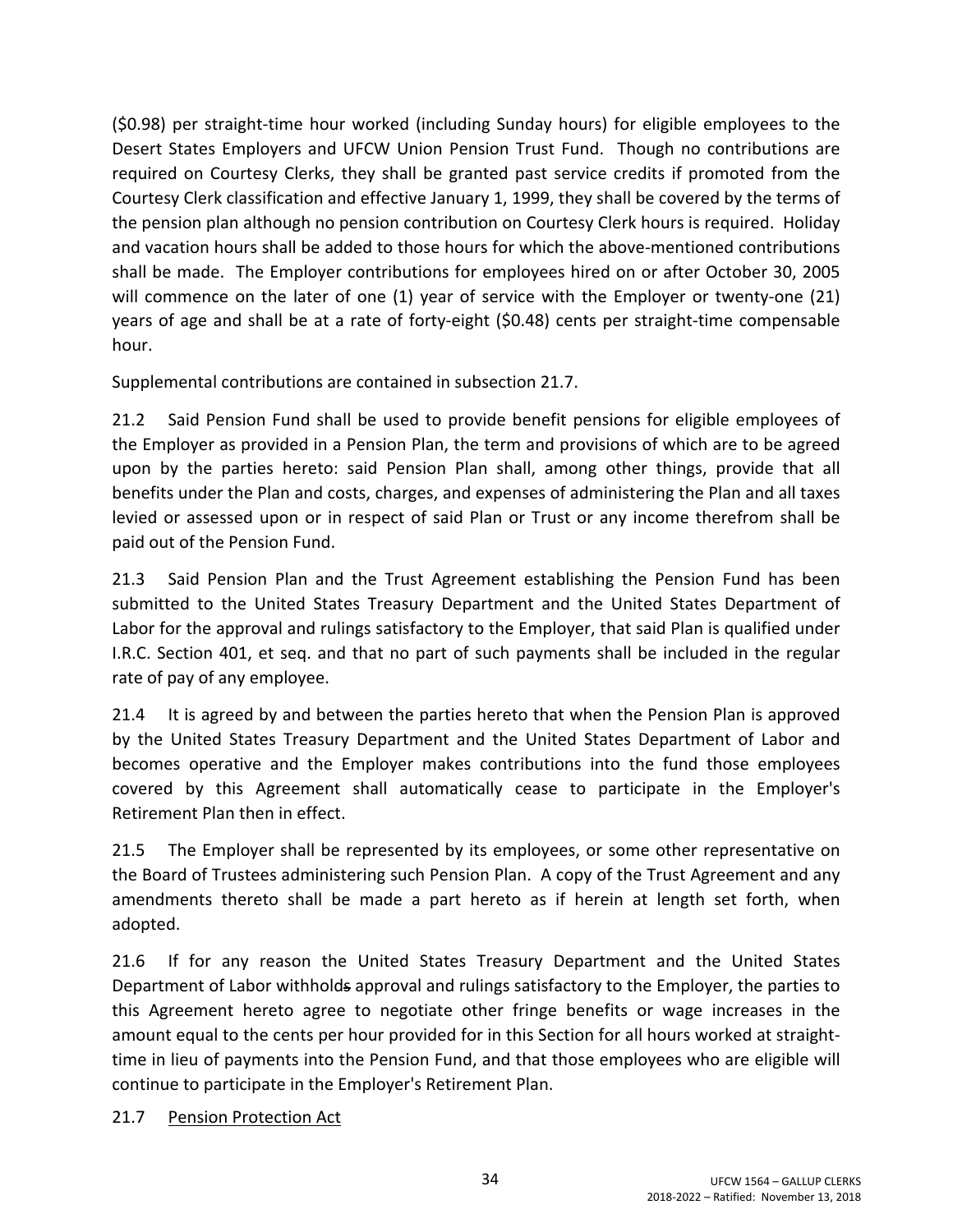The Trustees are authorized and directed to make the 205 election under the Worker, Retiree and Employer Recovery Act of 2008 (WRERA) to extend the Rehabilitation Period three (3) years.

The bargaining parties agree and understand that the Employer's obligation to make pension contributions in addition to the base contribution rate specified in Section 21 of the Gallup Retail Clerks Agreement and Section 22 of the Farmington/Aztec Retail Clerks Agreement shall be limited to the contribution rates required in the attached Alternate Schedule (modified only as provided herein) as follows: effective with hours worked in December 2009 a supplemental contribution of ten cents (\$0.10) per contribution-eligible hour; effective with hours worked in December 2010 an additional supplemental contribution of fifteen cents (\$0.15) per contribution-eligible hour; and effective with hours worked in December 2011 an additional supplemental contribution of fifteen cents (\$0.15) per contribution-eligible hour. These supplemental contribution increases, in the aggregate, shall not exceed \$0.40 cents per contribution-eligible hour during the term of this Agreement. It is understood and agreed that the Employer may reduce the amount of any supplemental contribution due the Trust (but not below zero) by the amount of any surcharge, deficiency or excise tax required to be paid by the Employer as a result of the plan's being in the red zone under the Pension Protection Act (the "PPA"), including any amounts paid after January 1, 2009, the date the plan entered the Red Zone, and shall be accounted for in the form of a contribution credit. The supplemental contributions provided for herein shall be dedicated solely to improving the funding of the Plan, and shall not be used to increase or improve benefits, and will be reduced or discontinued upon determination by the Plan's Trustees, based on projections provided by the Plan's actuaries, that such supplemental contributions are no longer needed to support the level of benefits provided for under the Plan in accordance with the provisions of subsection (iv).

As a result of the Plan's having been certified and being in critical status for the Plan Year beginning January 1, 2009, the Trustees are authorized and directed to adopt the Rehabilitation Plan Alternate Schedule attached as Appendix B-1 hereto. If the Alternate Schedule is adopted by the Trustees, it is hereby deemed approved by the bargaining parties and automatically incorporated into this Agreement.

The Alternate Schedule shall be effective with hours worked on and after December 2009 as to the supplemental Employer contributions required in this subsection, and January 1, 2011 as to benefit reductions.

The Trustees are authorized and directed to adopt and take into account to the extent legally permitted any relief available under IRC Section 431(d). Notwithstanding the foregoing, and unless and until further judicial, legislative or regulatory guidance is provided which resolves the issue, the Trustees shall not apply Proposed Regulation 1.432(b)-1 to allow an exit from the Red Zone by taking into account any Section 431(d) extensions unless the Plan will not re-enter the Red Zone without taking into account those Section 431(d) extensions.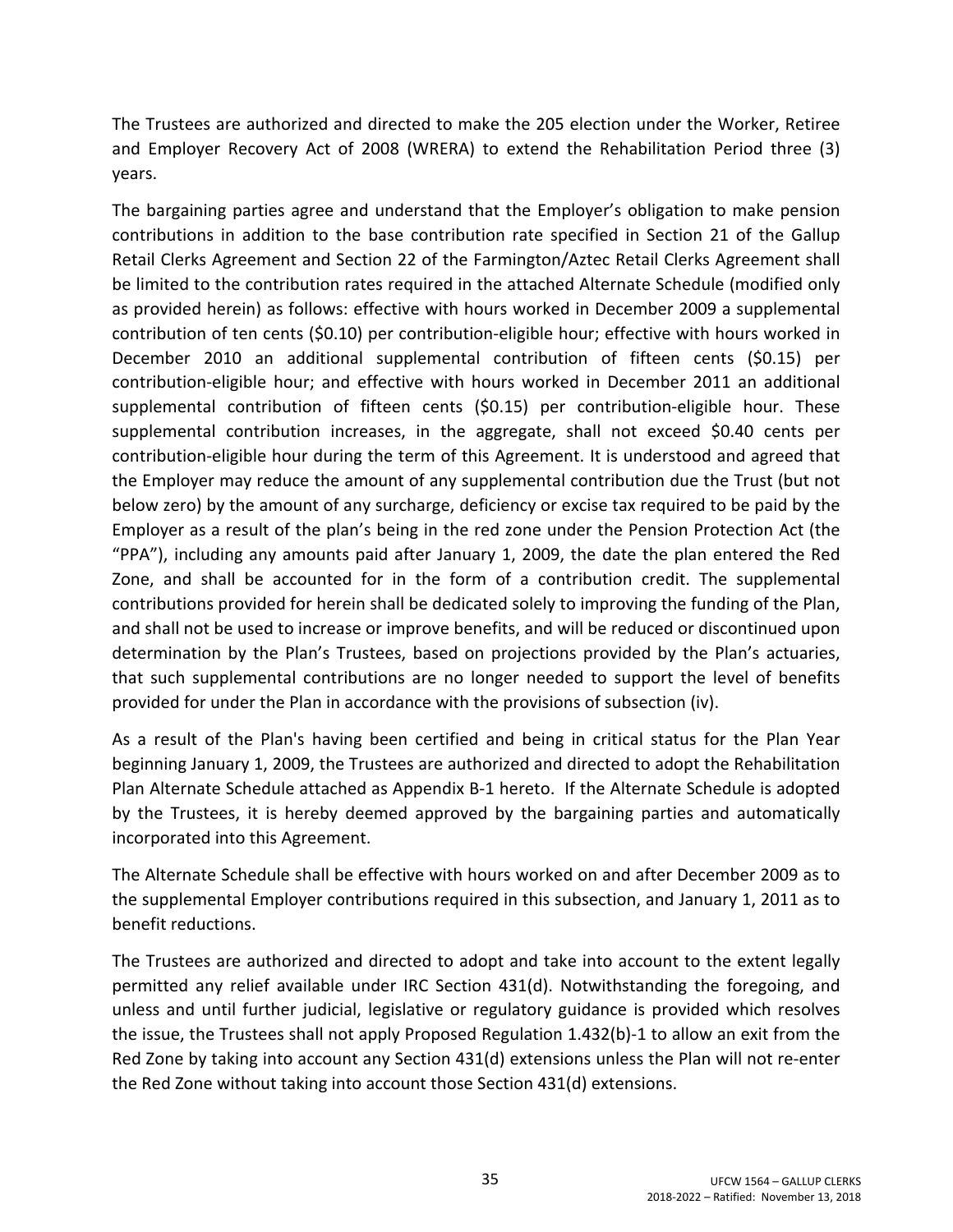In no event shall any contribution increases be required during the term of this Agreement as a result of any annual updates or other changes to the Rehabilitation Plan Alternate Schedule or, if applicable, to any Default Schedule.

In the event the Trustees determine, based on projections provided by the actuaries for the Plan, that, at any time during the term of this Agreement, an Alternate Schedule with lesser contribution rates and or benefit reductions would be sufficient to reasonably enable the Plan to emerge from critical status by the end of the Rehabilitation Period, the Trustees may amend the Alternate Schedule in a manner that, to the extent possible, would restore reduced benefits and would reduce the Employer's supplemental contributions in an equal manner and amount, based on actuarial equivalence, provided that such modifications to the Alternate Schedule would enable the Plan to emerge from critical status by the end of the Rehabilitation Period, taking into account to the extent legally permitted any relief available under IRC Section 431(d). In the event the Trustees amend the Alternate Schedule as provided in this subsection (iv), the bargaining parties shall adjust the supplemental contribution rates provided above to reflect the lower rates provided in the amended Alternate Schedule. Notwithstanding the foregoing, if, prior to the effective date of any benefit cuts specified in the Alternate Schedule, the Trustees determine that (a) such benefit cuts are no longer required to avoid critical status or to have a valid Rehabilitation Plan, and (b) the supplemental contributions could be reduced or eliminated, then the Employer supplemental contributions shall be reduced or eliminated accordingly, and the Employer shall be further entitled to recoup the value of any supplemental contributions paid prior to the effective date of the benefit reductions set forth in the Alternate Schedule. This provision shall apply regardless of the reason for the Trustees' determination, including a change in the law and/or improved investment returns. The value of the contributions shall be recouped via a suspension of contributions in an amount equal to the amount of the supplemental contributions paid.

The Board of Trustees is authorized and directed to take all reasonable measures to cooperate and assist in achieving these objectives, including consistent with their fiduciary obligations adoption of actuarial methods statutorily available that will reduce requirements for supplemental contributions.

If legislative changes and/or regulatory changes or interpretations occur affecting the PPA during the term of this Agreement, the Board of Trustees is authorized and directed to mitigate any benefit reductions and any contribution increases set forth in the Alternate Schedule and this Agreement to the extent permitted by law, and in accordance with provisions of subsection (iv).

The existing Long-Term Funding Policy of the Fund shall be suspended for the term of this Agreement, provided that the Alternate Schedule (as it may be modified from time to time) must go into effect and remain in effect as contemplated in this Agreement. Upon expiration of the term of this Agreement or when the Alternate Schedule is no longer in effect or no longer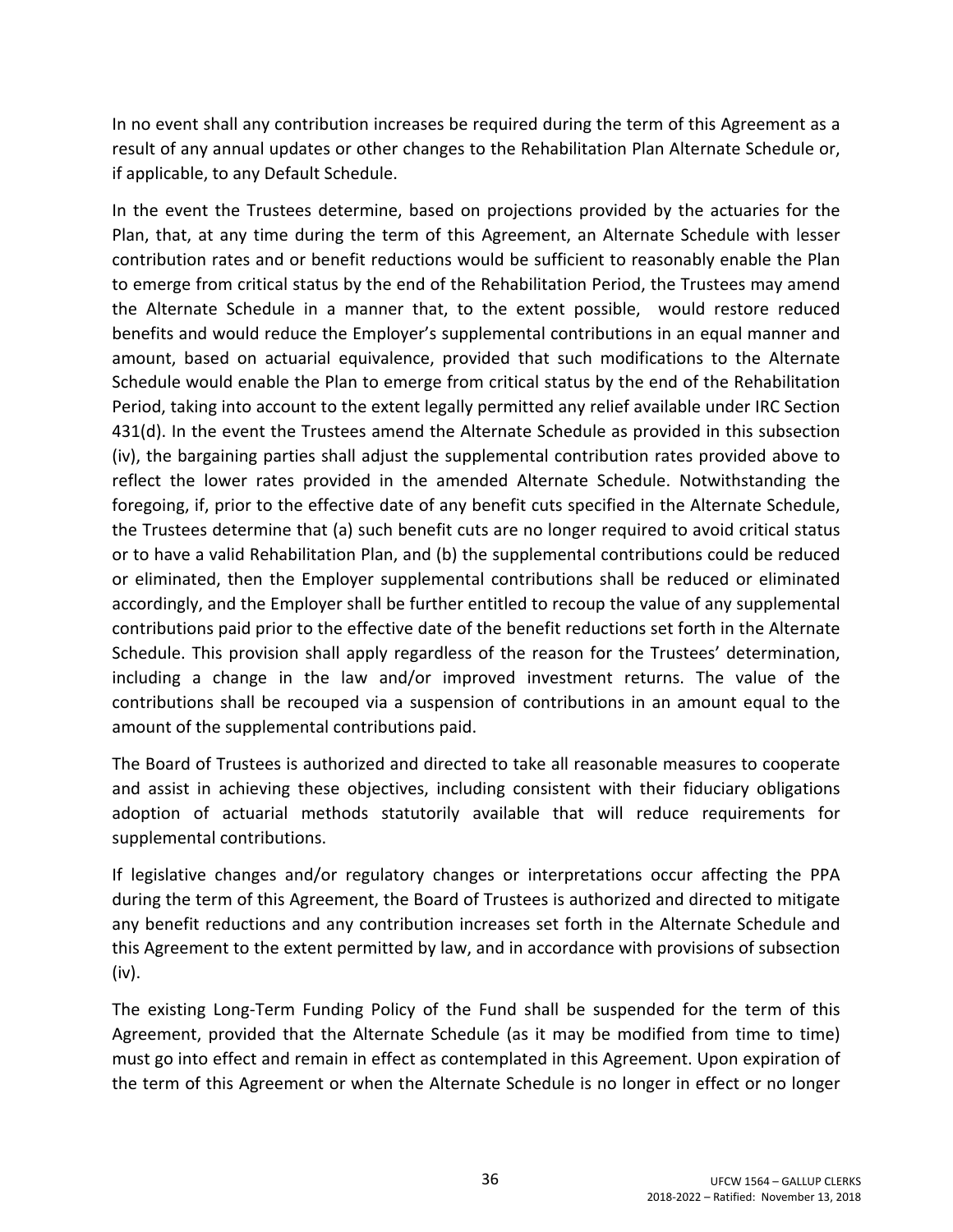required, the Long-Term Funding Policy shall automatically go back into effect without the need for further action by the Trustees or any other party.

21.8 Make any change in contribution rate to the Desert States Employers and UFCW Unions Pension Plan during the term of this 2018-2022 Agreement as the major employers in Arizona.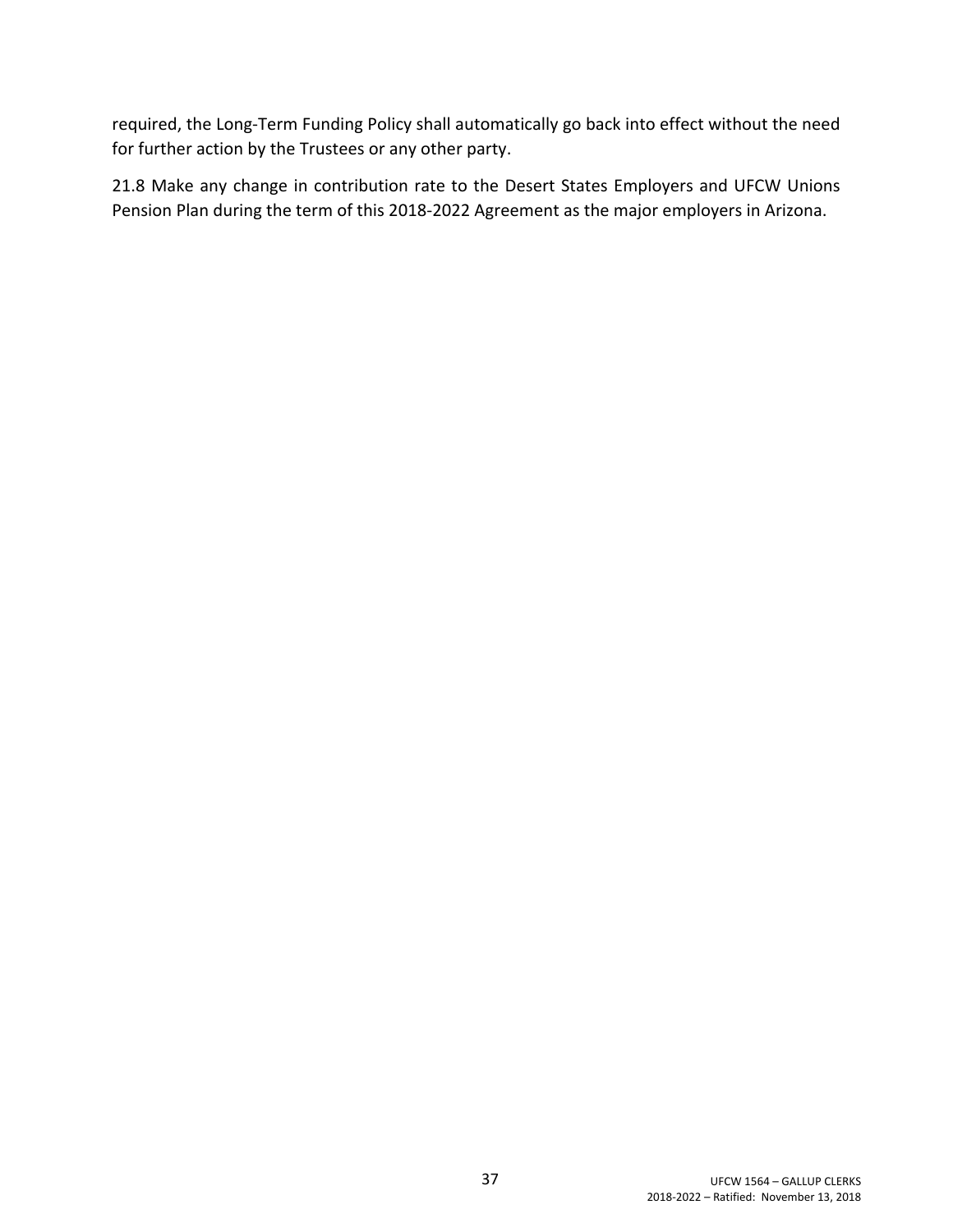## SECTION 22 STORE CLOSING

22.1 In the event the Employer closes or sells a store and employees are terminated as a result thereof, pay equal to one week's pay shall be provided for each year of continuous service commencing with the third (3rd) year of continuous service for employees, up to, but not exceed to eight (8) weeks' pay at their regular rate. However, those employees who have an incomplete year of continuous service as an employee will receive pro-rata severance pay for that year as follows:

0-3 months equals twenty-five percent (25%) of a week's pay

3-6 months equals fifty percent (50%) of a week's pay

6-9 months equals seventy-five percent (75%) of a week's pay

Over 9 months equals one week's pay

Severance pay shall be computed based on the average hours worked per week for the fiftytwo (52) weeks preceding a voluntary layoff or termination.

22.2 The Employer shall continue contributions to the Pension and Health and Welfare Trust Funds for three (3) full months following termination on an hourly basis in direct relationship to the severance pay received for those employees who receive severance pay, except for those employees who secure employment with a contributing Employer in the Pension and Health and Welfare Trust Funds.

22.3 All monies due employees, including severance pay, shall be paid in a lump sum upon termination. It is agreed further by the parties hereto, that, upon sale or transfer of ownership of the Employer's business or upon dissolution of business, vacation pay for all months worked for which no vacation has been given shall be immediately paid to all employees coming under this Agreement, regardless of length of time said employee has been with the Employer and for those employees who are eligible and have not taken a personal holiday in the year the store closes or is sold, the Employer will pay holiday pay for one personal holiday.

22.4 An employee who is terminated and who is eligible for severance pay, and accepts severance pay, forfeits his seniority and has no recall rights. However, an employee may elect to accept a voluntary layoff not to exceed ninety (90) days. At the end of the ninety (90) day period, if he has not been recalled, he will be paid severance pay and forfeit his seniority. Any extensions of this ninety (90) day period must be agreed upon in writing and signed by the employee, a representative of the Union and the Employer. In no case will such extension exceed a total of six (6) months from the date the employee accepted the layoff.

22.5 If an employee is offered a transfer or other employment with the Employer within forty (40) miles of the store in which he was last working and he refuses to accept the transfer or other employment with the Employer he forfeits his rights to severance pay and Pension and Health and Welfare contributions.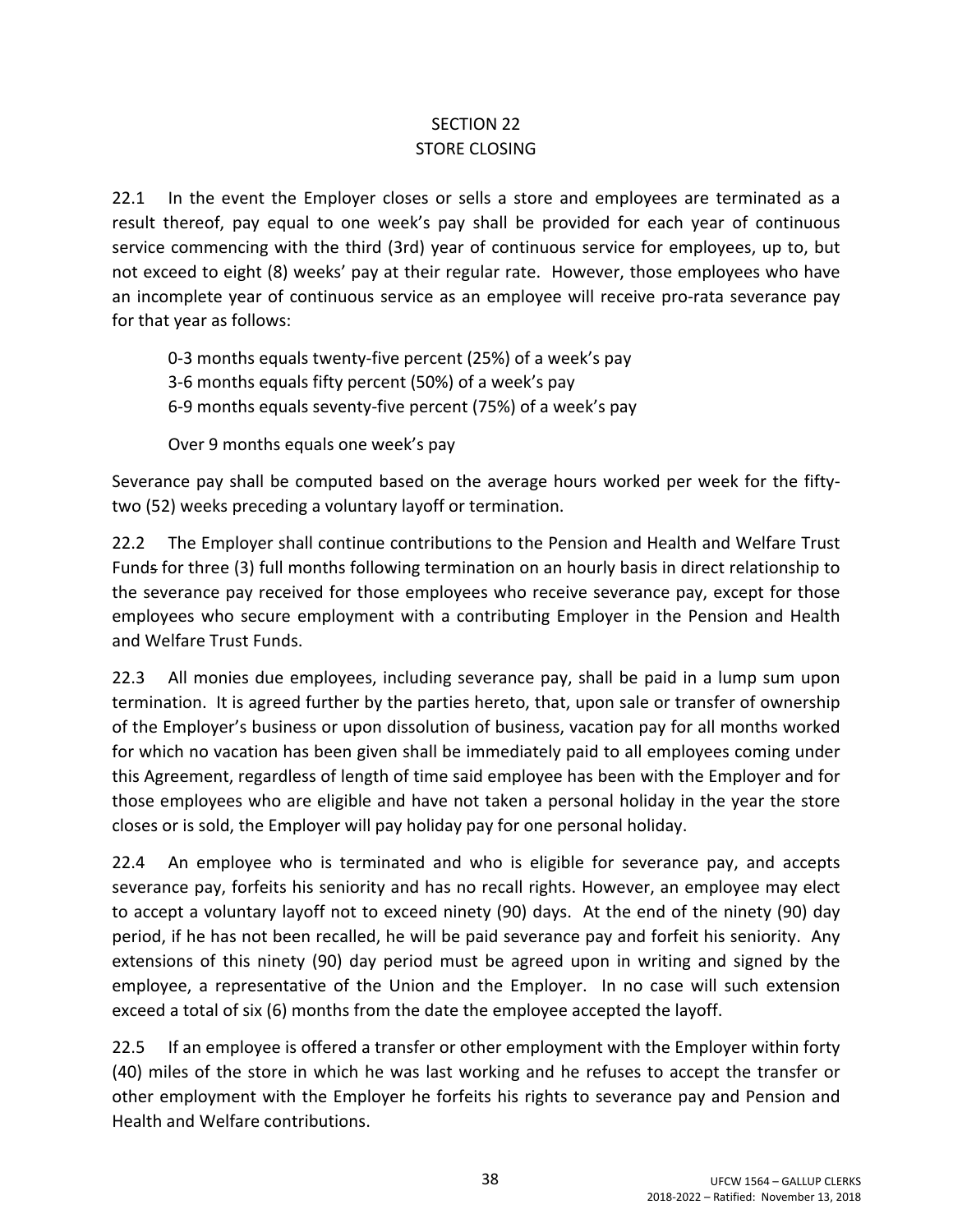22.6 If a store is sold and the successor Employer offers employment to an employee who is otherwise eligible for severance pay under the terms of this Section and the new job is comparable, then no provisions of this Section shall apply. Comparable is defined as 75% of the employee's wage rate.

22.7 The Employer agrees to give to the employees and the Union three (3) weeks' notice in advance of a store closing or sale. When such notice is given, an employee shall remain with the Employer until the plant or store closes, or forfeit his rights under this Section, unless mutually agreed to by the employee, Employer and Union.

22.8 No benefits shall accrue under the terms of this Section unless the Employer makes a business decision to close or sell a store. If a store closing is caused by fire, flood, storm, land condemnation or remodeling, then this Section shall not apply.

22.9 It is understood and agreed that employees can exercise their seniority rights under the Layoff Section; however, if they exercise such seniority rights, the provisions of this Section shall be null, void and not applicable.

### SECTION 23 WAIVER

The parties acknowledge that during the negotiations which resulted in this Agreement, each had the unlimited right and opportunity to make demands and proposals with respect to all proper subjects of collective bargaining and that all such subjects have been discussed and negotiated upon and the Agreements contained in this Contract were arrived at after the free exercise of such rights and opportunities; therefore, the Employer and the Union, for the life of this Agreement, each voluntarily and unqualifiedly waives the right and each agrees that the other shall not be obligated to bargain collectively with respect to any subject or matter not specifically referred to or covered in this Agreement, even though such subject or matter may not have been within the knowledge or contemplation of either or both of the parties at the time they negotiated or signed this Agreement.

## SECTION 24 TECHNOLOGICAL CHANGE

The parties recognize that automated equipment and technology is now available for the retail food industry. The Employer recognizes that there is a desire to protect and preserve work opportunities. At the same time, the Union recognizes that the Employer has the right to avail itself of modern technology. With this common objective, the parties agree as follows:

(a) In the event the Employer introduces major technological change which for the purpose of this Section is defined as electronic price marking, electronic scanner, and any robotic devices which would have a direct material impact affecting bargaining unit work, sixty (60) days advance notice of such change will be given to the Union.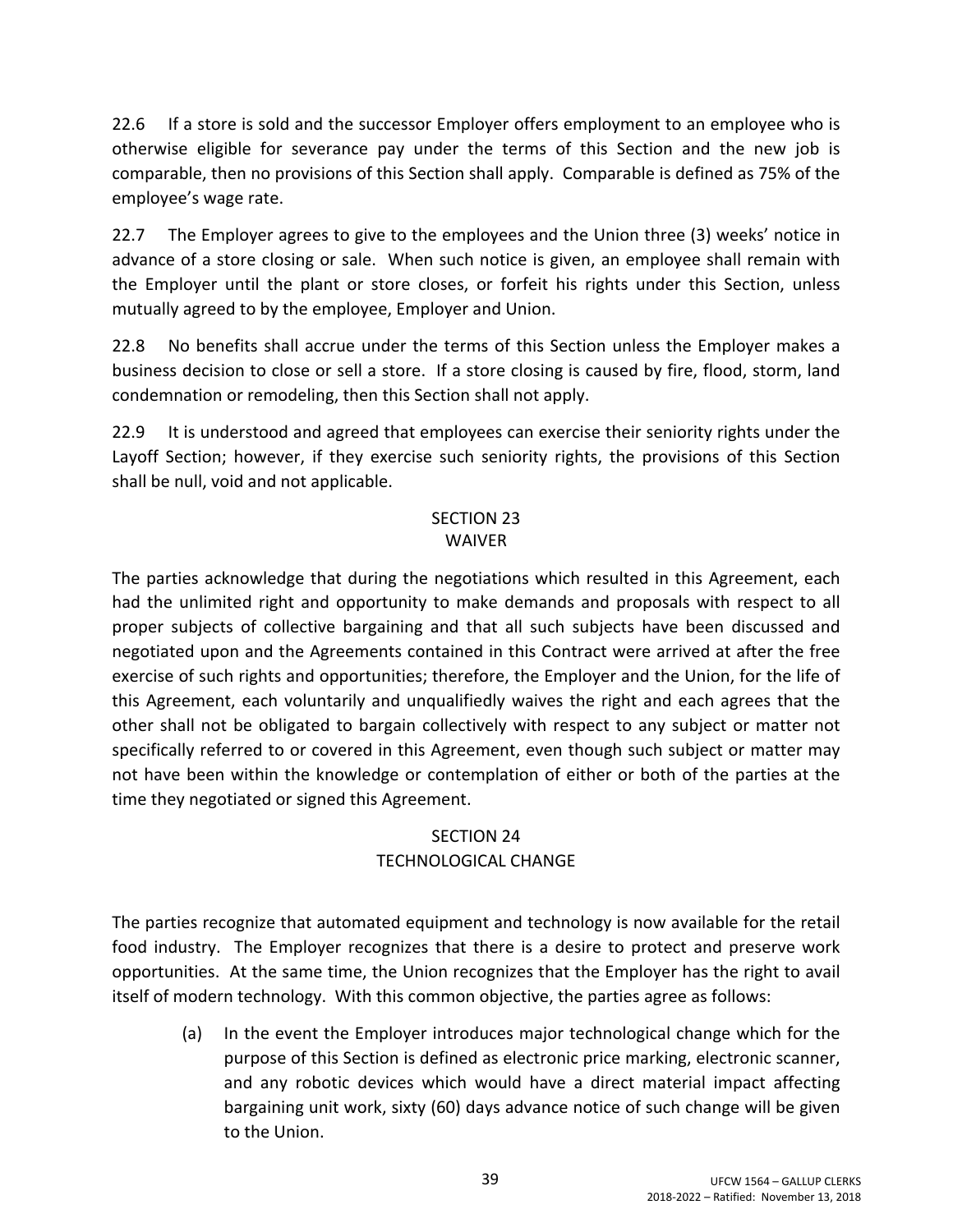- (b) In addition, the parties agree:
	- 1. The Employer has the right to install such equipment
	- 2. Any training or necessary retraining will be furnished expense free by the Employer to affected employees.
	- 3. Where employees would be displaced by such installation, the Employer will make every effort to affect a transfer.
	- 4. If an employee is not retrained or transferred and would be displaced as a direct result of major technological change, as defined above, then the employee would qualify for separation pay, if:
		- a. The employee has two (2) or more years of continuous service.
		- b. Does not refuse a transfer within a twenty-five (25) mile radius.
		- c. Does not refuse to be retrained.
		- d. Such action does not occur more than one (1) year from date of installation.
		- e. Does not voluntarily terminate employment.
	- 5. Severance pay would be paid at the rate of one (1) week's pay for each year of service in excess of two (2) years not to exceed eight (8) weeks.
	- 6. Severance pay would equate the average number of hours worked the fifty-two (52) weeks preceding adjustment.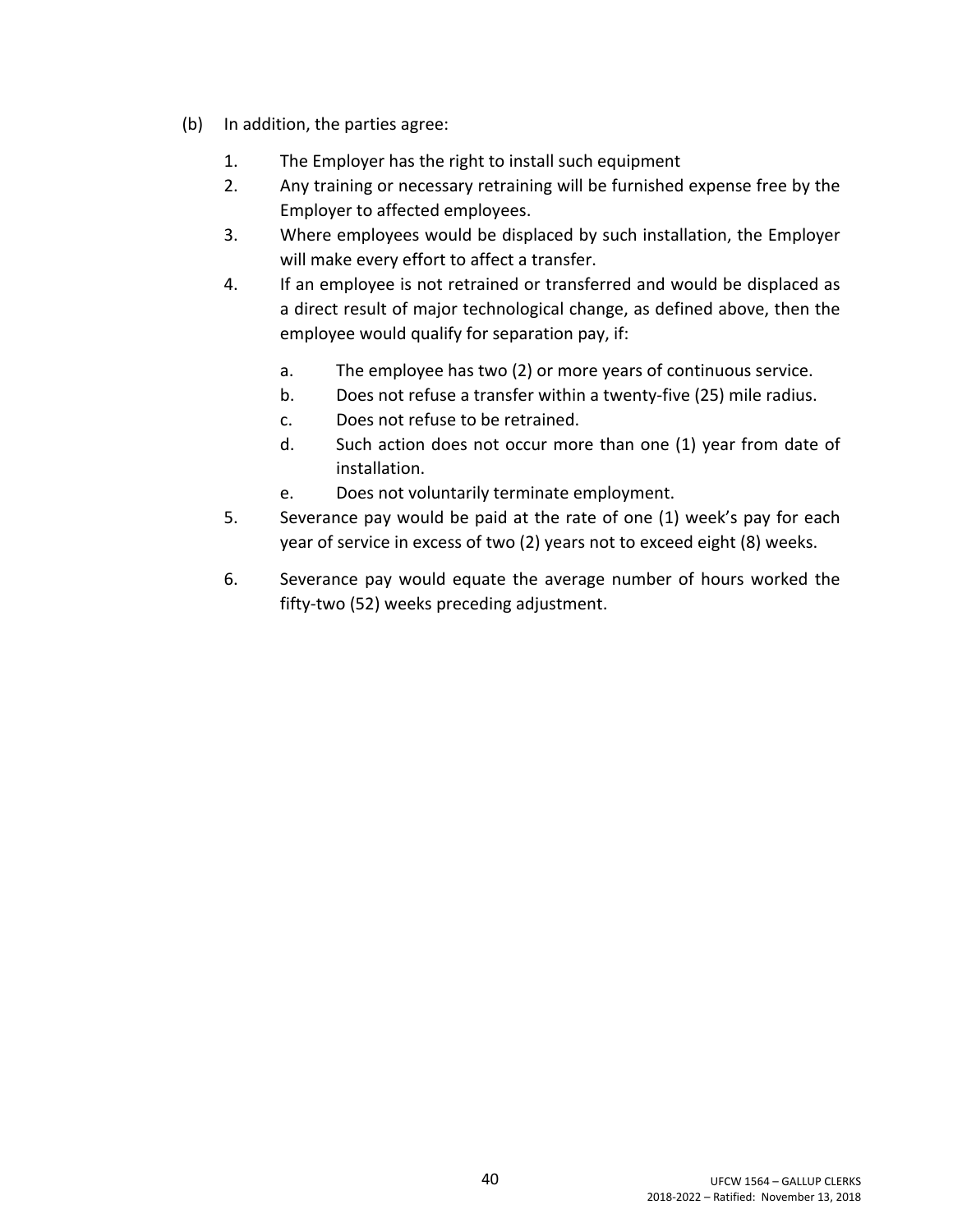## SECTION 25 TERM OF AGREEMENT

This Agreement shall be in effect from November 4, 2018 through and including November 5, 2022, and from year to year thereafter, subject to amendment, alteration or termination by either party upon sixty (60) days written notice given prior to any anniversary date of the Contract beginning with the last date mentioned above.

Signed this \_\_\_\_\_\_ day of \_\_\_\_\_\_\_\_\_\_\_, 2020.

FOR THE EMPLOYER: FOR THE UNION: Safeway, Inc. Safeway, Inc. Safeway, Inc. Safeway, Inc.

By: \_\_\_\_\_\_\_\_\_\_\_\_\_\_\_\_\_\_\_\_\_\_\_\_\_\_ By:\_\_\_\_\_\_\_\_\_\_\_\_\_\_\_\_\_\_\_\_\_\_\_\_\_\_

Danny Ma Greg Frazier Vice President, Labor Relations President Southwest Division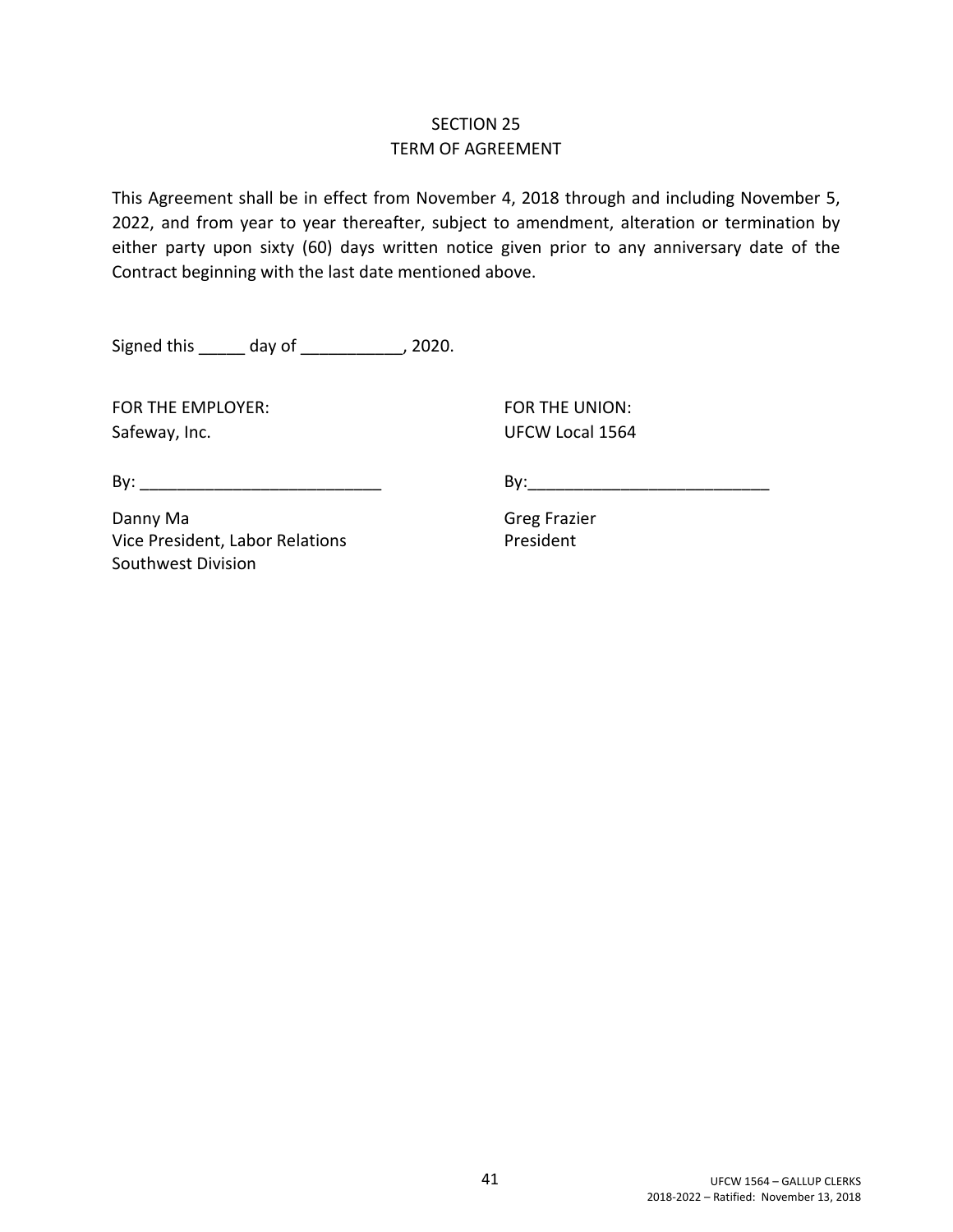#### **APPENDIX 'A'**

### **WAGE SCHEDULE – GALLUP (1743) CLERKS**

#### **DEPARTMENT HEADS**

|                               | 11/6/16 | 11/18/18 | 11/10/19 | 11/8/20 | 11/7/21 |
|-------------------------------|---------|----------|----------|---------|---------|
| Head Baker                    | 14.10   | 14.40    | 14.70    | 15.00   | 15.25   |
| <b>Produce Manager</b>        | 15.51   | 16.32    | 16.62    | 16.92   | 17.17   |
| <b>Assist Produce Manager</b> | N/A     | 15.85    | 16.15    | 16.45   | 16.70   |
| <b>Starbucks Supervisor</b>   | 12.38   | 12.68    | 12.98    | 13.28   | 13.53   |
| <b>Floral Manager</b>         | 11.40   | 12.50    | 12.80    | 13.10   | 13.35   |
| Deli Manager                  | 15.42   | 15.72    | 16.02    | 16.32   | 16.57   |
| <b>Assist Deli Manager</b>    | N/A     | 13.10    | 13.40    | 13.70   | 13.95   |
| <b>Wine/Beverage Steward</b>  | N/A     | 15.77    | 16.07    | 16.37   | 16.62   |
|                               |         |          |          |         |         |

#### **EMPLOYEES HIRED PRIOR TO FEBRUARY 1, 2004**

|                                           | 11/6/16 | 11/18/18 | 11/10/19 | 11/8/20 | 11/7/21 |
|-------------------------------------------|---------|----------|----------|---------|---------|
| <b>Food Clerks</b>                        | 14.81   | 15.11    | 15.41    | 15.71   | 15.96   |
| GM, Floral, Video and Customer<br>Service | 11.24   | 11.54    | 11.84    | 12.14   | 12.39   |
| Bakery Sales and Snack Bar Deli           | 10.76   | 11.06    | 11.36    | 11.66   | 11.91   |
| <b>Bakers</b>                             | 13.65   | 13.95    | 14.25    | 14.55   | 14.80   |
| Store Secretaries                         | 11.20   | 11.50    | 11.80    | 12.10   | 12.35   |

#### **EMPLOYEES HIRED ON OR AFTER FEBRUARY 1, 2004**

|                | 11/6/16       | $11/18/18$ 11/10/19 | 11/8/20 | 11/7/21 |
|----------------|---------------|---------------------|---------|---------|
| Step 1: REMOVE | <b>DELETE</b> |                     |         |         |
| Step 2: REMOVE | <b>DELETE</b> |                     |         |         |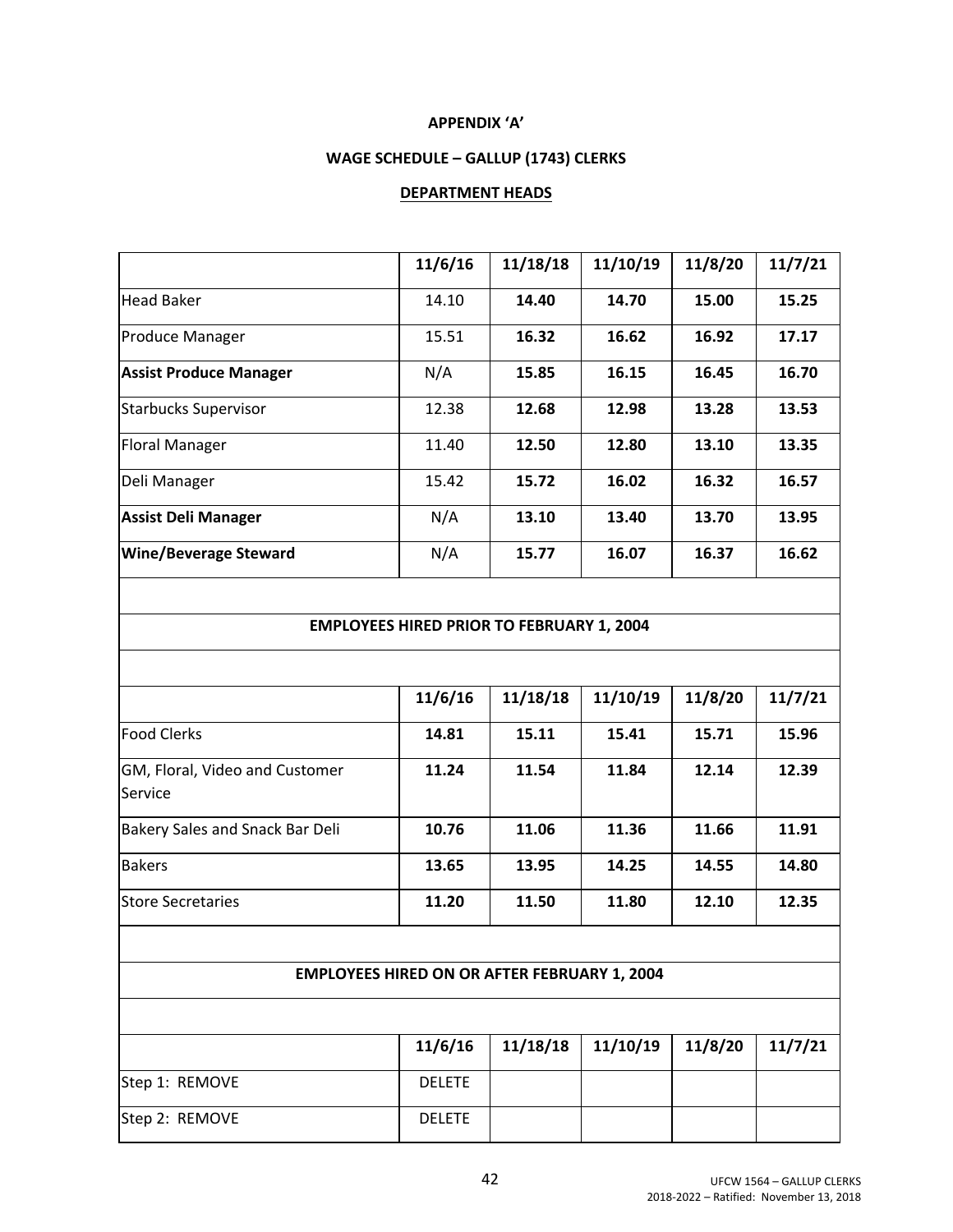| <b>NEW STEPS</b>                |              |       |       |       |       |  |  |  |
|---------------------------------|--------------|-------|-------|-------|-------|--|--|--|
| Step 1: 1040 hours worked       | 7.70         | 7.70  | 7.70  | 7.70  | 7.70  |  |  |  |
| Step 2: 1040 hours worked       | 7.80         | 7.80  | 7.80  | 7.80  | 7.80  |  |  |  |
| Step 3: 1040 hours worked       | 7.90         | 7.90  | 7.90  | 7.90  | 7.90  |  |  |  |
| Step 4: 1040 hours worked       | 8.25         | 8.25  | 8.25  | 8.25  | 8.25  |  |  |  |
| Step 5: 1040 hours worked       | 8.75         | 8.75  | 8.75  | 8.75  | 8.75  |  |  |  |
| Step 6: 1040 hours worked       | 9.25         | 9.25  | 9.25  | 9.25  | 9.25  |  |  |  |
| Step 7: 1040 hours worked       | 9.75         | 9.75  | 9.75  | 9.75  | 9.75  |  |  |  |
| Step 8: 1040 hours worked       | 10.25        | 10.25 | 10.25 | 10.25 | 10.25 |  |  |  |
| Thereafter                      | 11.40        | 11.70 | 12.00 | 12.30 | 12.55 |  |  |  |
|                                 |              |       |       |       |       |  |  |  |
| Courtesy Clerks (any hire date) | Minimum Wage |       |       |       |       |  |  |  |

## **With new minimum wage increases after ratification of the 2018-22 Agreement, the first step to be at least 10c above minimum wage and every other step will be at least 10 cents apart, except for Santa Fe and Las Cruces.**

#### **APPENDIX B**

#### **PENSION**

#### Desert States Pension Plan

Effective January 1, 2006, the Employer agrees to make pension contributions of sixty-eight cents (\$0.68) per straight-time hour worked (including Sunday hours) for eligible employees hired before October 30, 2005 to the Desert States Employers and UFCW Union Pension Trust Fund. Effective January 1, 2007, the Employer agrees to make pension contributions of seventy-eight cents (\$0.78) per straight-time hour worked (including Sunday hours) for eligible employees to the Desert States Employers and UFCW Union Pension Trust Fund. Effective January 1, 2008, the Employer agrees to make pension contributions of eighty-eight cents (\$0.88) per straight-time hour worked (including Sunday hours) for eligible employees to the Desert States Employers and UFCW Union Pension Trust Fund. Effective January 1, 2009, the Employer agrees to make pension contributions of ninety-eight cents (\$0.98) per straight-time hour worked (including Sunday hours) for eligible employees to the Desert States Employers and UFCW Union Pension Trust Fund. Though no contributions are required on Courtesy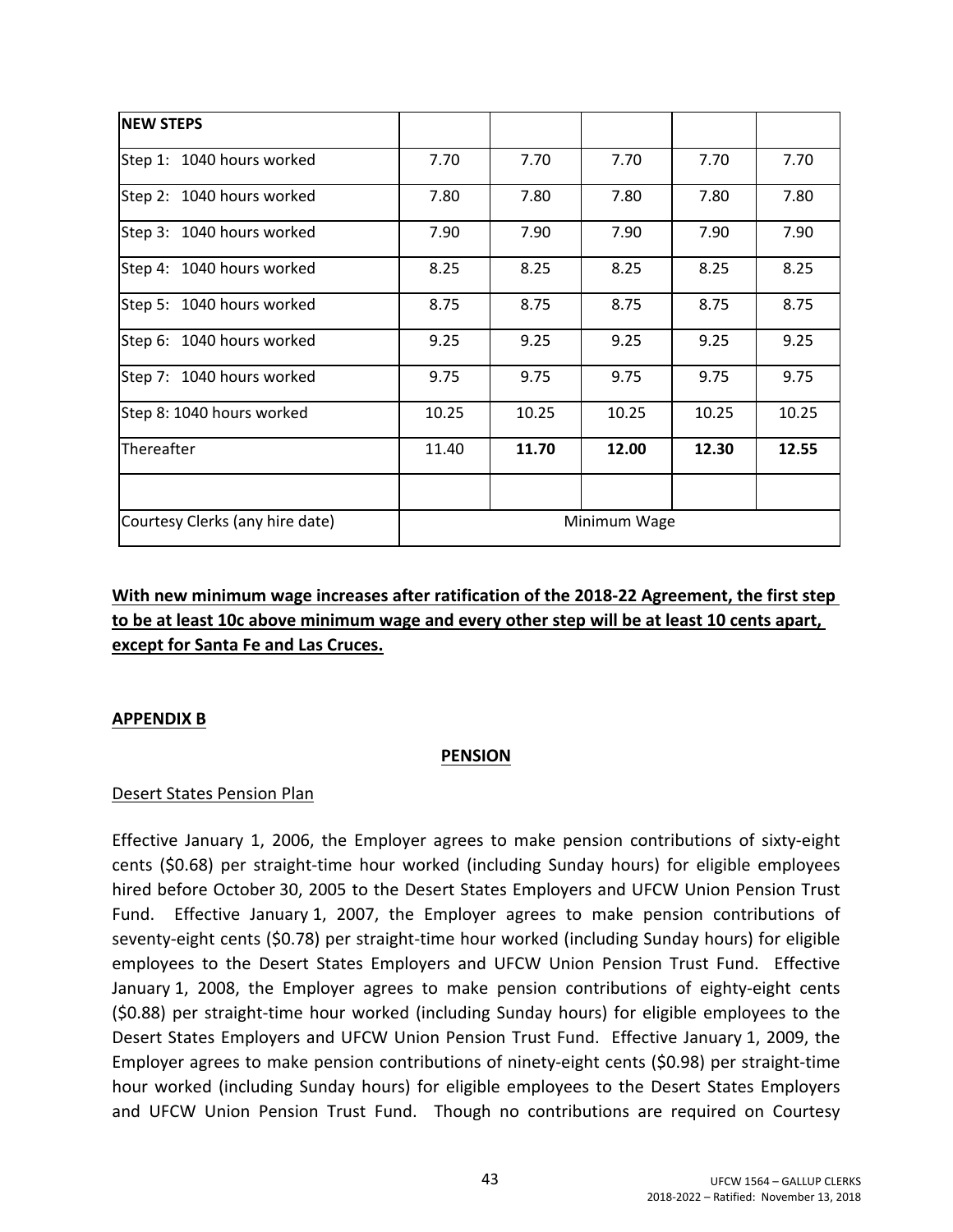Clerks, they shall be granted past service credits if promoted from the Courtesy Clerk classification and effective January 1, 1999, they shall be covered by the terms of the pension plan although no pension contribution on Courtesy Clerk hours is required. Holiday and vacation hours shall be added to those hours for which the above-mentioned contributions shall be made. The Employer contributions for employees hired on or after October 30, 2005 will commence on the later of one (1) year of service with the Employer or twenty-one (21) years of age and shall be at a rate of forty-eight (\$0.48) cents per straight-time compensable hour.

The Trustees of Desert States Employers and UFCW Union Pension Plan shall be authorized and directed to modify the pension plan as follows:

- For each year that the benefit accrual rate is now \$30 or \$31.50, the accrual rate shall be increased to \$35.
- For years of Benefit Credit accrued on and after 1/1/97, the benefit accrual rate shall be \$40 until such time the participant has accumulated a total of ten years of Benefit Credit (including years that are less than \$40). For each year of Benefit Credit accrued thereafter, the benefit accrual rate shall be \$50.

The improvements outlined above shall not apply to benefits earned prior to a break in service, and shall only apply to participants who retire on or after 1/1/98.

- Courtesy Clerks shall become covered by the terms of the pension plan beginning January 1, 1998. The Employers' contribution obligation to the pension plan shall not be increased (i.e., no contributions will be paid on courtesy clerk hours).
- During each year of the December 1, 1998 to October 27, 2001 Agreement, the trust fund shall pay a 13th check to retirees who retired prior to 1/1/98. Thirteenth checks shall be payable in February 1998, 1999 and 2000.
- Effective 1/1/97, the actuarial value of plan assets shall be written up to equal the market value of assets as of that date. In subsequent years, the actuaries shall utilize the same asset valuation method that has been used with a floor equal to 90% and a ceiling of 110% of the market value of assets.
- There shall be a seven-month suspension of contributions beginning 1/1/99 (hours worked) and the contribution year shall be adjusted accordingly (i.e., same as Intermountain).
- **•** Beginning with  $1/1/99$  plan year, contributions shall be suspended based upon a 17-year amortization (same as Intermountain). No such suspension shall continue beyond the expiration of the agreement.

### **Appendix B-1**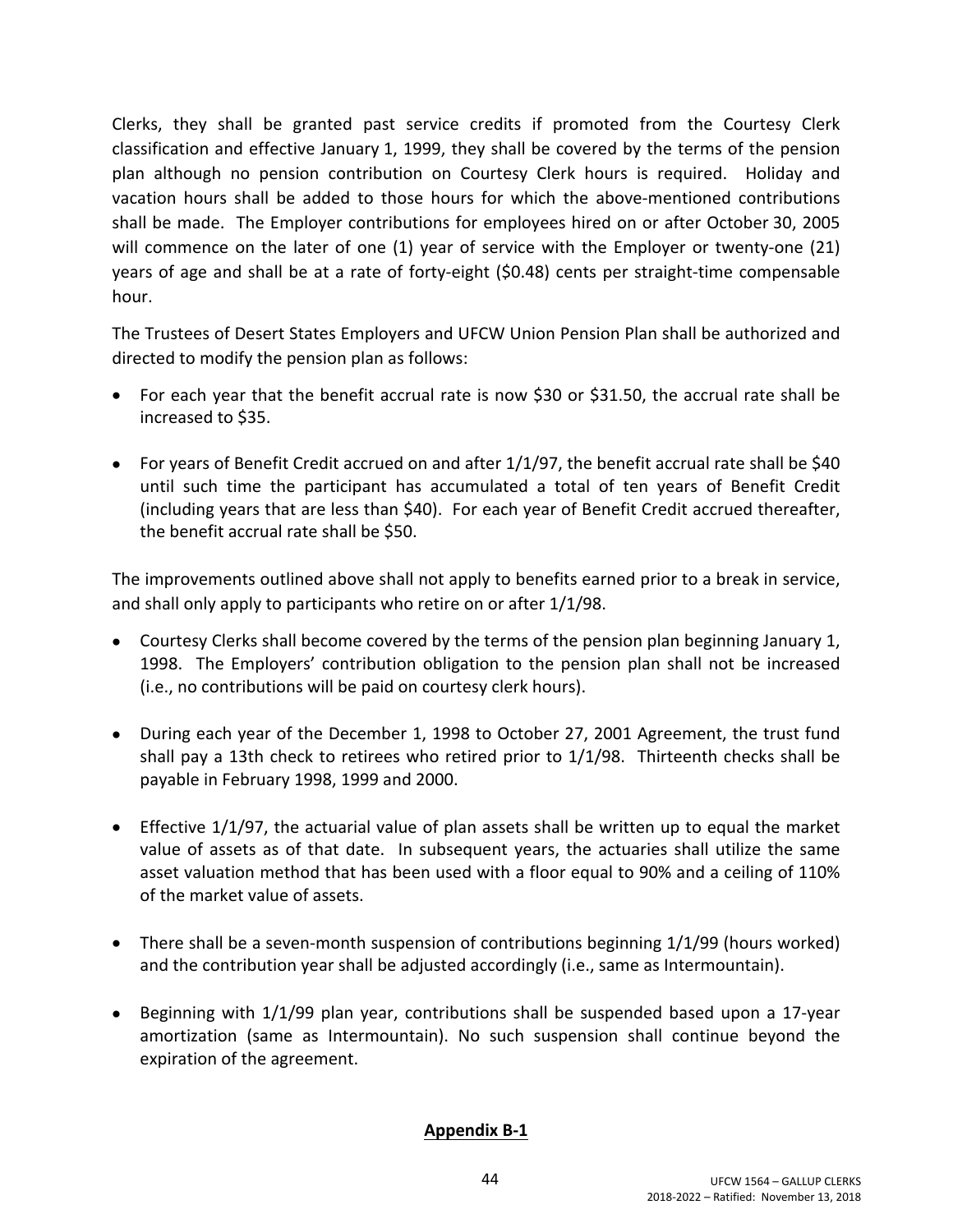## **Desert States Employers & UFCW Unions Pension Plan Schedule of Contributions and Benefits**

| <b>REHABILITATION PLAN - 2009 PLAN YEAR ALTERNATE SCHEDULE</b>                                                                                                                                                                                                                                                                                                                                                                                                                                                                                                                                                                                                                                                                                                                                                                                                     |
|--------------------------------------------------------------------------------------------------------------------------------------------------------------------------------------------------------------------------------------------------------------------------------------------------------------------------------------------------------------------------------------------------------------------------------------------------------------------------------------------------------------------------------------------------------------------------------------------------------------------------------------------------------------------------------------------------------------------------------------------------------------------------------------------------------------------------------------------------------------------|
|                                                                                                                                                                                                                                                                                                                                                                                                                                                                                                                                                                                                                                                                                                                                                                                                                                                                    |
| <b>Contribution and Benefit Adjustments</b>                                                                                                                                                                                                                                                                                                                                                                                                                                                                                                                                                                                                                                                                                                                                                                                                                        |
| Supplemental contribution rate increase of ten cents (\$0.10) per<br>contribution-eligible hour on hours worked beginning December 2009, a<br>supplemental contribution rate increase of fifteen cents (\$0.15) per<br>contribution-eligible hour on hours worked beginning December 2010<br>and a supplemental contribution rate increase of fifteen cents (\$0.15)<br>cents per contribution-eligible hour on hours worked beginning<br>December 2011. All contributions are deemed to be inclusive of any<br>surcharges, deficiency, and/or excise tax required to be paid by the<br>Employer as a result of the plan's being in the red zone under the<br>Pension Protection Act (the "PPA"), including any amounts paid after<br>January 1, 2009, the date the plan entered the Red Zone, and shall be<br>accounted for in the form of a contribution credit. |
| Preserve the Rule of 85 Pension<br>$\bullet$<br>Elimination of all other adjustable benefits on all accrued benefits and<br>future benefit accruals to the maximum permitted by law. Adjustable<br>benefits to be eliminated include the following:<br>- Special Early Retirement Benefit, and Special 20 Benefit;                                                                                                                                                                                                                                                                                                                                                                                                                                                                                                                                                 |
| - Subsidized Early Retirement Reduction Factors;                                                                                                                                                                                                                                                                                                                                                                                                                                                                                                                                                                                                                                                                                                                                                                                                                   |
| - Age 60 Supplement;                                                                                                                                                                                                                                                                                                                                                                                                                                                                                                                                                                                                                                                                                                                                                                                                                                               |
| Disability Pension;                                                                                                                                                                                                                                                                                                                                                                                                                                                                                                                                                                                                                                                                                                                                                                                                                                                |
| - PostRetirement Death Benefits in Excess of QJSA, including under<br>section 8.8 of IRF Plan (Exhibit E to Plan document) and section 8.3<br>of Plan;                                                                                                                                                                                                                                                                                                                                                                                                                                                                                                                                                                                                                                                                                                             |
| - Pre-Retirement Death Benefits in Excess of QPSA, including Special<br>Death Benefit under section 8.9 of IRF Plan (Exhibit E to Plan<br>document);                                                                                                                                                                                                                                                                                                                                                                                                                                                                                                                                                                                                                                                                                                               |
| - Payment options other than Single Life Annuity and QJSA; and                                                                                                                                                                                                                                                                                                                                                                                                                                                                                                                                                                                                                                                                                                                                                                                                     |
| All other adjustable benefits within the meaning of Code section                                                                                                                                                                                                                                                                                                                                                                                                                                                                                                                                                                                                                                                                                                                                                                                                   |

432(e)(8)(A)(iv) other than the Rule of 85 Pension.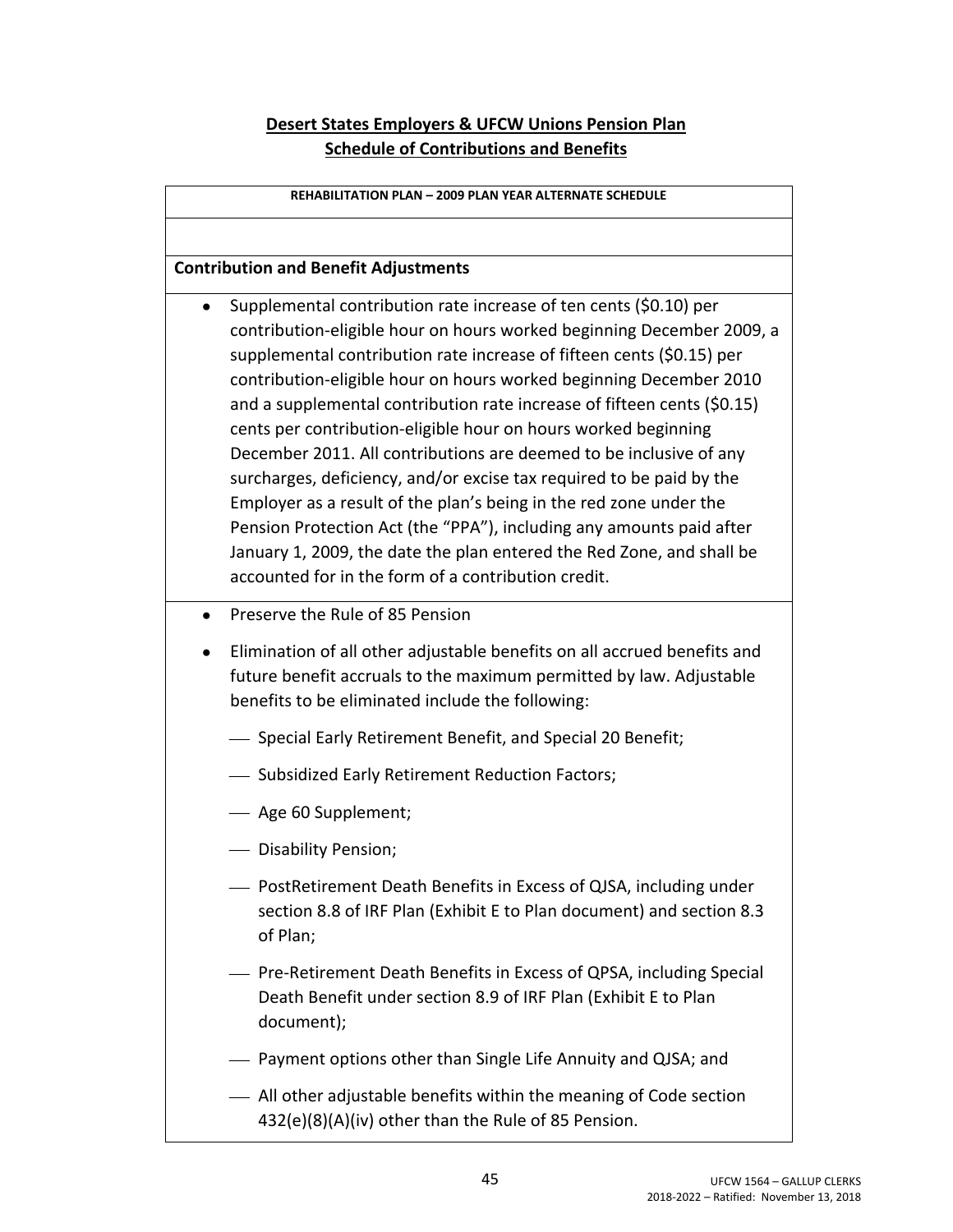- Reduction of future benefit accruals to the PPA 1% floor benefit (1% of contributions required under the Collective Bargaining agreements in December 2008, the month before the plan entered Critical Status)
- Benefit reductions effective January 1, 2011

### **Rehabilitation Period**

January 1, 2012 through December 31, 2024.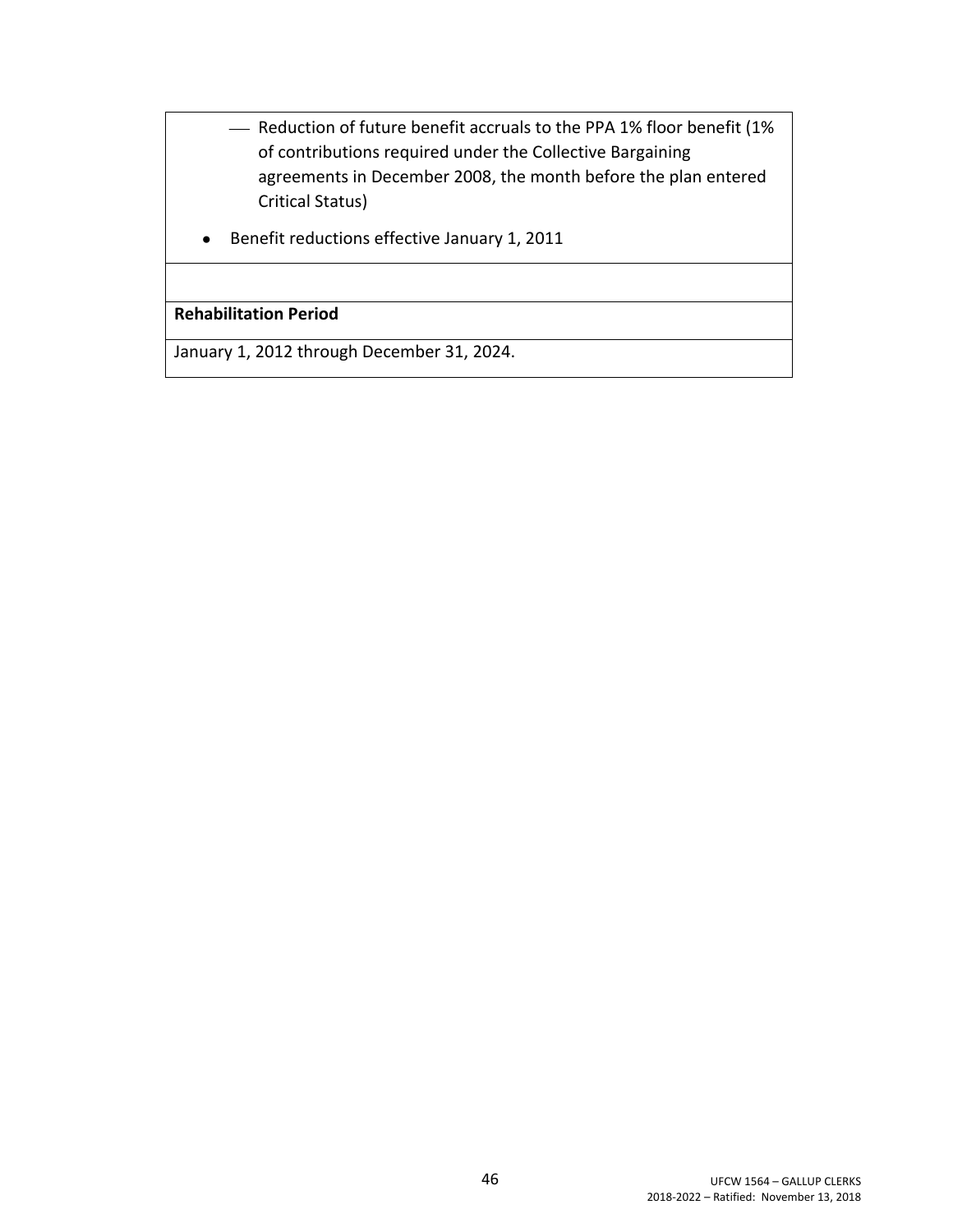## **Plan to Emerge from the Red Zone and Annual Benchmarks to Assess Progress Toward Emergence**

The Plan's actuaries certify that the Contribution and Benefit Adjustments shown above are sufficient for the Plan to emerge from the Red Zone at the end of the Rehabilitation Period based on the funded status of the Plan as of January 1, 2009. This schedule will be updated as needed throughout the Rehabilitation Period. Progress toward emergence from the Red Zone will be measured by the Plan's Funding Standard Account Credit (Deficiency) Balance being greater than (less than) the amounts in the following projection. This projection has been made in accordance with the provisions of the Pension Protection Act of 2006 including:

- Contribution rates in accordance with the Collective Bargaining Agreement effective October 26, 2003 (October 30, 2005 for Farmington/Aztec and Gallup).
- Assumes 27.6 million contributable hours annually, based on the report for Plan Year 2008 as provided by the Plan Administrator. The reasonableness of this assumption has been verified by the Trustees.
- Assumes projected Normal Costs that are increased to reflect the increase in assumed contributable hours from the contributable hours assumed for 2008 in the January 1, 2008 actuarial valuation; such increase determined so the initial Normal Cost in the projection maintains the ratio of Normal Cost to contributions in that actuarial valuation.
- No actuarial gains or losses from 1/1/2008 forward and no market related investment gains or losses from 9/1/2009 forward.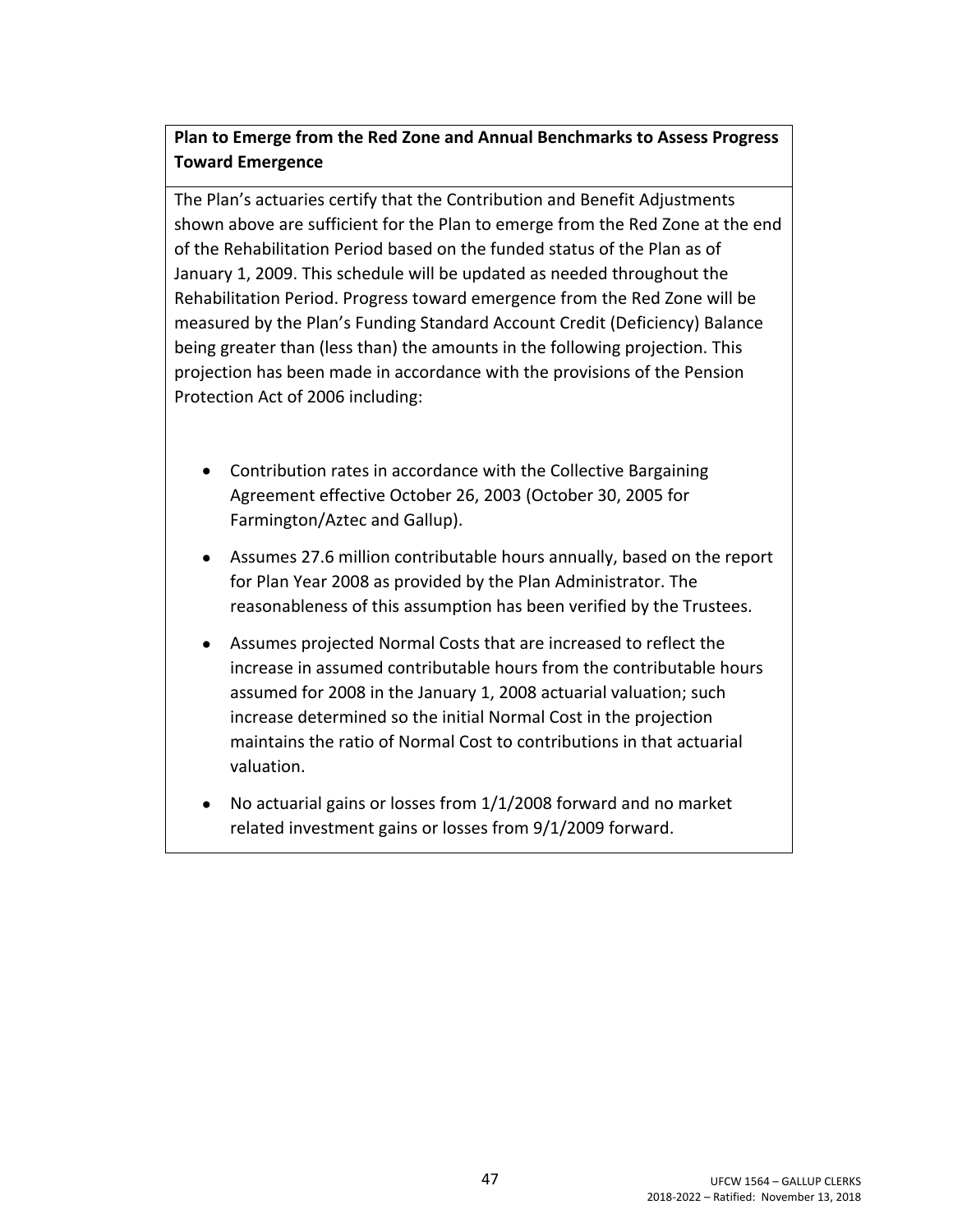## **Desert States Employers and UFCW Unions Pension Plan Annual Benchmarks for Emergence from the Red Zone**

| <b>Funding Standard</b><br><b>Account Credit</b><br>(Deficiency) Balance |
|--------------------------------------------------------------------------|
| (586, 659)                                                               |
| 22,371,105                                                               |
| 42,619,994                                                               |
| 58,932,090                                                               |
| 47,857,879                                                               |
| 35,592,819                                                               |
| 22,403,200                                                               |
| 11,158,807                                                               |
| 5,717,203                                                                |
| 1,948,976                                                                |
| 887,505                                                                  |
| 2,739,373                                                                |
| 4,919,238                                                                |
| 6,359,892                                                                |
| 23,480,957                                                               |
| 40,277,353                                                               |
| 43,755,154                                                               |
|                                                                          |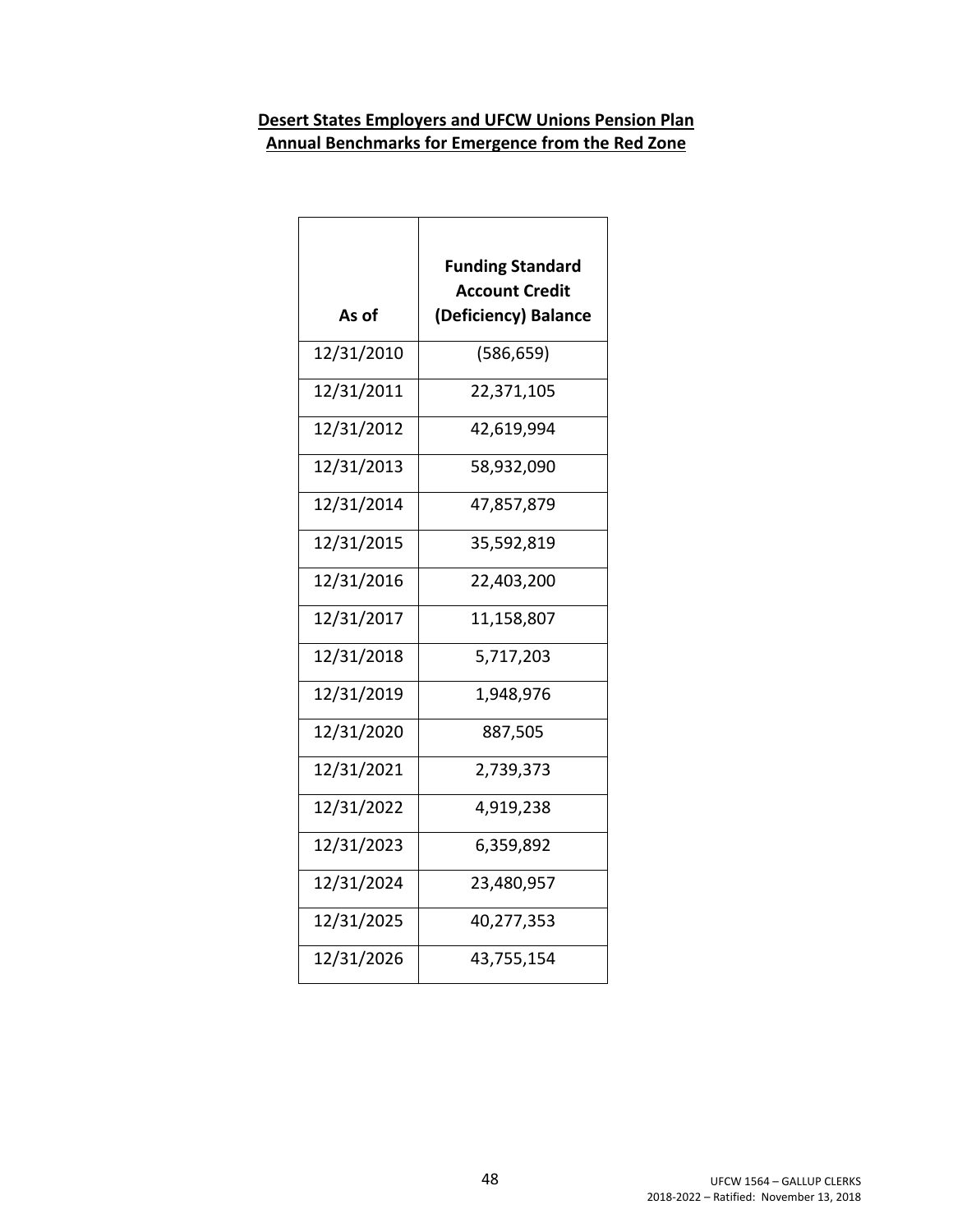## **APPENDIX C DRUG AND ALCOHOL POLICY**

### POLICY

Because of the importance of safety in the workplace and the safety hazards associated with the use of drugs and alcohol, it is the policy of Safeway to provide a workplace free of drugs and alcohol. This policy applies to all employees in Safeway's Gallup, New Mexico Stores, and will be posted in the Store.

The Union expressly reserves its right to grieve, under the grievance and arbitration provisions of the applicable collective bargaining agreement, the Employer's application of this Policy.

#### RESPONSIBILITY

All employees are encouraged to come forward with any information regarding the use of drugs, alcohol, or any other substance which may affect a person's ability to perform his or her job safely. It is the responsibility of all managers and supervisors to ensure that this policy is enforced.

#### PROHIBITIONS

This section sets forth the types of actions which violate this policy and will result in disciplinary action up to and including termination.

1. Alcohol - Possessing, consuming, selling, attempting to sell, distributing, being under the influence of alcohol, or having a blood/alcohol (or urine equivalent) level of .04 (or higher) on the job or on Company premises is strictly prohibited.

2. Drugs - Possessing, using, being under the influence of, testing positive for, selling, attempting to sell, purchasing, distributing, manufacturing, or dispensing a controlled substance, or other drug on the job or on Company premises is strictly prohibited. However, possessing and/or using prescription or over-the-counter medication is permitted within the limitations set forth in the following paragraph.

3. Prescription and Over-the-Counter Drugs - When a physician prescribes the use of prescription or over-the-counter drugs, or when over-the-counter drugs bear warnings about side effects that may affect job performance, the employee is required to ask the physician whether such drugs may adversely affect his/her ability to safely perform assigned duties. Using or being under the influence of such drugs on the job or on Company premises is prohibited where such use may affect the employee's ability to safely perform his/her job duties.

Before starting work, an employee must advise the Store Manager or Assistant Manager that the employee is taking medication which bears a warning about any side effects which may prevent the employee from safely performing assigned duties. If the Company has a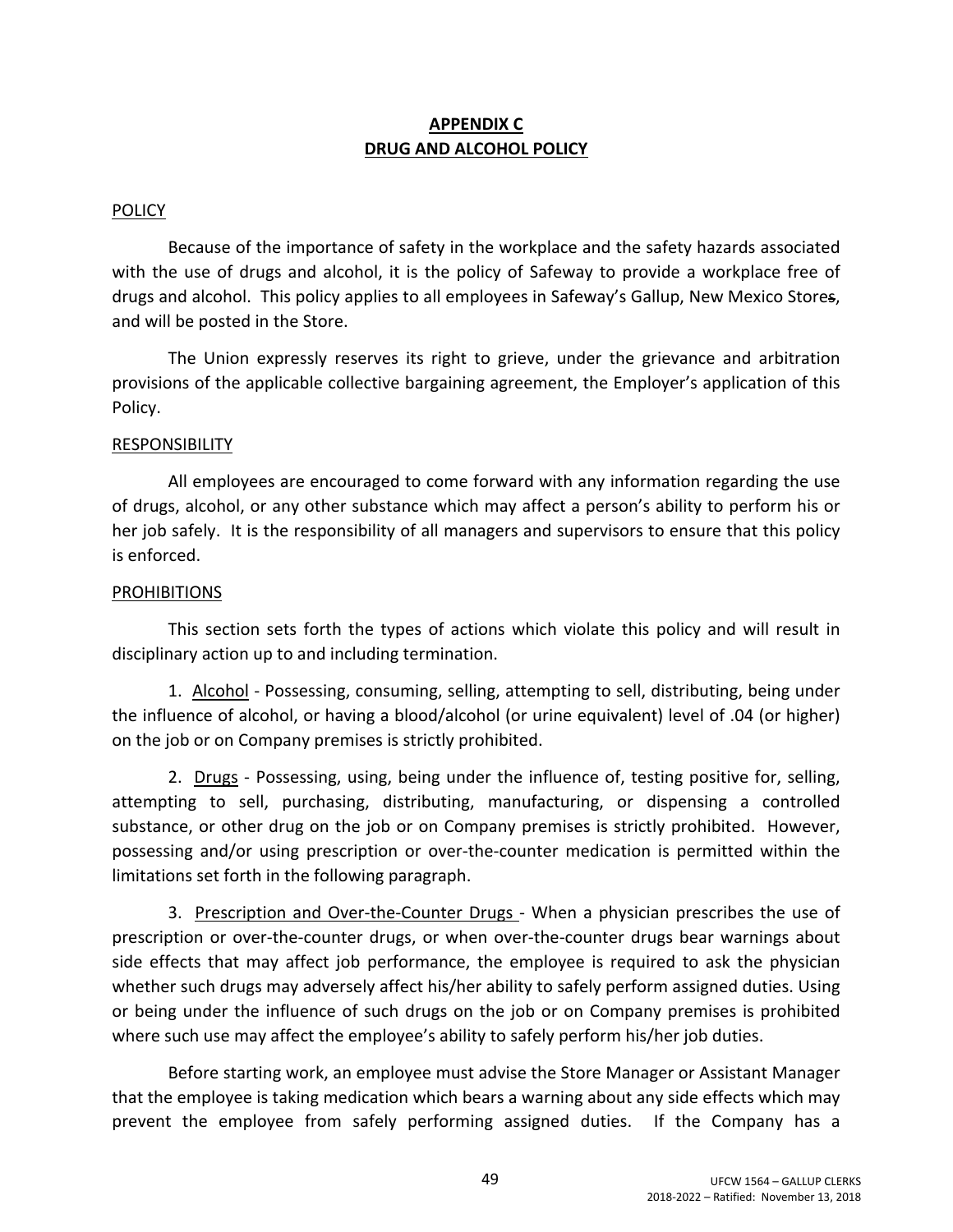reasonable basis for inquiring as to the specific medication such employee is taking, such information shall be provided by the employee with the understanding that such inquiry shall be made by the District Manager, or, in his absence, the Director of Loss Control, and the information received in terms of the specific medication shall be handled in a confidential manner and shall be shared with other management representatives only on a "need-to-know" basis. If there is any question concerning the employee's ability to perform safely, the employee will be assigned other duties if, in management's sole discretion, such duties are appropriate and available. Otherwise, the employee will be sent home on paid sick leave, if available or, if not available, on unpaid leave.

4. Testing - Refusing to submit to testing as required under this policy and/or refusing to cooperate in the testing process (e.g., adulterating or tampering with the sample, refusing to sign requested forms, etc.) is a violation of this policy and may result in discipline up to and including discharge from employment.

5. Conviction - Being convicted of a criminal drug violation occurring in the workplace is a violation of this policy.

### **TESTING**

### Circumstances in which Testing is Required

The Company requires testing of all current employees unless otherwise limited by law in any of the circumstances set forth below:

1. When a reasonable suspicion exists that an employee is under the influence of any controlled substance, drug or alcohol while on the job or on Company premises, or is otherwise in violation of this policy.

2. When an employee is found in possession of any controlled substance, drug or alcohol in violation of this policy, or when such items are found in an area controlled or used by the employee.

3. When an employee has been involved in an accident on the job or on Company premises where the accident has resulted in a fatality, an injury requiring treatment by a medical professional, loss of work time, or property damage.

- 4. When an employee has signed a return-to-work agreement providing for testing.
- 5. When required by state or federal law or regulation.

### General Procedures Regarding Testing

1. When testing is required under this policy, a supervisor or manager shall instruct the employee to sign the required consent form, and a shop steward (or bargaining unit member if the steward is unavailable) shall be notified.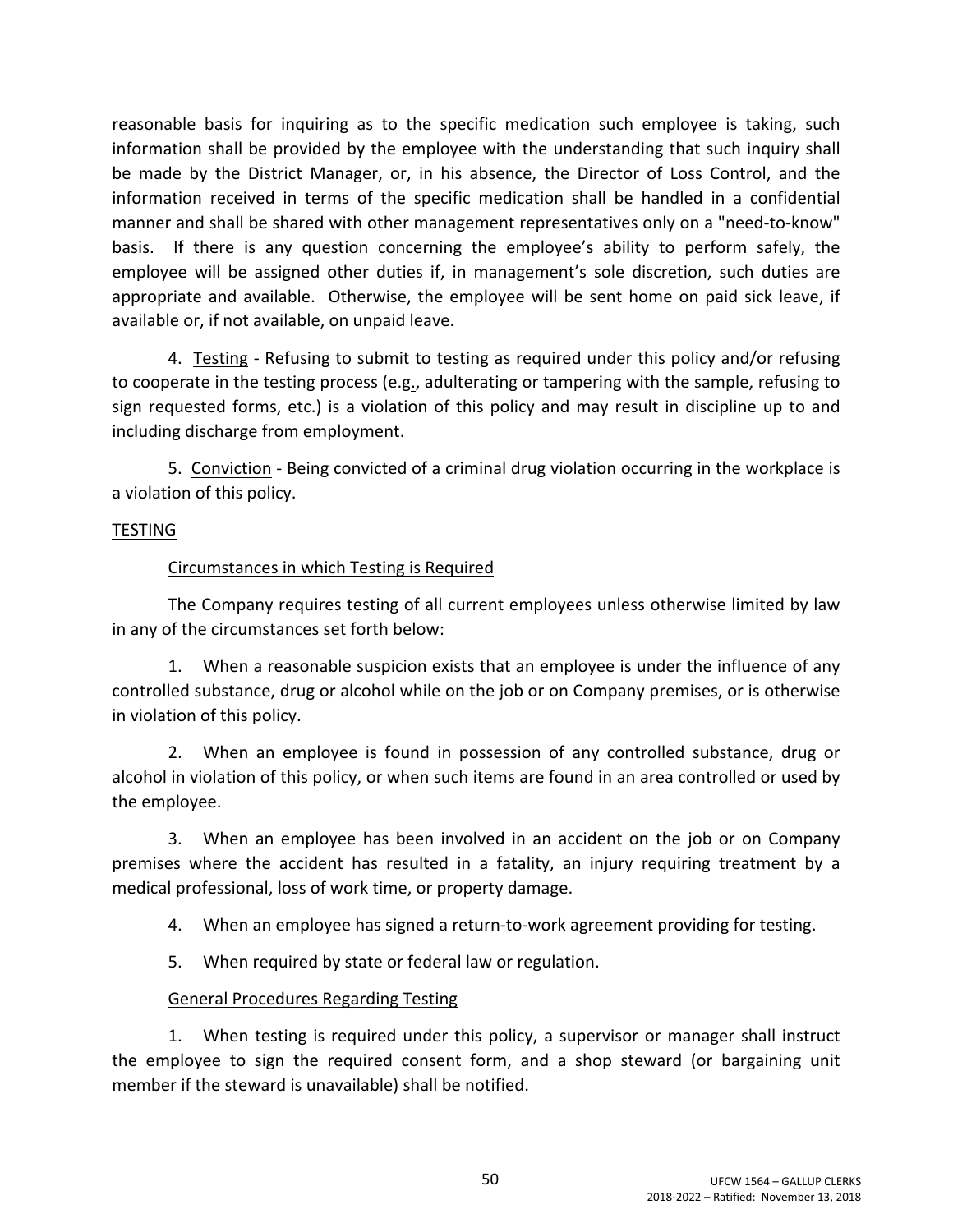2. Initial tests may be performed within the store. When such tests are not available, the Company will transport the employee to a previously-designated clinic where the sample will be taken. After the sample has been collected, the employee will be transported back to the workplace and will be suspended without pay until the test results are known. The Company will advise the employee not to drive and will either transport the employee home, or offer to call a friend, relative, or taxi to take the employee home.

3. Any presumptive positive results from an initial drug screen will be confirmed by retesting the specimen using the gas chromatography/mass spectrometry technique (GC/MS).

4. If an employee's test is negative and the employee has complied with the requirements of this policy, the employee will be paid for any time lost due solely to the testing process.

5. If an employee's test is positive, the employee will be so informed and will have an opportunity to explain the result to his or her manager. If the employee offers an explanation, the employee will have 48 hours to provide any supporting documentation for the Company to evaluate. The Company will then complete its investigation, during which time, the employee will be on unpaid administrative leave. If, after completing its investigation, the Company concludes that the employee's explanation is satisfactory, the employee will be reimbursed for the period of unpaid administrative leave. Otherwise, the employee will be disciplined up to and including discharge from employment for violation of this policy.

6. The Company shall pay the expense of any required tests. The results of the test shall be kept as confidential as possible. Upon request from the employee's union, the Company shall provide the union a copy of the test results provided the employee has furnished the Company written authorization to do so.

### DEFINITIONS

## 1. **Controlled Substance(s) and "Drug(s)"**

When this policy refers to "controlled substances" and or "drugs," it means and includes all substances and/or medications that can affect one or more mental and/or physical functions (e.g., coordination, reflexes, vision, mental capacity or judgment). The words "controlled substances" and/or "drugs" includes, without limitation, all chemical substances or drugs listed in any controlled substances acts or regulations applicable under any federal, state or local laws. They also include prescription and/or over-the-counter drugs as such drugs may affect the employee's ability to perform his or her job safely.

2. "On the Job"

For purposes of this policy, an employee is considered "on the job" or "on Company premises" whenever the employee is:

On Company property, including parking lots, at any time;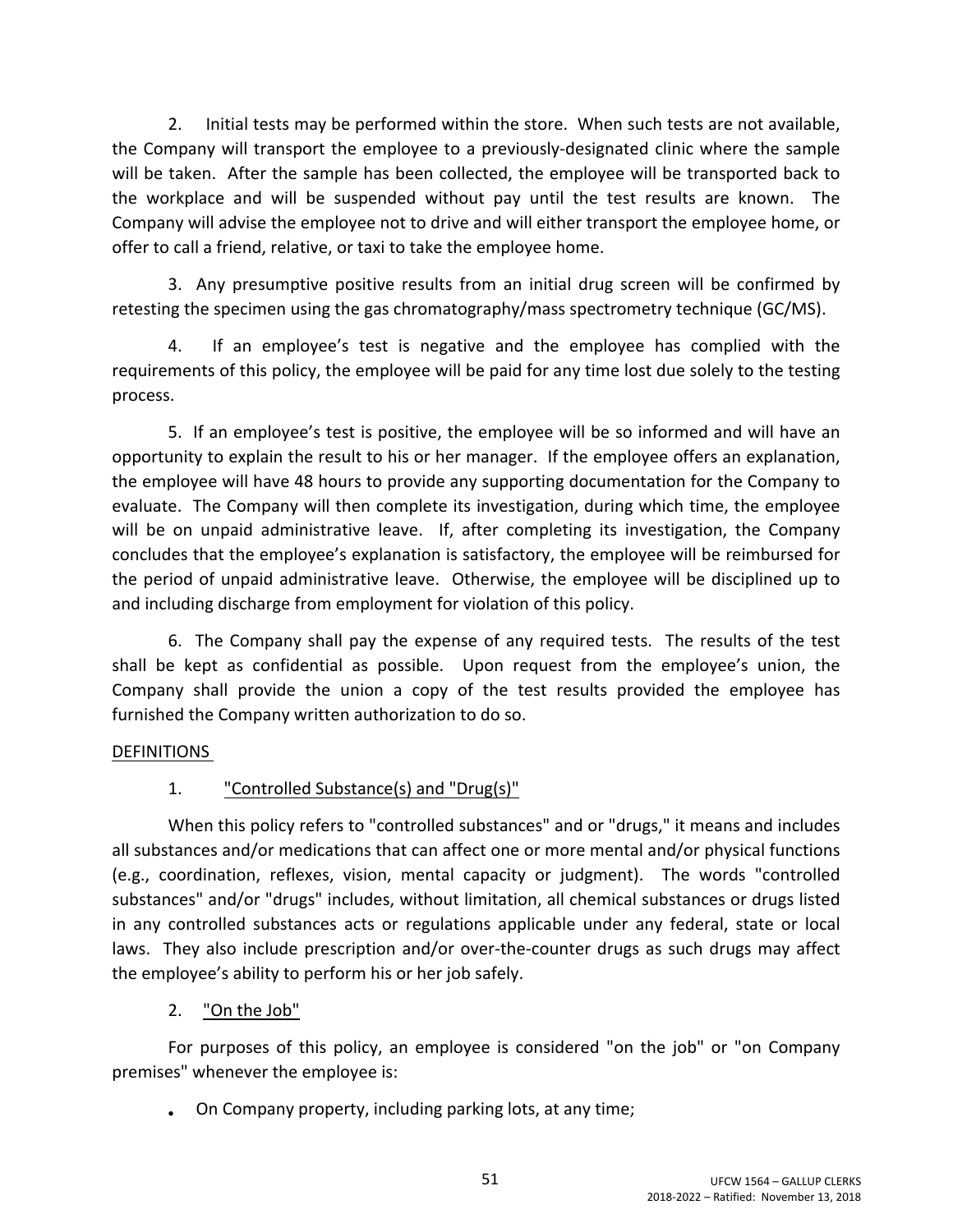- On Company time (including paid lunch and rest periods), even if off Company premises;
- Conducting Company business on the property and/or at the facilities of customers or vendors of the Company; or
- Using Company equipment.
- 3. "Possession"

For purposes of this policy "possession" includes substances being physically held by an employee and/or stored or deposited in areas the employee controls (e.g., inside purses, lunch boxes, automobiles, lockers and limited-access work areas).

4. "Reasonable Suspicion"

For purposes of this policy, "reasonable suspicion" means observed condition(s), appearance, odor, behavior, attitude, mood or speech of the employee suggesting the possibility that the employee is under the influence of a controlled substance, drug, or alcohol.

## VOLUNTARY ADMISSION OF DRUG AND/OR ALCOHOL PROBLEM

If an employee, prior to being requested to submit to testing as provided in this policy, and prior to engaging in conduct subjecting the employee to discipline, approaches his or her supervisor or other designated Company representative and clearly states that he or she has a drug or alcohol problem which he or she wishes to have handled as a confidential medical matter, the Company shall offer such employee a non-paid leave of absence of reasonable duration, not to exceed 120 days, without any loss of seniority, for the purpose of enrolling and participating in a Company-approved drug or alcohol rehabilitation program at the employee's expense, to the extent not covered by health insurance. Failure to participate in, meet the obligations of, or successfully complete the program shall result in discharge. The fact that an employee has advised his or her supervisor that he or she has a drug or alcohol problem shall not preclude the Company from taking disciplinary action against the employee for any subsequent violation of Company policy, or failure to meet Company attendance, safety or performance expectations.

The Company may condition the return to work by an employee who has taken such a leave of absence on a favorable final report of the rehabilitation agency, on receipt of negative results of testing for non-prescribed controlled substances or alcohol conducted at a date subsequent to the date of the initial testing, and on execution of a return to work agreement providing for, among other things, random testing of the employee.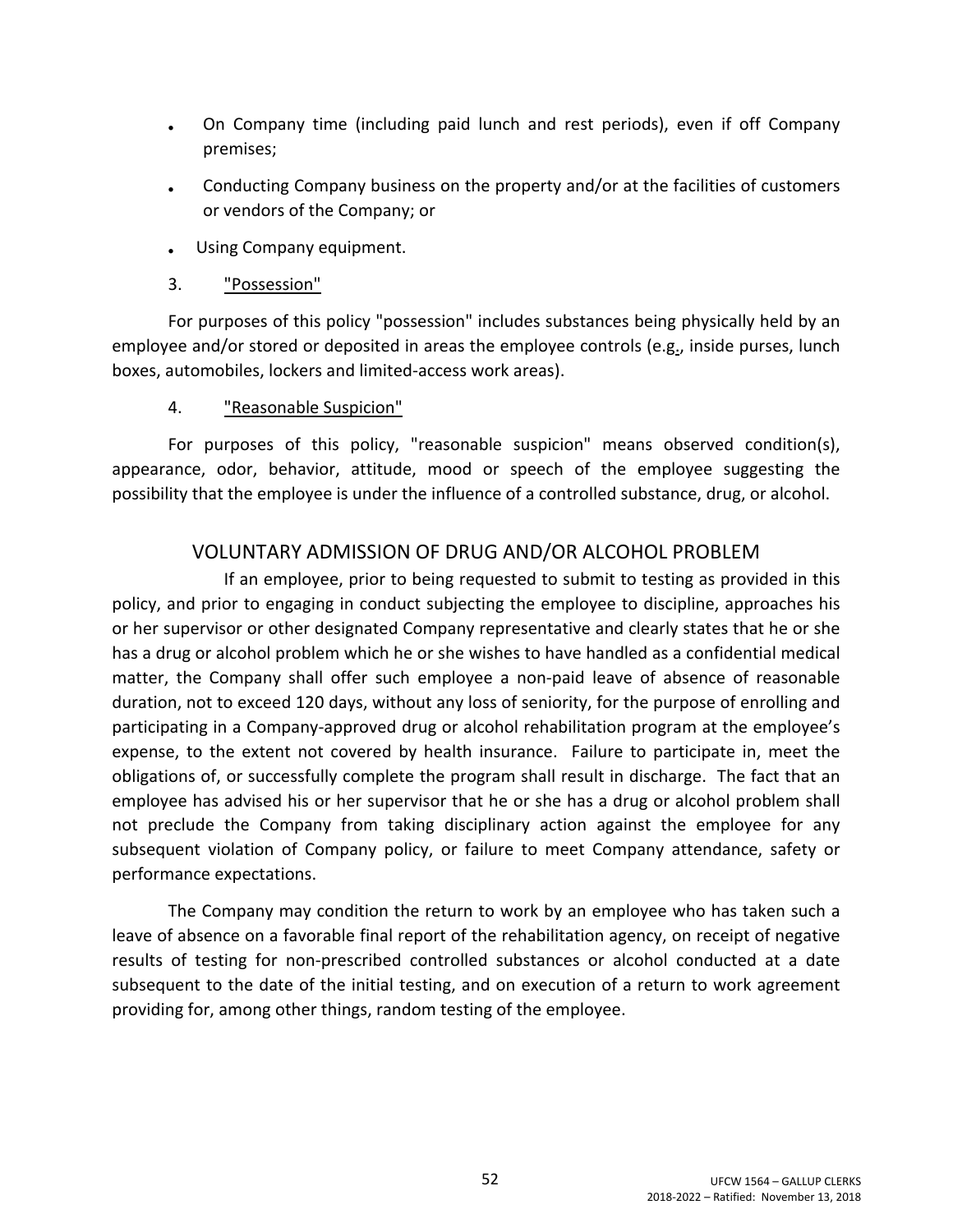#### APPENDIXD **VOLUNTARY EMPLOYEE BUYOUT**

The Company may establish/maintain/discontinue a Voluntary Employee Buyout Program. No eligible employee shall be required to participate. The eligibility, terms, timing, duration, application or non-application of such incentive to any employee or group of employees shall not be subject to the grievance or arbitration provisions of the collective bargaining agreement, provided however that the Union may counsel and/or assist eligible employee members with their decisions. No employees will be contacted about any such offering until the Company has first notified the Union at least fourteen (14) days before making any offering; the Company will provide the Union with the exact terms and amounts then being offered; the eligible classifications; and a list of those employees whom the Company believes would be eligible to participate if the eligible employee so desires. No eligible employee shall be forced to participate, and the employee may decline such offer for any reason whatsoever without any reduction in pay, loss of promotion opportunity, or loss or reduction of benefits. Even though an eligible employee may decline to participate in an offering, he may participate in future offerings, if any, for which he/she is then eligible.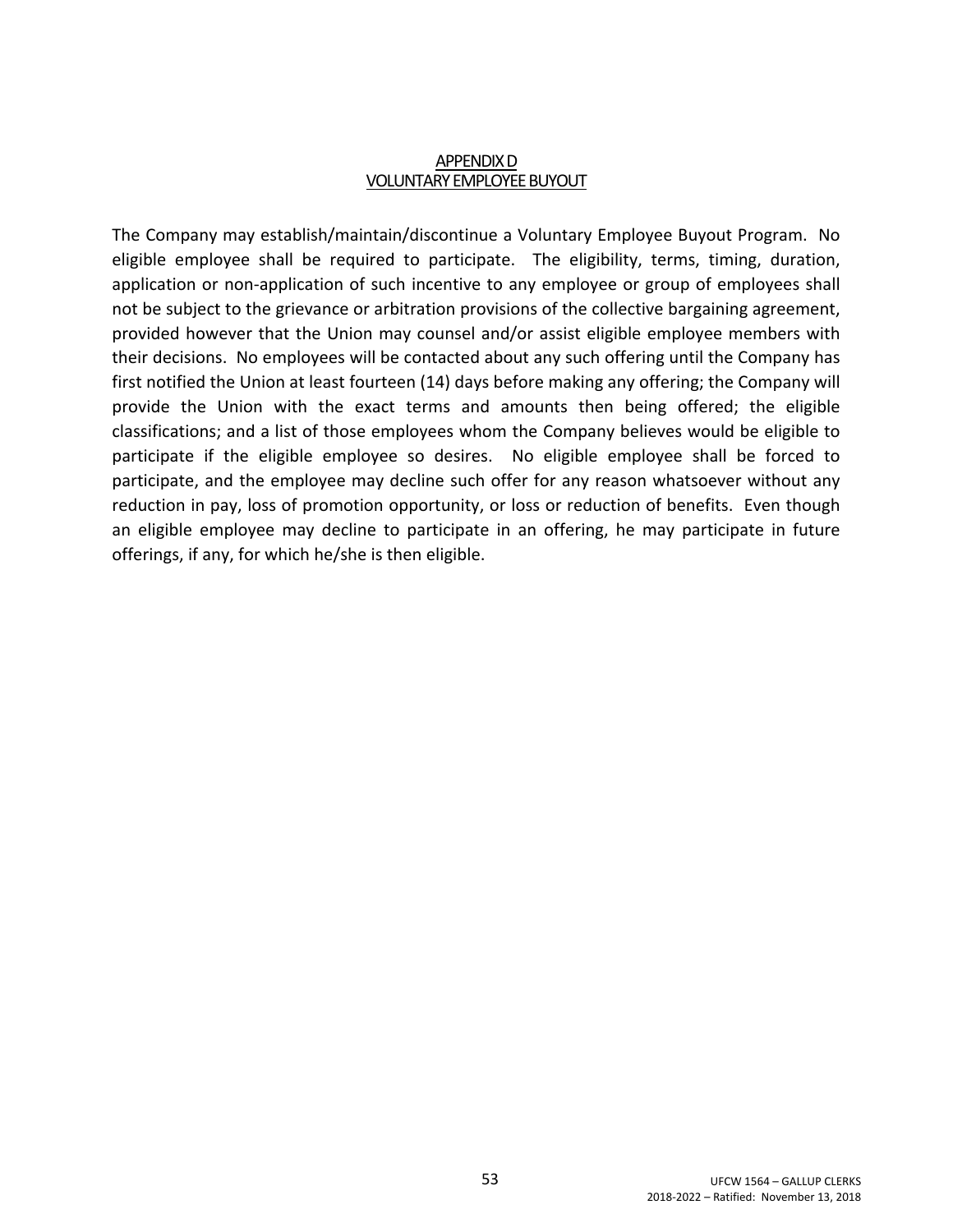### **APPENDIX E**

# PAYROLL QUERY REPORT

(SAMPLE)

| $\mathbf e$                                                                                                                                                                                                                                                                  | Location                  | Dept          | <b>JC</b>              | <b>Class Desc</b> | EC                    | Earn<br><b>Desc</b> | Hour<br><b>S</b> | Earns                   | Rate                 | <b>Gross</b>             |
|------------------------------------------------------------------------------------------------------------------------------------------------------------------------------------------------------------------------------------------------------------------------------|---------------------------|---------------|------------------------|-------------------|-----------------------|---------------------|------------------|-------------------------|----------------------|--------------------------|
|                                                                                                                                                                                                                                                                              | 1743A34<br>7              | <b>FRENDS</b> | 1100<br>9              | <b>FdClk</b>      | 00<br>$\mathbf{1}$    | Regular             | 21.35            | 286.2<br>$\Omega$       | 13.4<br>$\mathbf{1}$ | 288.2<br>1               |
|                                                                                                                                                                                                                                                                              | 1743A34<br>$7^{\circ}$    | <b>FRENDS</b> | 1100<br>9              | <b>FdClk</b>      | 10<br>$\mathbf{1}$    | OT 1.5              | 0.10             | 2.01                    | 13.4<br>$\mathbf{1}$ | 288.2<br>1               |
|                                                                                                                                                                                                                                                                              | 1743A34<br>7 <sup>7</sup> | <b>FRENDS</b> | 1101<br>$2^{\circ}$    | HeadClk           | 00<br>$\mathbf{1}$    | Regular             | 26.85            | 367.3<br>$\overline{1}$ | 13.6<br>8            | 586.3<br>$\overline{2}$  |
|                                                                                                                                                                                                                                                                              | 1743A34<br>7 <sup>7</sup> | <b>FRENDS</b> | 1101<br>$2^{\circ}$    | HeadClk           | 00<br>7 <sup>7</sup>  | Sun Reg             | 8.00             | 109.4<br>$\overline{4}$ | 13.6<br>8            | 586.3<br>$\overline{2}$  |
|                                                                                                                                                                                                                                                                              | 1743A34<br>7              | <b>FRENDS</b> | 1101<br>$2^{\circ}$    | HeadClk           | 04<br>$\overline{7}$  | Sun Prem            | 8.00             | 54.72                   | 13.6<br>8            | 586.3<br>$\overline{2}$  |
|                                                                                                                                                                                                                                                                              | 1743A34<br>9              | <b>ADMIN</b>  | 1101<br>$2^{\circ}$    | HeadClk           | 08<br>$\mathbf{1}$    | STR TRN             | 3.83             | 52.39                   | 13.6<br>8            | 586.3<br>2               |
|                                                                                                                                                                                                                                                                              | 1743A34<br>7              | <b>FRENDS</b> | 1101<br>$2^{\circ}$    | HeadClk           | 10<br>$\mathbf{1}$    | OT 1.5              | 0.12             | 2.46                    | 13.6<br>8            | 586.3<br>$\overline{2}$  |
|                                                                                                                                                                                                                                                                              | 1743A34<br>7              | <b>FRENDS</b> | 1101<br>$2^{\circ}$    | HeadClk           | 00<br>$\mathbf{1}$    | Regular             | 20.72            | 283.4<br>5 <sup>5</sup> | 13.6<br>8            | 557.0<br>$5\phantom{.0}$ |
|                                                                                                                                                                                                                                                                              | 1743A34<br>9              | <b>ADMIN</b>  | 1101<br>$2^{\circ}$    | HeadClk           | 00<br>$\mathbf{1}$    | Regular             | 8.00             | 109.4<br>$\overline{4}$ | 13.6<br>8            | 557.0<br>5               |
|                                                                                                                                                                                                                                                                              | 1743A34<br>7              | <b>FRENDS</b> | 1101<br>$2^{\circ}$    | HeadClk           | 00<br>$7\overline{ }$ | Sun Reg             | 8.00             | 109.4<br>$\overline{4}$ | 13.6<br>8            | 557.0<br>$5\phantom{.0}$ |
|                                                                                                                                                                                                                                                                              | 1743A34<br>$7^{\circ}$    | <b>FRENDS</b> | 1101<br>$2^{\circ}$    | HeadClk           | 04<br>$7^{\circ}$     | Sun Prem            | 8.00             | 54.72                   | 13.6<br>8            | 557.0<br>$5\phantom{.0}$ |
|                                                                                                                                                                                                                                                                              | 1743A33<br>3 <sup>1</sup> | MEAT          | 1102<br>7 <sup>7</sup> | <b>MtCutter</b>   | 00<br>$\mathbf{1}$    | Regular             | 31.50            | 572.0<br>$\overline{4}$ | 18.1<br>6            | 809.3<br>8               |
|                                                                                                                                                                                                                                                                              | 1743A33<br>3 <sup>1</sup> | MEAT          | 1102<br>7 <sup>7</sup> | <b>MtCutter</b>   | 00<br>$7\overline{ }$ | Sun Reg             | 7.53             | 136.7<br>$\overline{4}$ | 18.1<br>6            | 809.3<br>8               |
|                                                                                                                                                                                                                                                                              | 1743A33<br>3 <sup>1</sup> | <b>MEAT</b>   | 1102<br>7 <sup>7</sup> | <b>MtCutter</b>   | 04<br>$7\overline{ }$ | Sun Prem            | 7.53             | 68.37                   | 18.1<br>6            | 809.3<br>8               |
|                                                                                                                                                                                                                                                                              | 1743A33<br>3 <sup>7</sup> | <b>MEAT</b>   | 1102<br>$7^{\circ}$    | <b>MtCutter</b>   | 10<br>$\mathbf{1}$    | OT 1.5              | 1.17             | 31.87                   | 18.1<br>6            | 809.3<br>8               |
|                                                                                                                                                                                                                                                                              | 1743A33<br>3              | <b>MEAT</b>   | 1102<br>$\overline{7}$ | <b>MtCutter</b>   | 18<br>9               | FedHDAd<br>j        | 0.02             | 0.36                    | 18.1<br>6            | 809.3<br>8               |
| 9/26/200<br>9<br>9/26/200<br>9<br>9/26/200<br>9<br>9/26/200<br>9<br>9/26/200<br>9<br>9/26/200<br>9<br>9/26/200<br>9<br>9/26/200<br>9<br>9/26/200<br>9<br>9/26/200<br>9<br>9/26/200<br>9<br>9/26/200<br>9<br>9/26/200<br>9<br>9/26/200<br>9<br>9/26/200<br>9<br>9/26/200<br>9 |                           |               |                        |                   |                       |                     |                  |                         |                      |                          |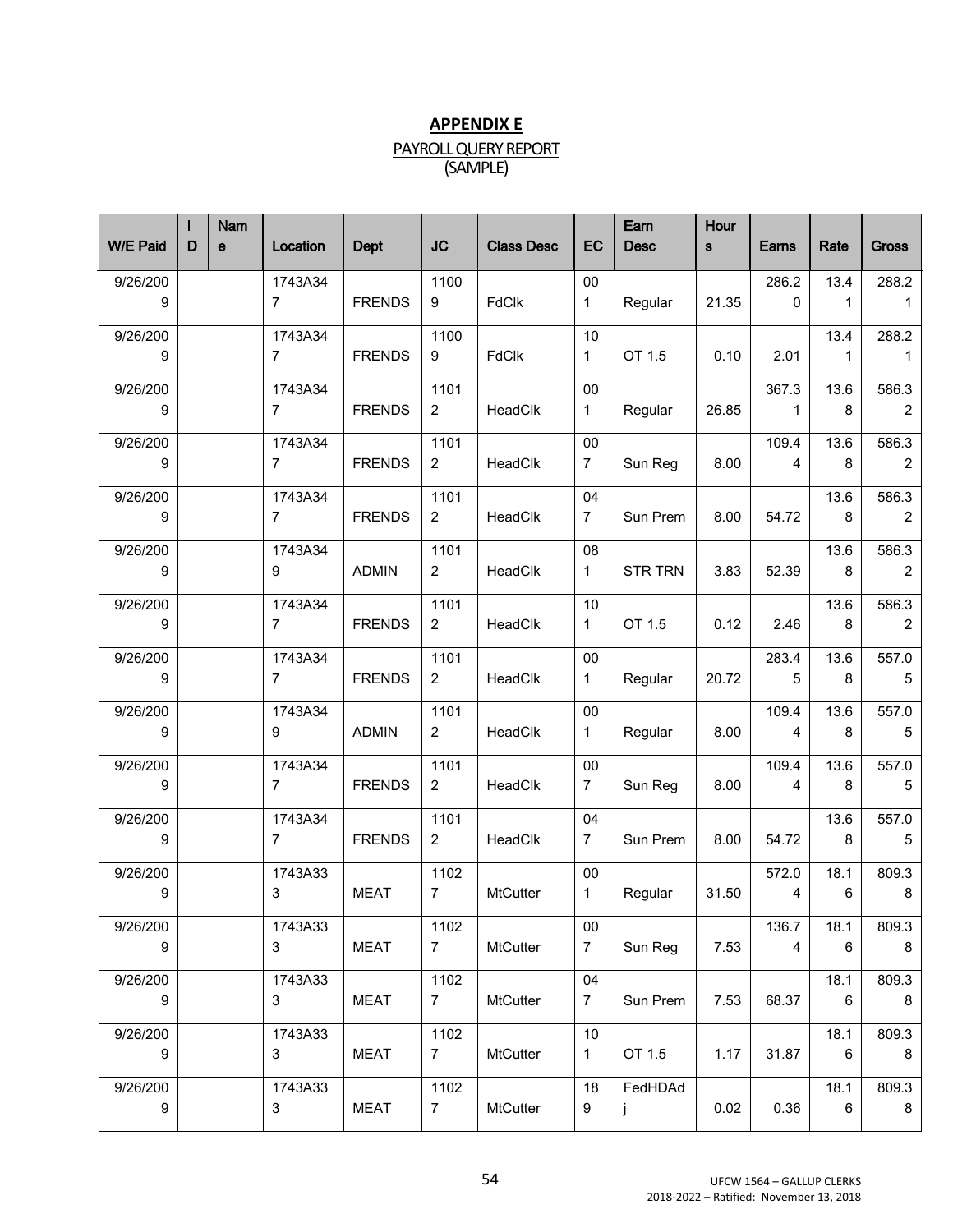| 9/26/200<br>9  |  | 1743A30<br>$\mathbf{1}$       | <b>GROCR</b><br>Y  | 1100<br>9              | <b>FdClk</b>      | $00\,$<br>$\mathbf{1}$   | Regular         | 21.98 | 294.6<br>$\overline{4}$ | 13.4<br>$\mathbf{1}$   | 565.4<br>$\overline{2}$ |
|----------------|--|-------------------------------|--------------------|------------------------|-------------------|--------------------------|-----------------|-------|-------------------------|------------------------|-------------------------|
| 9/26/200<br>9  |  | 1743A34<br>7 <sup>7</sup>     | <b>FRENDS</b>      | 1100<br>9              | <b>FdClk</b>      | $00\,$<br>$\mathbf{1}$   | Regular         | 0.02  | 0.27                    | 13.4<br>$\mathbf{1}$   | 565.4<br>2              |
|                |  |                               |                    |                        |                   |                          |                 |       |                         |                        |                         |
| 9/26/200<br>9  |  | 1743A30<br>$\mathbf{1}$       | <b>GROCR</b><br>Y. | 1100<br>9              | <b>FdClk</b>      | $00\,$<br>7 <sup>7</sup> | Sun Reg         | 8.00  | 107.2<br>$\overline{4}$ | 13.4<br>$\mathbf{1}$   | 565.4<br>$\overline{2}$ |
| 9/26/200<br>9  |  | 1743A30<br>$\mathbf{1}$       | <b>GROCR</b><br>Y  | 1100<br>9              | <b>FdClk</b>      | 04<br>$7\overline{ }$    | Sun Prem        | 8.00  | 53.62                   | 13.4<br>$\mathbf{1}$   | 565.4<br>$\overline{2}$ |
| 9/26/200<br>9  |  | 1743A34<br>7                  | <b>FRENDS</b>      | 1100<br>9              | <b>FdClk</b>      | 09<br>$\mathbf{0}$       | FL -<br>Holiday | 8.00  | 107.2<br>$\overline{4}$ | 13.4<br>$\mathbf{1}$   | 565.4<br>$\overline{2}$ |
| 9/26/200<br>9  |  | 1743A30<br>$1 \quad$          | <b>GROCR</b><br>Y  | 1100<br>9              | <b>FdClk</b>      | 10<br>$\mathbf{1}$       | OT 1.5          | 0.12  | 2.41                    | 13.4<br>$\mathbf{1}$   | 565.4<br>$\overline{2}$ |
| 9/26/200       |  | 1743A31                       |                    | 1100                   |                   | $00\,$                   |                 |       | 384.9                   | 12.2                   | 388.0                   |
| 9              |  | $6 \qquad$                    | <b>BAKERY</b>      | $\mathbf 0$            | Baker             | $\mathbf{1}$             | Regular         | 31.42 | $\mathbf 0$             | $5\overline{)}$        | $\overline{2}$          |
| 9/26/200<br>9  |  | 1743A31<br>$6 -$              | <b>BAKERY</b>      | 1100<br>$\mathbf 0$    | Baker             | 10<br>$\mathbf{1}$       | OT 1.5          | 0.17  | 3.12                    | 12.2<br>$\sqrt{5}$     | 388.0<br>$\overline{2}$ |
| 9/26/200<br>-9 |  | 1743A34<br>$7 \quad \text{ }$ | <b>FRENDS</b>      | 1100<br>9              | <b>FdClk</b>      | $00\,$<br>$\mathbf{1}$   | Regular         | 37.20 | 498.6<br>$\overline{7}$ | 13.4<br>$\mathbf{1}$   | 500.6<br>8              |
| 9/26/200<br>9  |  | 1743A34<br>$7 \quad \text{ }$ | <b>FRENDS</b>      | 1100<br>9              | <b>FdClk</b>      | 10<br>$\mathbf{1}$       | OT 1.5          | 0.10  | 2.01                    | 13.4<br>$\mathbf{1}$   | 500.6<br>8              |
| 9/26/200<br>9  |  | 1743A31<br>$6\overline{6}$    | <b>BAKERY</b>      | 1103<br>3 <sup>7</sup> | <b>Bakery Mgr</b> | $00\,$<br>$\mathbf{1}$   | Regular         | 39.35 | 509.9<br>8              | 12.9<br>$6\phantom{1}$ | 509.9<br>8              |
|                |  |                               |                    |                        |                   |                          |                 |       |                         |                        |                         |
| 9/26/200<br>9  |  | 1743A31<br>$6\overline{6}$    | <b>BAKERY</b>      | 1106<br>5 <sub>5</sub> | <b>GM/HBCClk</b>  | $00\,$<br>$\mathbf{1}$   | Regular         | 32.00 | 314.8<br>8              | 9.84                   | 314.8<br>8              |
| 9/26/200<br>9  |  | 1743A30<br>$\mathbf{1}$       | <b>GROCR</b><br>Y  | 1100<br>9              | <b>FdClk</b>      | $00\,$<br>$\mathbf{1}$   | Regular         | 25.90 | 347.1<br>$9^{\circ}$    | 13.4<br>$\mathbf{1}$   | 581.5<br>$\mathbf{1}$   |
| 9/26/200<br>9  |  | 1743A30<br>1.                 | <b>GROCR</b><br>Y  | 1100<br>9              | <b>FdClk</b>      | 00<br>7 <sup>1</sup>     | Sun Reg         | 6.32  | 84.72                   | 13.4<br>$\mathbf{1}$   | 581.5<br>1              |
|                |  |                               |                    |                        |                   |                          |                 |       |                         |                        |                         |
| 9/26/200<br>9  |  | 1743A30<br>$\mathbf{1}$       | <b>GROCR</b><br>Y  | 1100<br>9              | FdClk             | 04<br>7 <sup>1</sup>     | Sun Prem        | 6.32  | 42.36                   | 13.4<br>$\mathbf{1}$   | 581.5<br>$\mathbf{1}$   |
| 9/26/200<br>9  |  | 1743A30<br>$\mathbf 1$        | <b>GROCR</b><br>Y  | 1100<br>9              | <b>FdClk</b>      | 09<br>0                  | FL.<br>Holiday  | 8.00  | 107.2<br>$\overline{4}$ | 13.4<br>$\mathbf{1}$   | 581.5<br>$\mathbf{1}$   |
| 9/26/200<br>9  |  | 1743A30<br>$\mathbf{1}$       | <b>GROCR</b><br>Y  | 1101<br>$\overline{2}$ | HeadClk           | $00\,$<br>$\mathbf{1}$   | Regular         | 37.46 | 512.4<br>5              | 13.6<br>8              | 517.9<br>9              |
|                |  |                               |                    |                        |                   |                          |                 |       |                         |                        |                         |
| 9/26/200<br>9  |  | 1743A34<br>7 <sup>7</sup>     | <b>FRENDS</b>      | 1101<br>$\overline{2}$ | HeadClk           | 00<br>$\mathbf{1}$       | Regular         | 0.06  | 0.82                    | 13.6<br>8              | 517.9<br>9              |
| 9/26/200<br>9  |  | 1743A30<br>1                  | <b>GROCR</b><br>Y  | 1101<br>$\overline{2}$ | HeadClk           | 10<br>$\mathbf{1}$       | OT 1.5          | 0.23  | 4.72                    | 13.6<br>8              | 517.9<br>9              |
|                |  |                               |                    |                        |                   |                          |                 |       |                         |                        |                         |